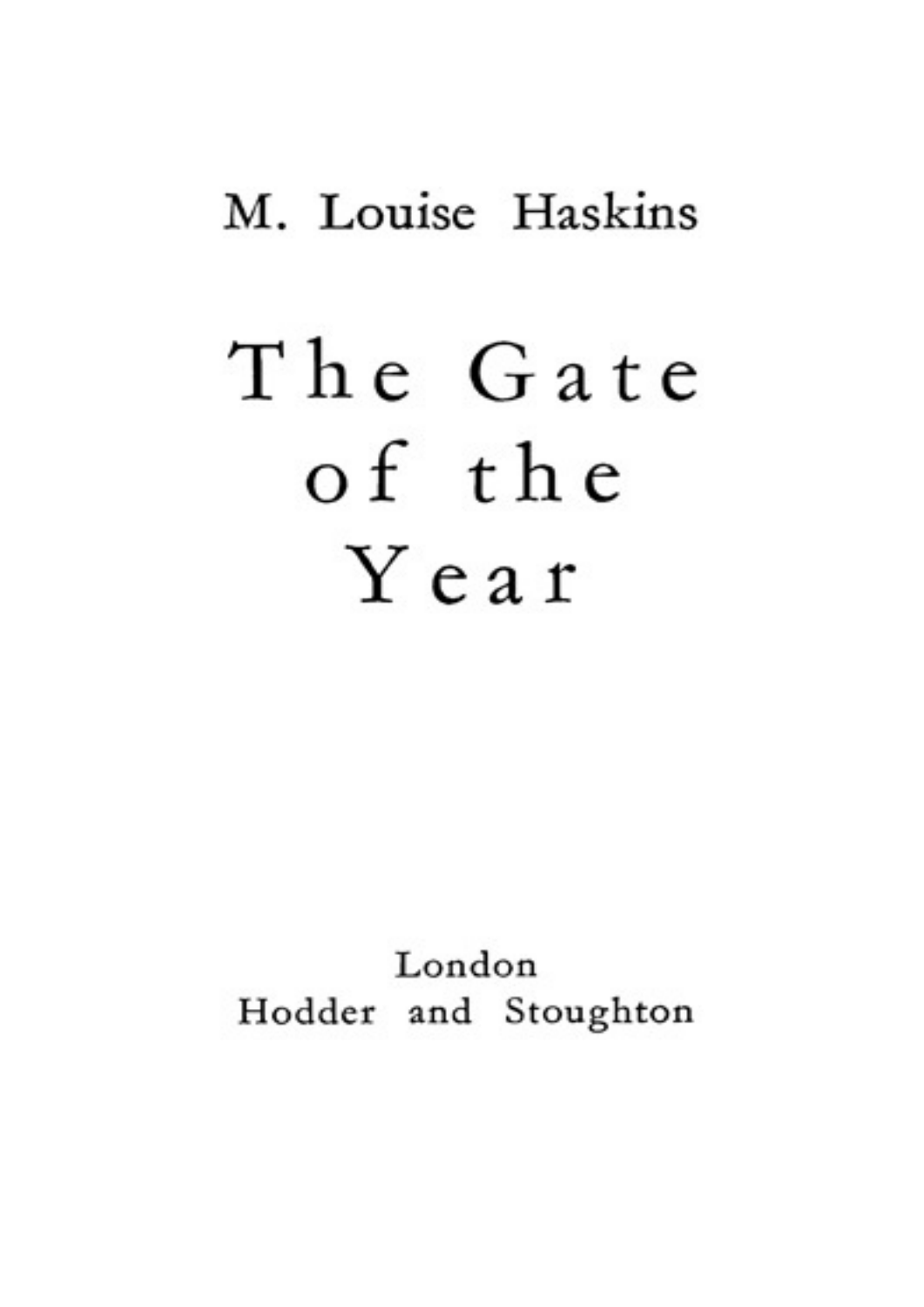#### **\* ADistributedProofreaders Canada eBook \***

This ebook is made available at no cost and with very few restrictions. These restrictions apply only if (1) you make a change in the ebook (other than alteration for different display devices), or (2) you are making commercial use of the ebook. If either of these conditions applies, please contact a FPadministrator before proceeding.

This work is in the Canadian public domain, but may be under copyright in some countries. If you live outside Canada, check your country's copyright laws. IF THE BOOK IS UNDER COPYRIGHT IN YOUR COUNTRY, DO NOT DOWNLOAD OR REDISTRIBUTE THIS FILE.

*Title:* The Gate of the Year

*Date of first publication:* 1940

*Author:* Minnie Louise Haskins (1875-1957)

*Date first posted:* Mar. 9, 2015

*Date last updated:* Mar. 9, 2015

Faded Page eBook #20150333

This ebook was produced by: Mardi Desjardins, Larry Harrison & the online Distributed Proofreaders Canada teamat http://www.pgdpcanada.net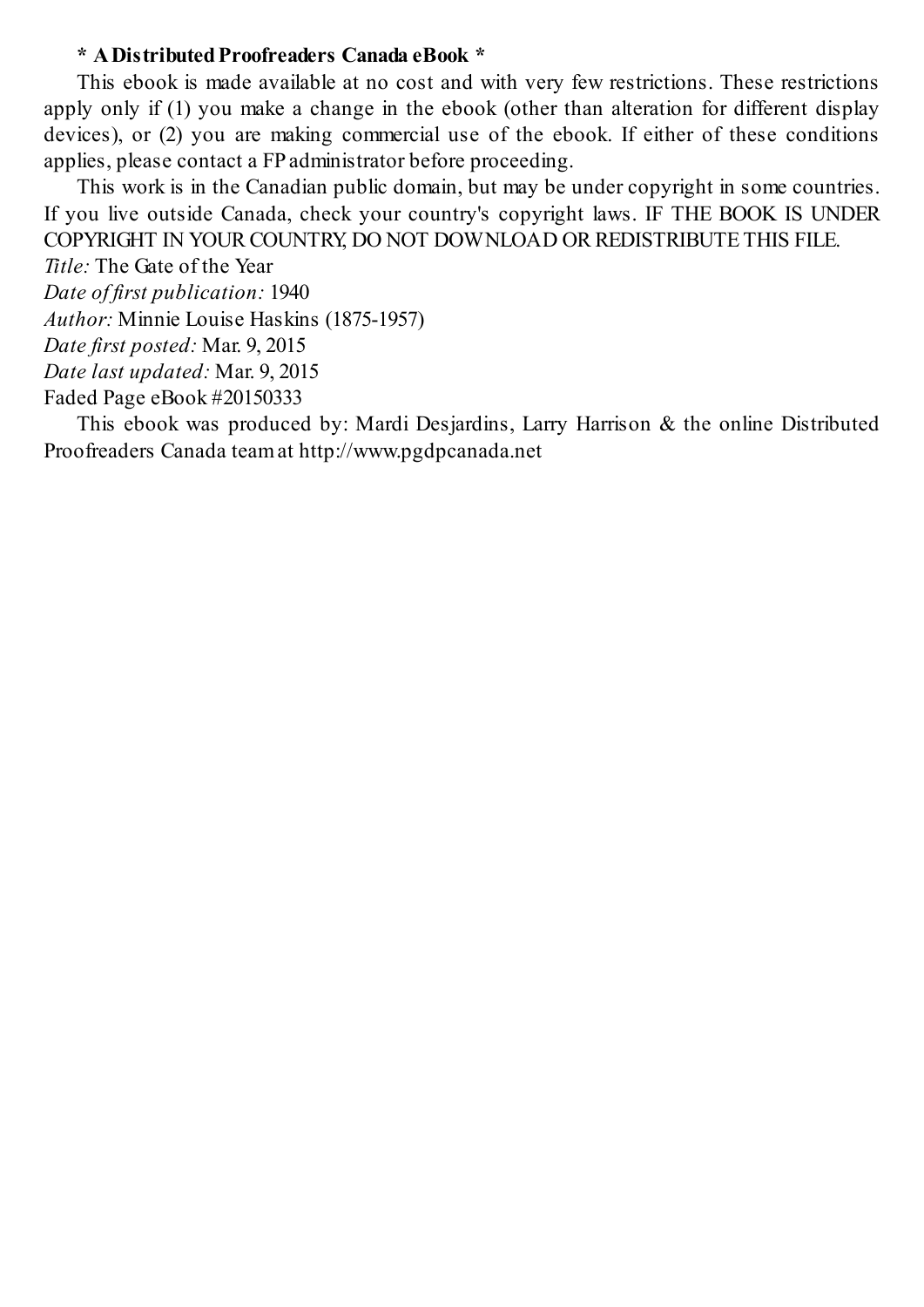The Gate of the Year

*A book of poems by* M. Louise Haskins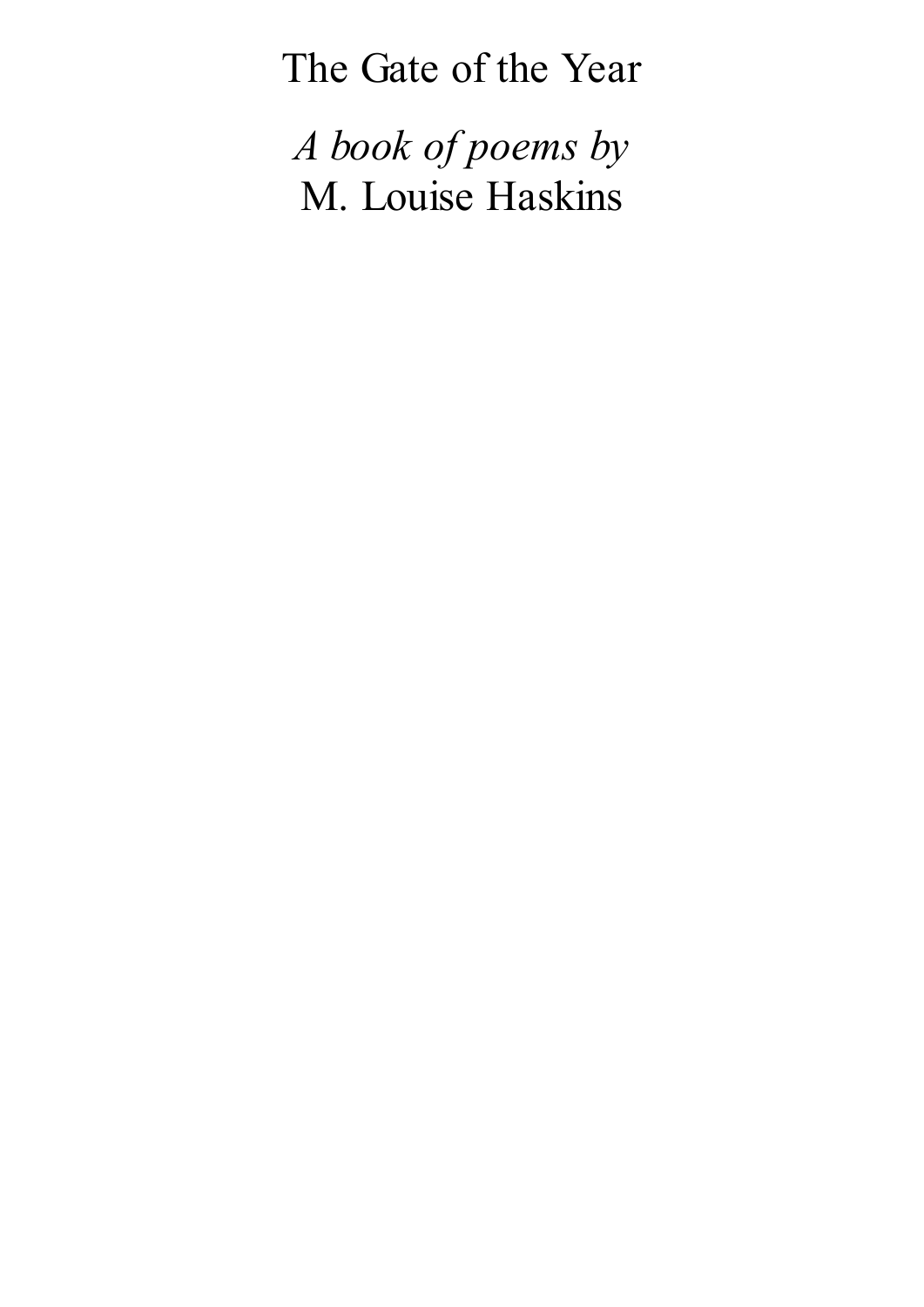Most of the verses in this book were written before 1906 and were printed privately in a small book named THE DESERT in about 1908.

Amongst these was Gop KNOWS, which contains the words quoted by the King on Christmas Day.

The remaining verses are selections taken from THE POTTER and were written between 1908 and 1917. Of these a few had been printed in magazines, including WOMEN TO MEN which appeared in *Punch* in 1916, and was reproduced in THE POTTER by permission of the Editor.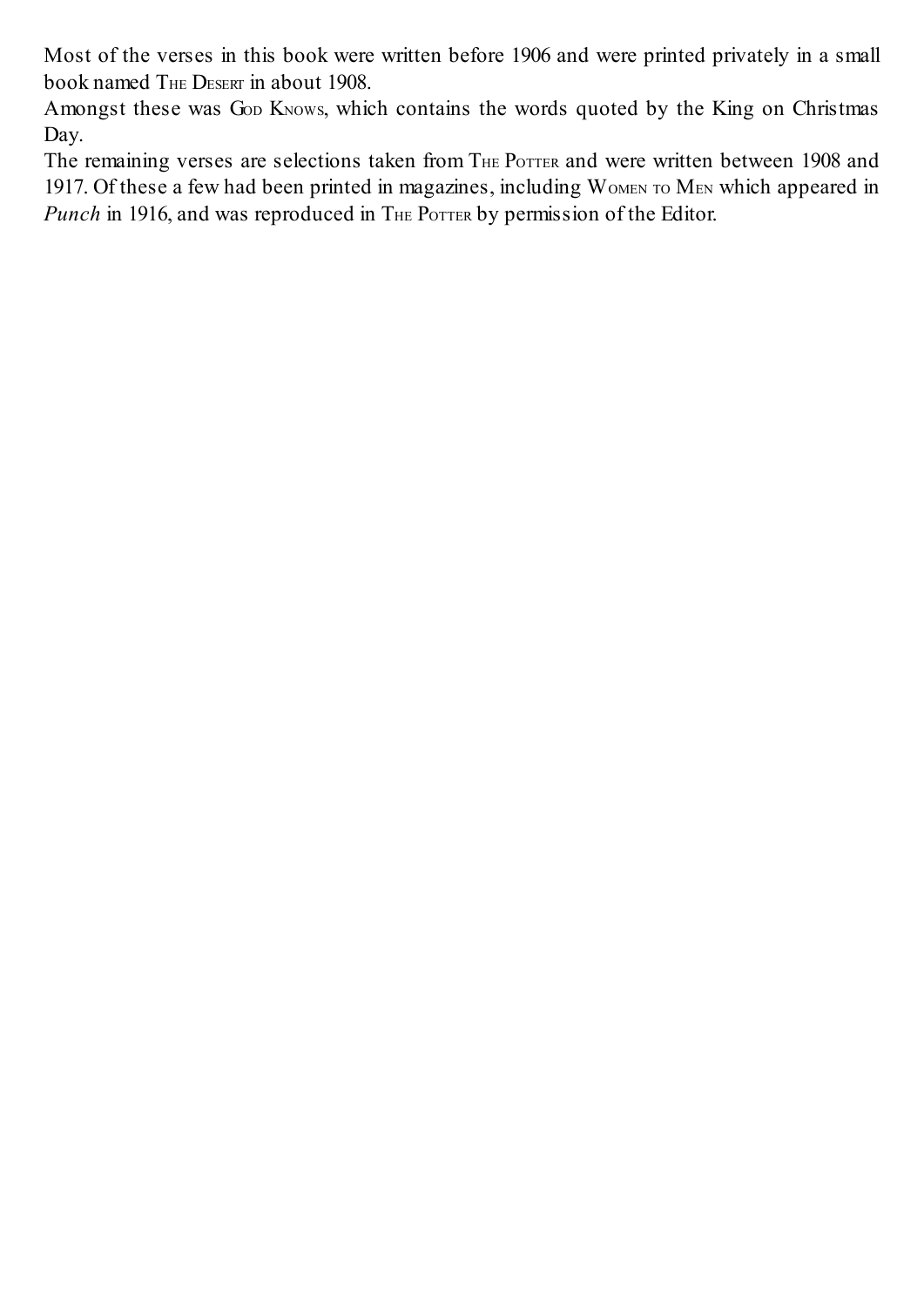# M. Louise Haskins

The Gate of the Year

# London Hodder and Stoughton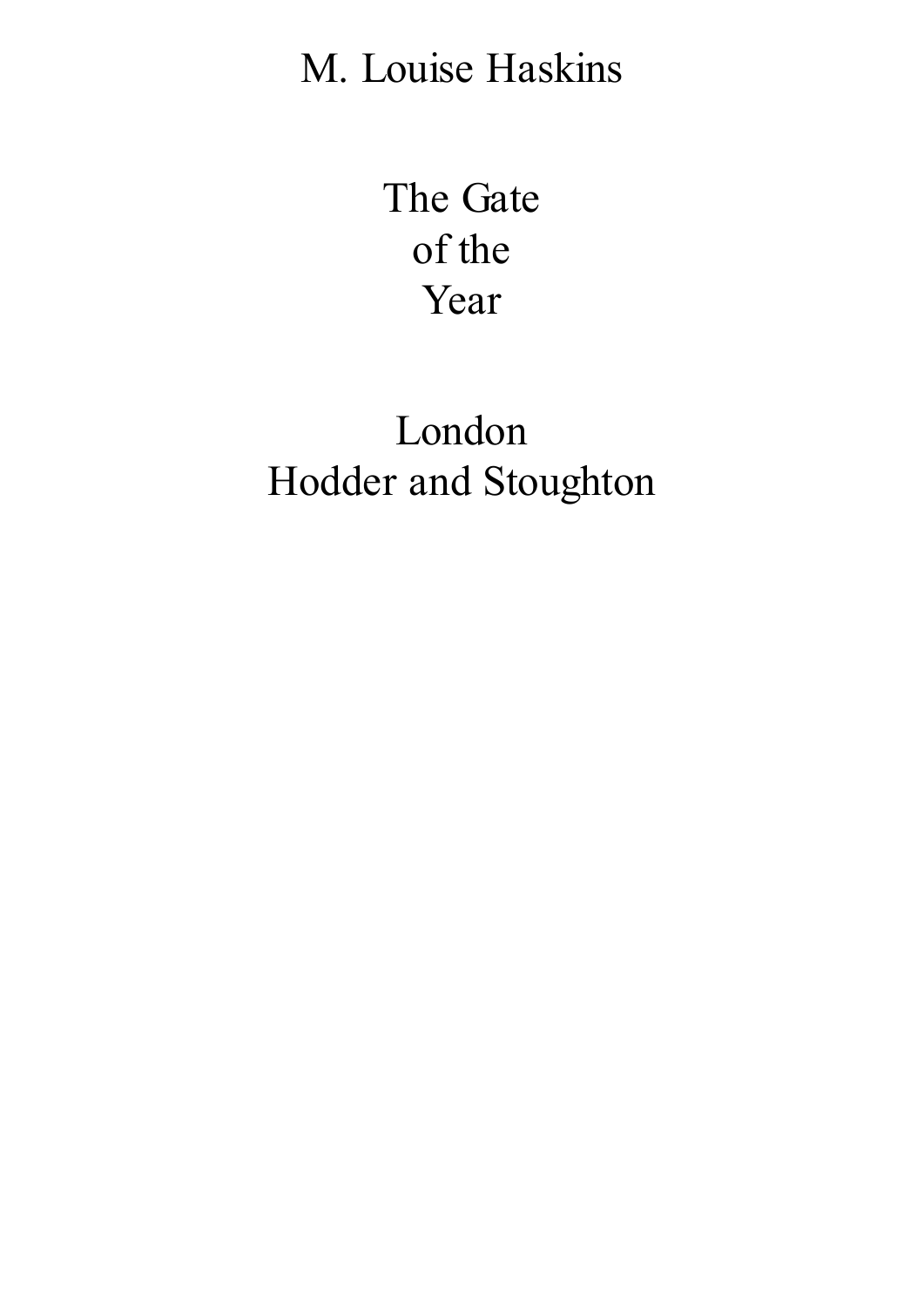# First Printed in this Form, February, 1940<br>Reprinted March, 1940 March, 1940

*Made and Printed in Great Britain for Hodder & Stoughton Limited, by Wyman & Sons Limited, London, Reading and Fakenham*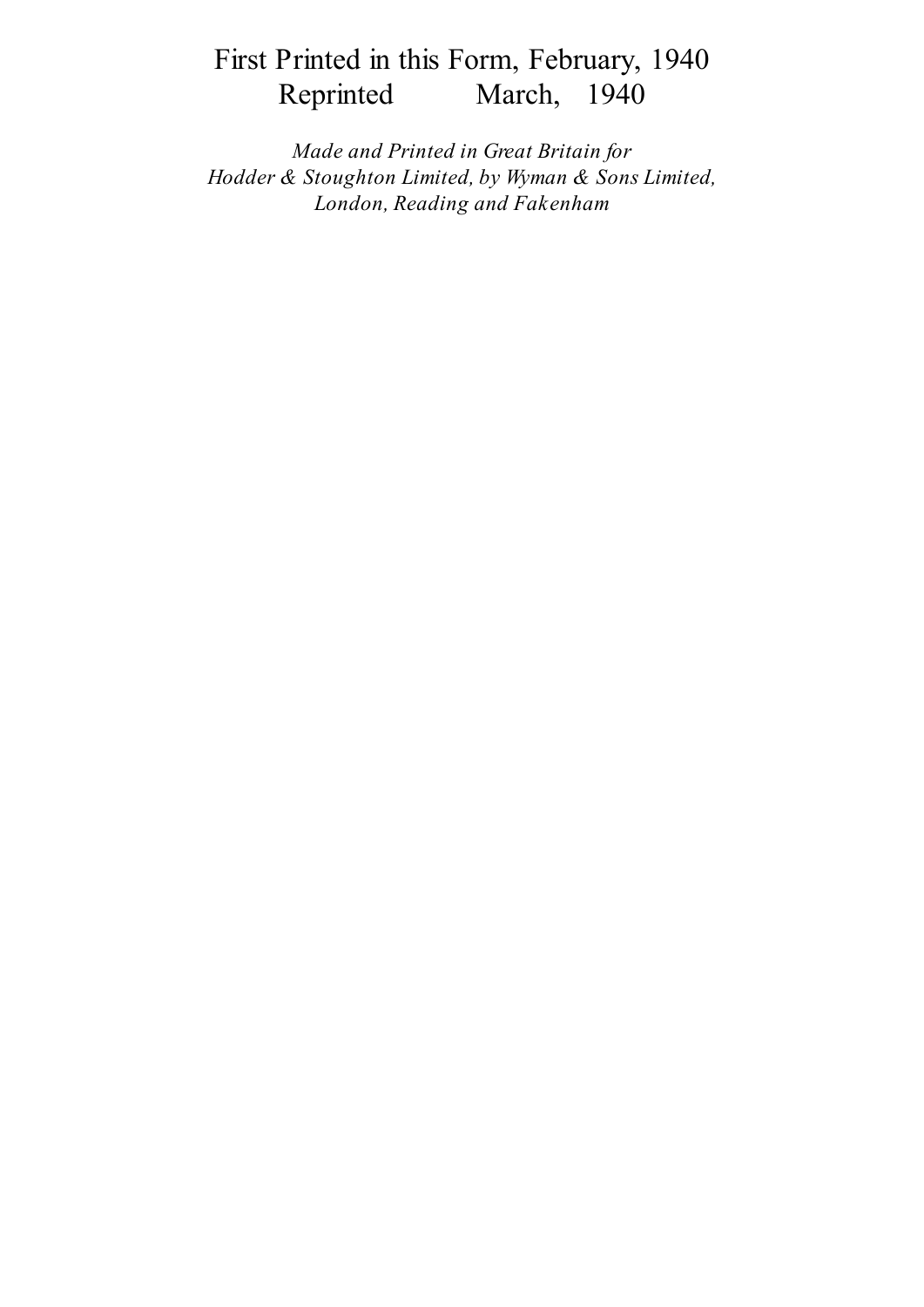#### *Contents*

Page [Nine](#page-28-0) GOD KNOWS Page [Eleven](#page-29-0) WOMEN TO MEN Page [Thirteen](#page-30-0) LORD OF THE RED ROADS Page [Fifteen](#page-31-0) A SAILOR-MAN Page **[Seventeen](#page-32-0)** SHIPS Page **[Eight](#page-33-0)een** THE BEST OF LIFE Page [Twenty](#page-36-0) THIS YEAR Page [Twenty-Tw](#page-37-0)o THE DESERT Page [Thirty-T](#page-38-0)hree THE DESERT'S SONG Page [Forty-Six](#page-39-0) THROUGH BEDS OF STONE Page [Forty-E](#page-47-0)ight FOR THE WOMEN Page [Fifty-Two](#page-49-0) THE UNKNOWN BRAVE Page [Fifty-Thre](#page-50-0)e TO LOVE AS GOD Page [Fifty-Four](#page-51-0) LOVE'S TRIUMPH LESSON Page [Fifty-F](#page-52-0)ive MINE Page Fifty-Seven MORNING Page Fifty-Nine MYFRIEND Page Sixty MYQUEEN Page Sixty-Seven CHILD GRIEF Page Sixty-Nine FORGIVE Page Seventy NIGHT SENDS HER WARNING Page **Seventy-Two** THE POTTER Page **Eighty** HELD BYTHYCITY Page Eighty-Four UPWARD Page Eighty-Six MOVING INWARDS TO GOD Page **Eighty-Nine** THYSTRENGTH RESERVE Page Ninety GOD'S BEST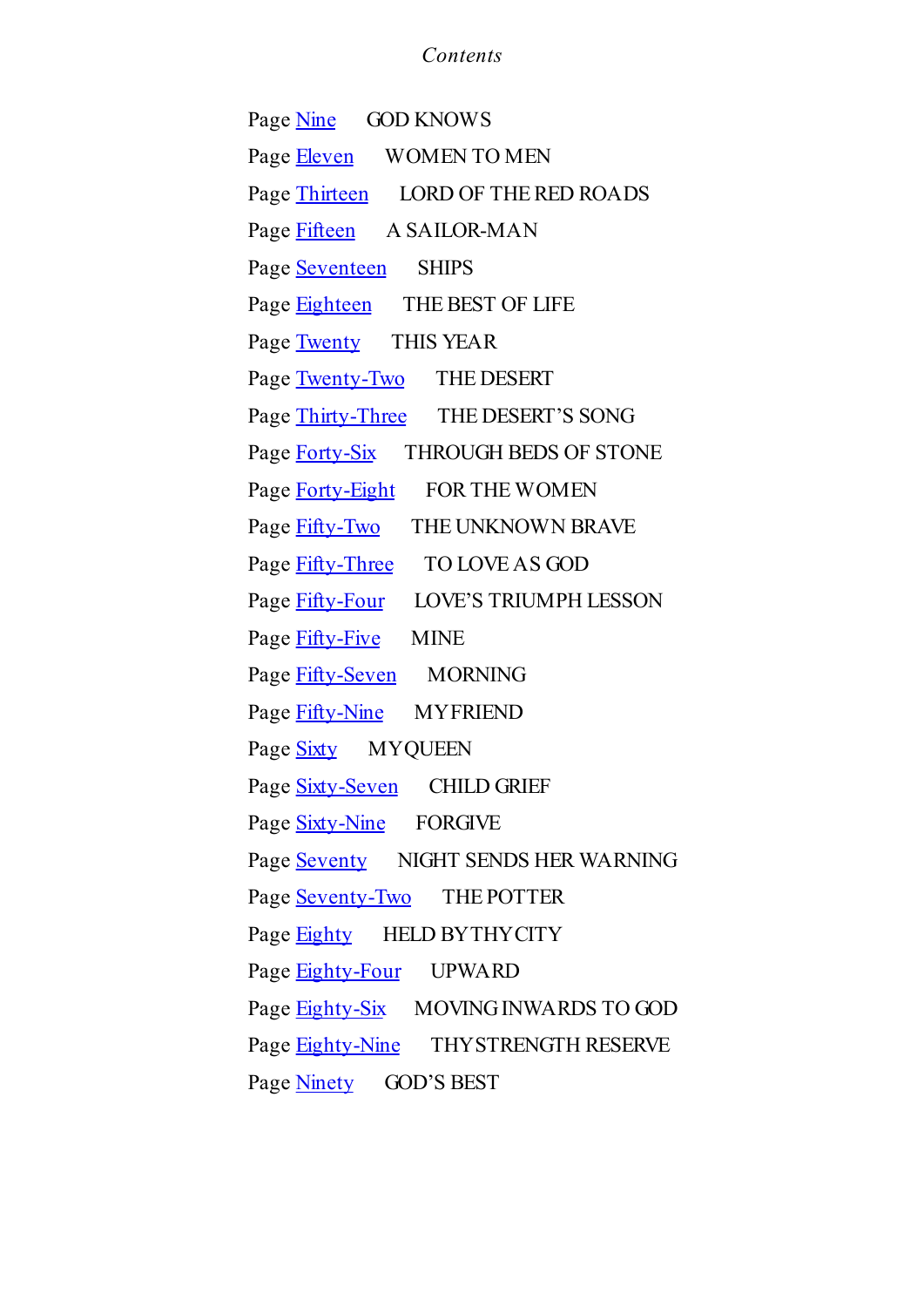#### GOD KNOWS

And I said to the man who stood at the gate of the year: "Give me a light that I may tread safely into the unknown."

And he replied:

"Go out into the darkness and put your hand into the Hand of God. That shall be to you better than light and safer than a known way."

So I went forth, and finding the Hand of God, trod gladly into the night. And He led me towards the hills and the breaking of day in the lone East.

> So heart be still: What need our little life Our human life to know, If God hath comprehension? In all the dizzy strife Of things both high and low, God hideth His intention.

God knows. His will Is best. The stretch of years Which wind ahead, so dim To our imperfect vision, Are clear to God. Our fears Are premature: In Him All time hath full provision.

Then rest; until God moves to lift the veil Fromour impatient eyes, When, as the sweeter features Of Life's stern face we hail, Fair beyond allsurmise God's thought around His creatures Our mind shall fill.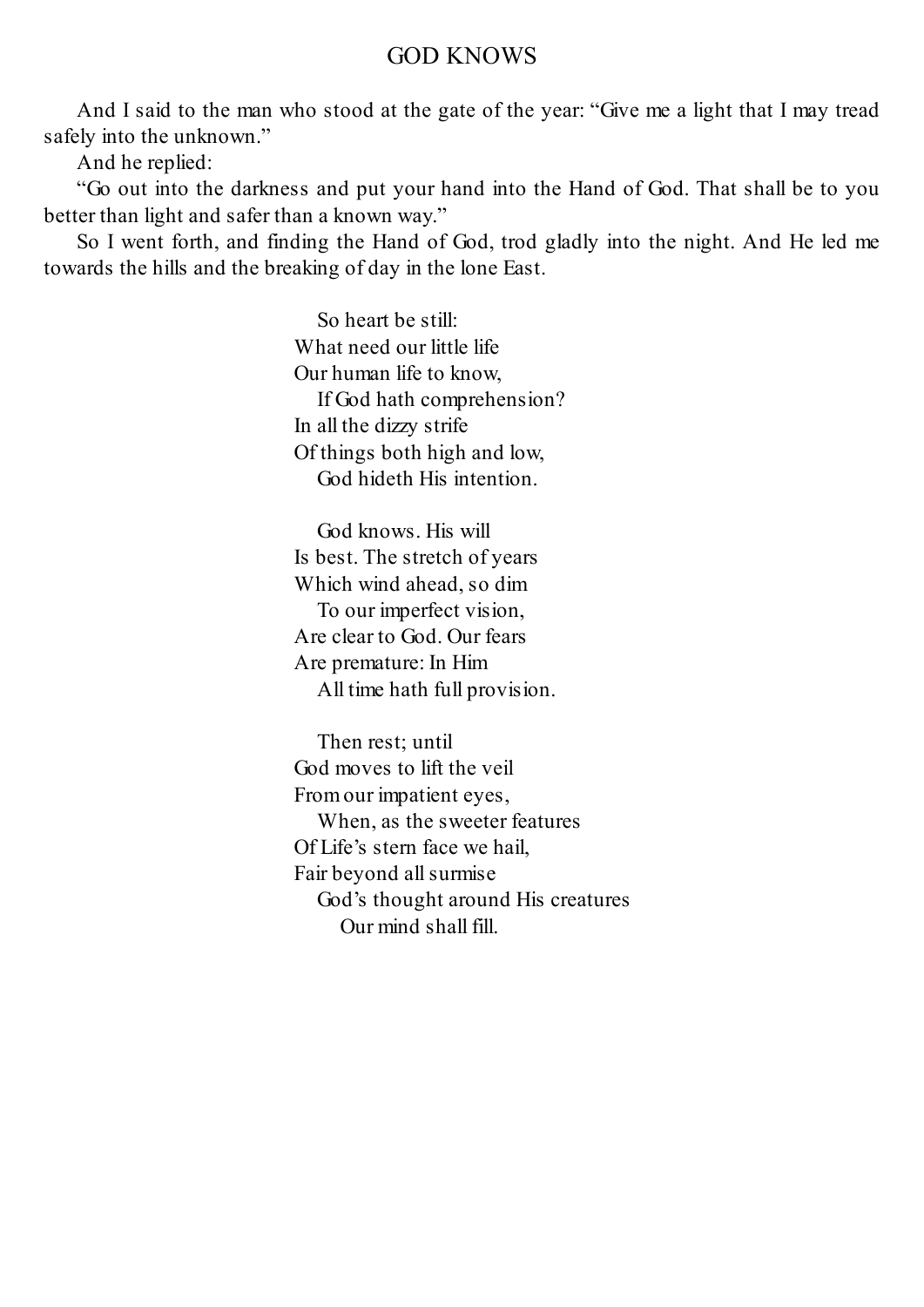# WOMEN TO MEN<sup>[A]</sup>

God bless you, lads! All women of the race, As forth you go, Wish you with steadfast face The best they know.

God cheer you, lads! Out in the bitter nights, Down the drear days, Through the red reeking fights And wasted ways.

God bring you, lads, Back to the motherland, True laurels gained, Glory in either hand, Honour unstained.

Women of Britain's race, As forth you go, Wish you with proud glad face The best they know, God bless you, lads!

[A] By special permission of *Punch*.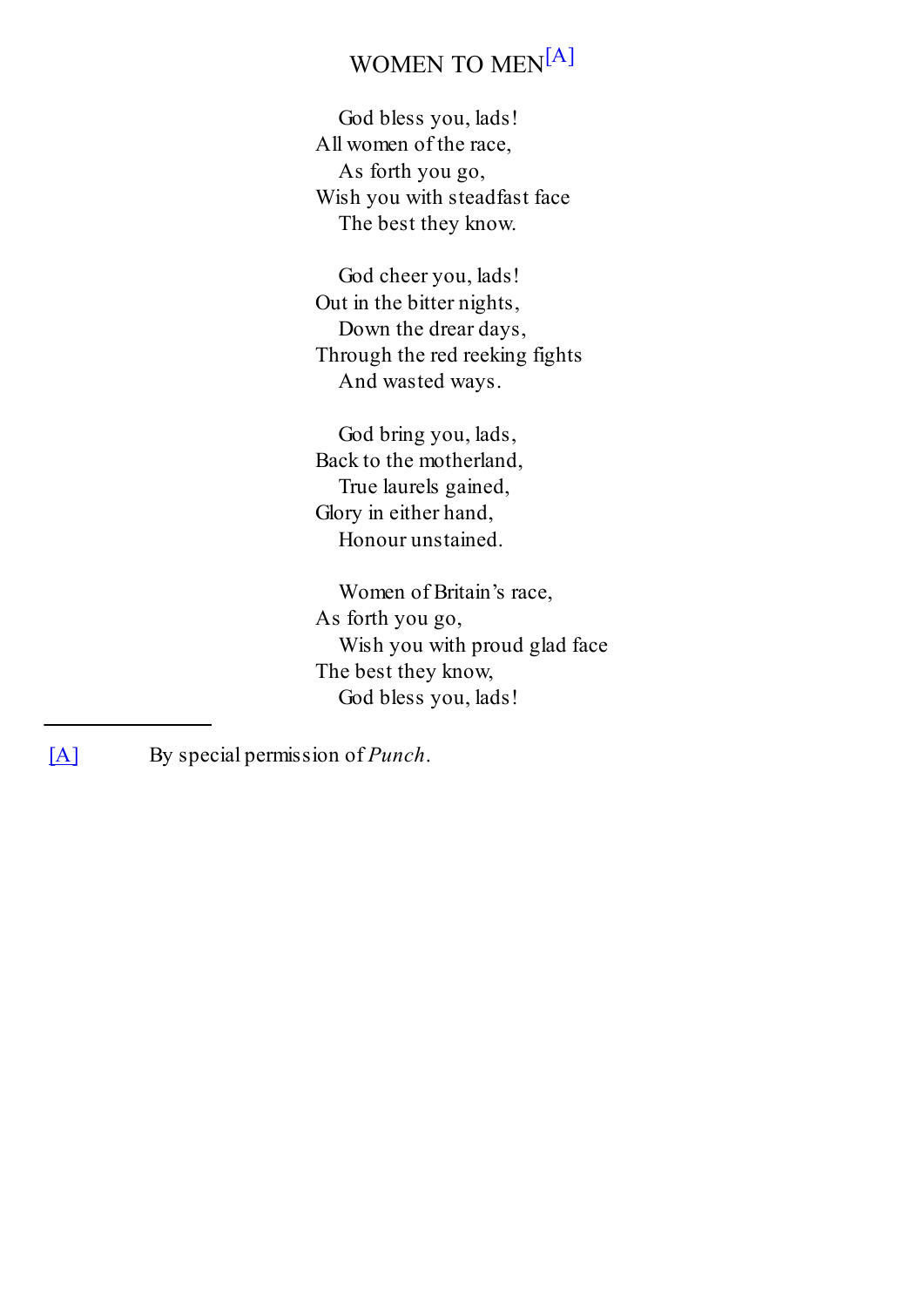#### LORD OF THE RED ROADS

God of the dreadful night and shadowed days, Lord of the long red roads and bloody ways, Thou who art one with man, and man indeed, Thou who art not apart but of his need Out in this purple night, down through this dark, Flash forth Thy beacon light, uplift Thine ark,

Thrill us to sacrifice, hearten our prayer; Fling forth our falsities, chasten our care; Scourge well with corded whips weakness and sin; Burn out with whited heat waste things within; Let us go forth to fight made men of steel, Wrought by Thy passion white, radiant and real.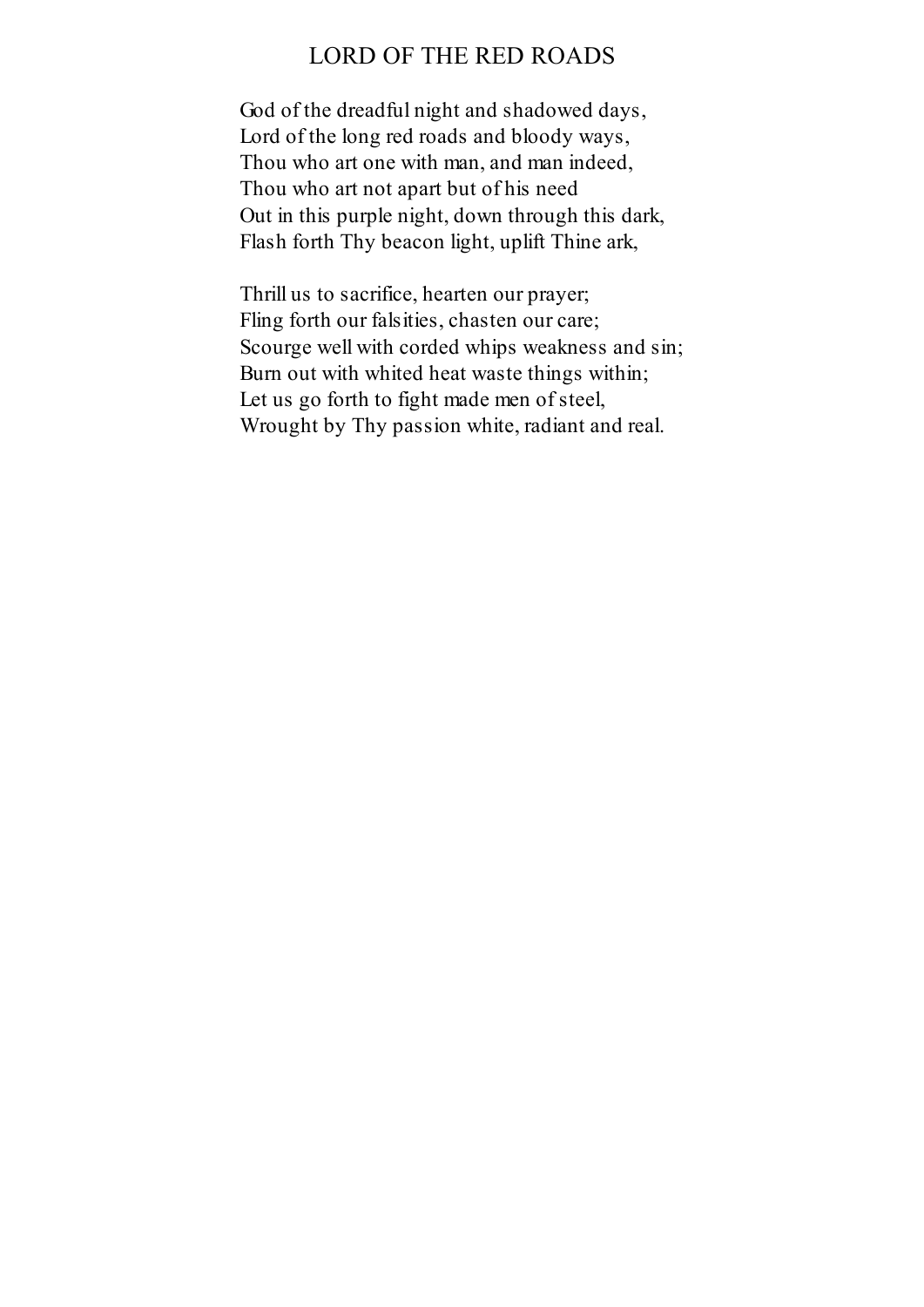#### A SAILOR-MAN

Oh, I know a sailor-man out on the tide,

A plain sailor-man o'the sea;

A sailor-man made when God's Hand stretched out wide, And measured not scantily.

He's not young, he's not old, but he's just in his prime, Weathered brown by the beatings of tide and of time, Well salted and stormed by the sea.

#### *Refrain*

Go compass by walls the wild winds east and west, And press the wide sea in a sparrowhawk's nest, And bottle the rays fromthe furthermost dawn

From the wind and the waves in their glee— And I'll frame you my man—on God's sea.

His eyes are blue flame which would scorch any lie,

My plain sailor-man o'the sea;

And his breath is the wind in which falsehood must die, And keen as a sword-blade is he:

Yet his voice can be tender as love's summer sigh,

And his heart is so safe that a babe would not cry

Did he make it his cradle at sea.

He may die in the fight—he may live to be old,

This plain sailor-man o'the sea;

Whether living or dying—one tale will be told:

He knew how to do it, did he.

He may sink in the waves or be blown to the breeze,

His spirit is greater than any of these

And he's made for eternity.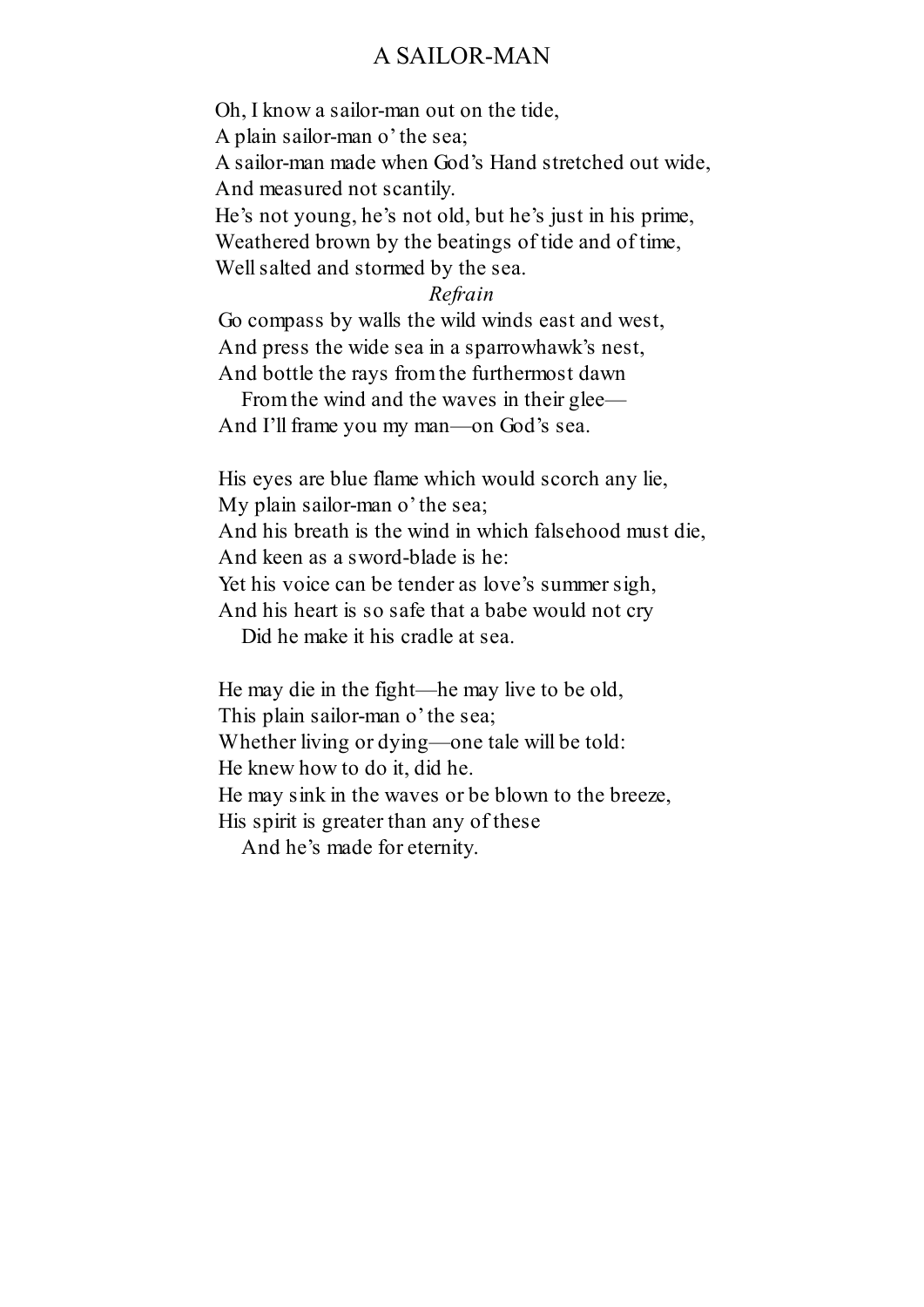#### SHIPS

Ships come and go, To-morrow there, The next day here; Come weal or woe, Their freight they bear, Their course they steer.

Though billows lash, Though lightnings dart, And thunders cry: Nought doth abash The brave ship's heart Nor turn his eye.

I wonder if my ship runs so, And in its course so straight doth go?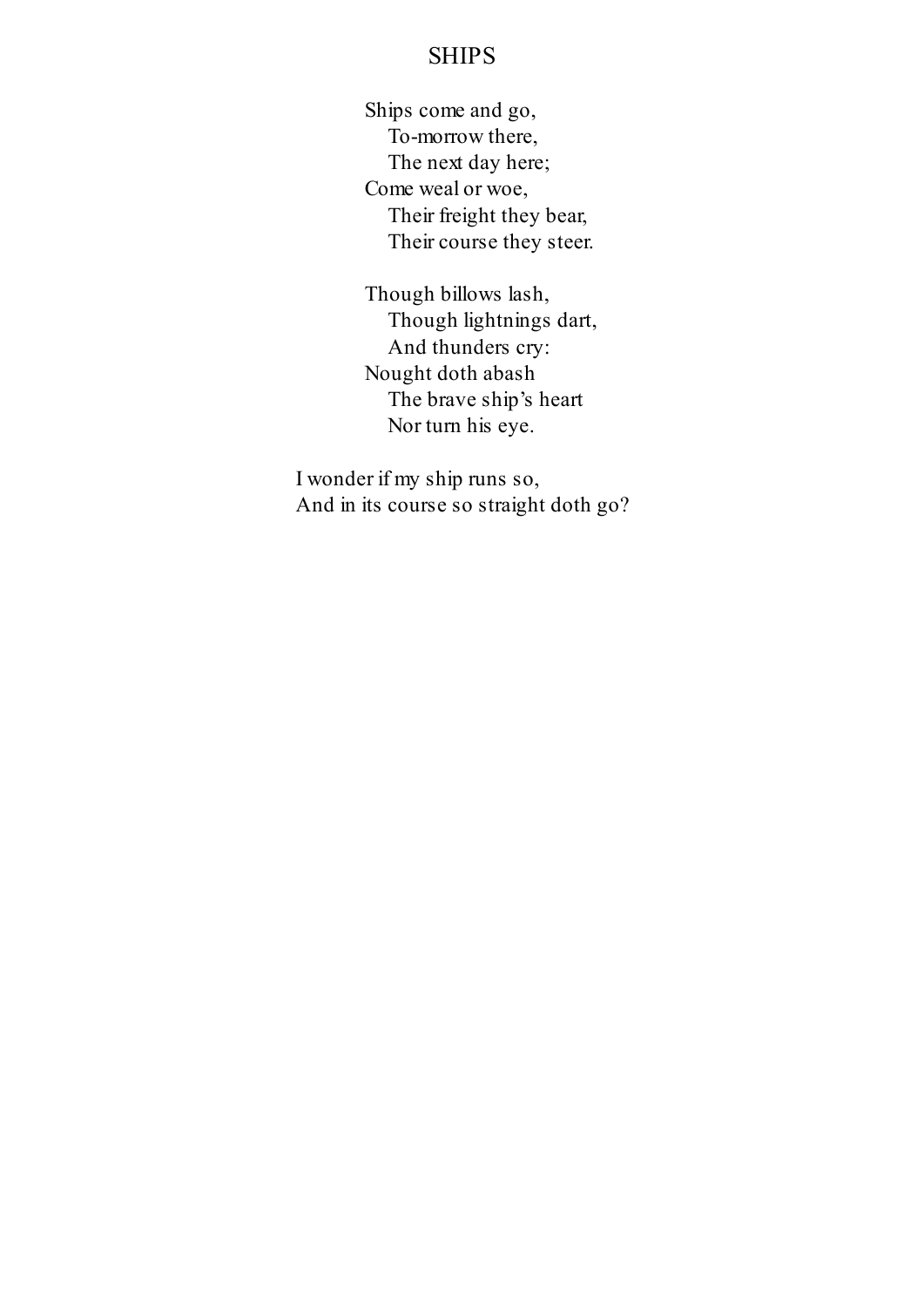#### THE BEST OF LIFE

Winter is here; the tall torn trees Stand gaunt and still; Their strong, brown branches bending White-clad, on every hill— Bending, laden and earth-ward Under the will Of the grey cold sky To the grave where the best of life Has fallen to die— To the grave where their offspring withered and dead, In-trodden lie. Stay! Is the best of life the leaf or the tree? Is it the fruit that is borne, or the life that bears That God shall see? Is it the foliage of beautiful deeds Which pleases His heart, Or is it the sap of the strength, which bleeds Life's grace to impart? It may be, that looking fromheaven above To the world below, God values the brown and the bare old branch With its age of woe As much, if not more, than the foliage wreaths Which we treasure so.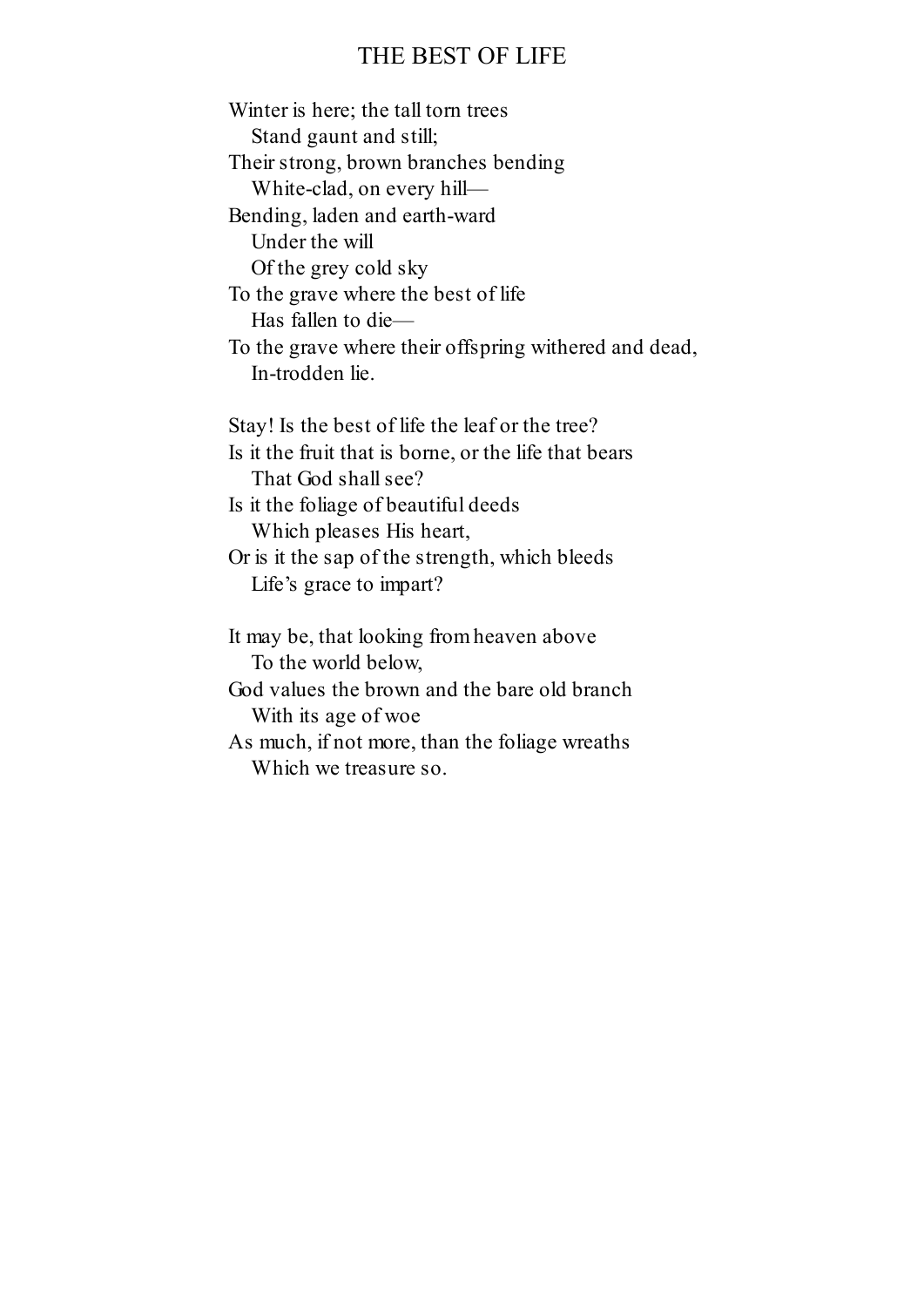#### THIS YEAR

"*Whosoever loseth his life for My sake shall find it.*" We grow by giving, and the love Which is most prodigal grows most; We live by losing, and the soul That spends itself, can truly boast Of longest life.

> So, Lord, take now our lives and loves And make themmove to any heart Who needs themmost; to souls who fail And struggle in the strife apart— Alone and tired.

Take this new year, with all its days, And show us how to fill themeach With life and love which live and grow In other souls: so help us reach Maturity.

And give us strength—the strength of those Who lean on Thee for constant power Who living but to give, must learn First how to find in Thee, each hour Life's energy.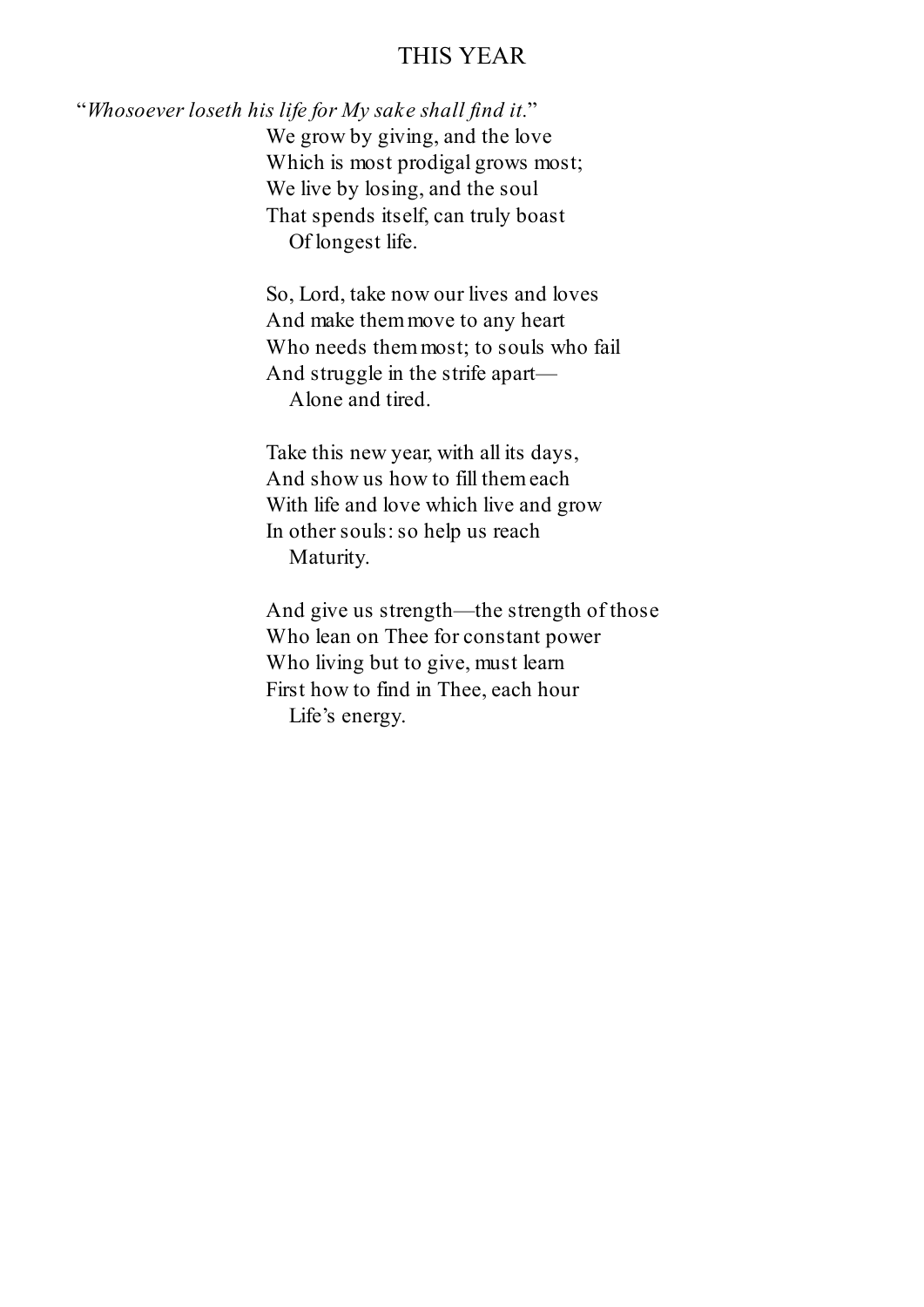## THE DESERT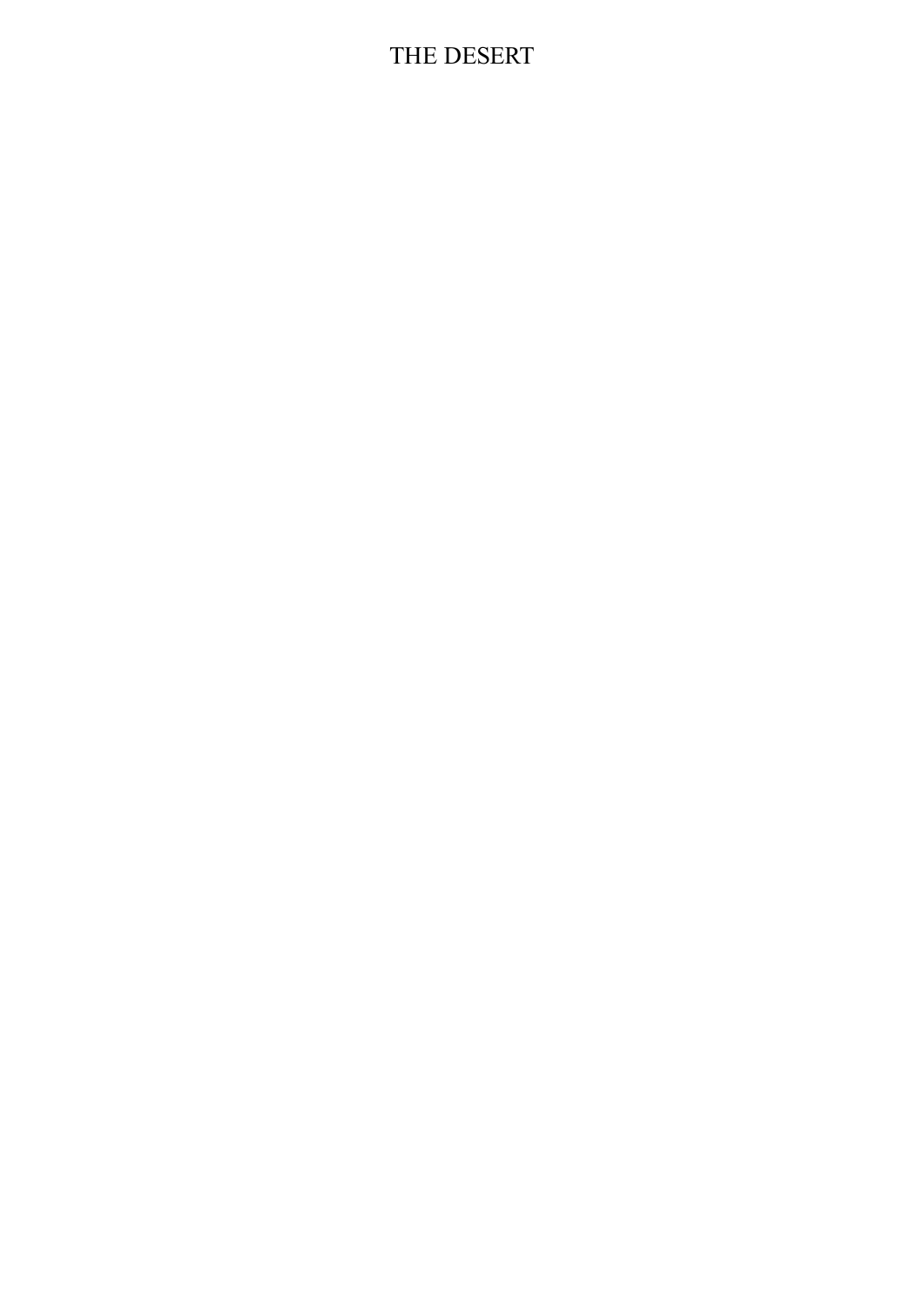#### PART I

I

Fate led me to a desert bleak and bare, My back on light and hope, and turned my face Towards trackless wastes—and bade me journey there As one apart fromall my kind and race. And so I journeyed—weary and alone With dull quiescence meeting Fate's decree, With hands hung limp and heart's flesh turned to stone, And eyes that sought in vain Love's track to see. The night came down upon the sandy waste, The beasts that prowl in darkness passed me by, God saw and sent the stars to shine in haste, God saw and stooped Himself to catch my cry: "I need a lonely place frommen's haunts free To weep," He said, "Come, walk the plains with Me."

II

Relentless night—which wraps the plains in gloom, Relentless day—with noontide's scorching glare, Relentless everything which makes our doom And gives us pain of dark or light to bear: And so—relentless God, we cry at last, As pitiless the scourge of life we feel, "Keep off, Thou Infinite," we faintly gasp, "And give us time our lives to mend and heal." The dull night darkly keeps its funeral pall, The hot day swiftly trims her burning lamp, And Doom's black finger grimly touches all As time moves onward in her steady tramp; And God—relentless—weeps upon the plain And leaves the sand red-spotted with a stain.

III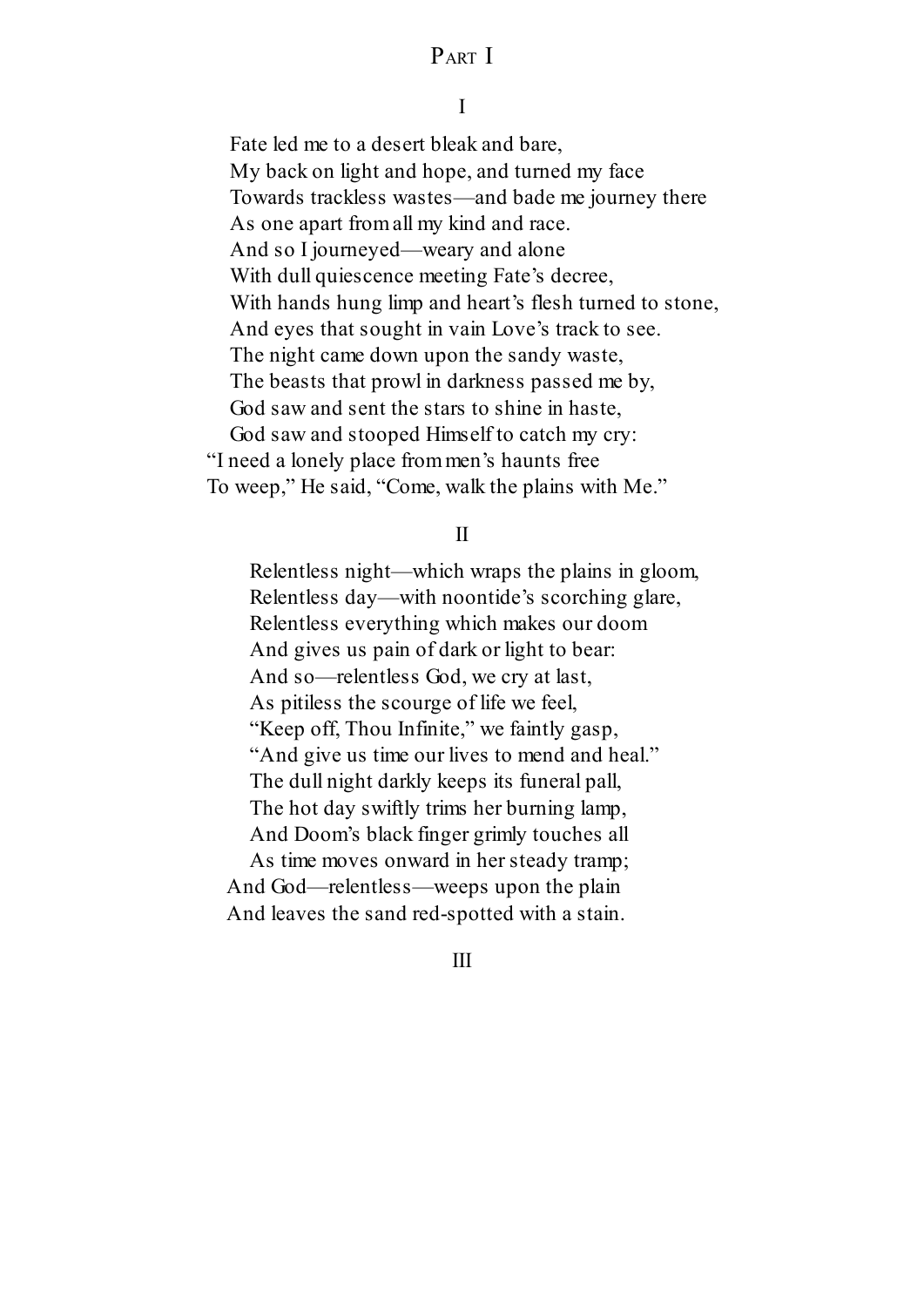The tears of God and man together flow For what has been and what has still to be; Man weeps because he cannot truly know, And God because He both must know and see. The woes of ignorance and knowledge meet; The pangs of doubt and throes of certainty Co-mingle in the desert air and greet The footsteps of unfaltering destiny. The long waste stretches widely on before, The long waste stretches widely frombehind— God's heart drops blood—and human feet are sore, Hope lost—and death alone as seeming kind: But for God's heart no kindly death can wait, And man with God walks on to meet his fate.

#### IV

On parchment scrolls the hand of scribe hath writ The record of the ages which we seek; On continent and island axe has split The rocks asunder that the years might speak On beds of stone the history of men, Of Nature's travels, and of time's sure tread When man knew not the way to hold his pen And earth's deep riches idly kept their bed. On human hearts the ways of love are burnt, And human pain lies written on the brow, Fromhuman hands the marks of toil are learnt,

And histories pen down the passing Now— But on the sand of deserts dimly red The tale of God's great loneliness lies dead.

V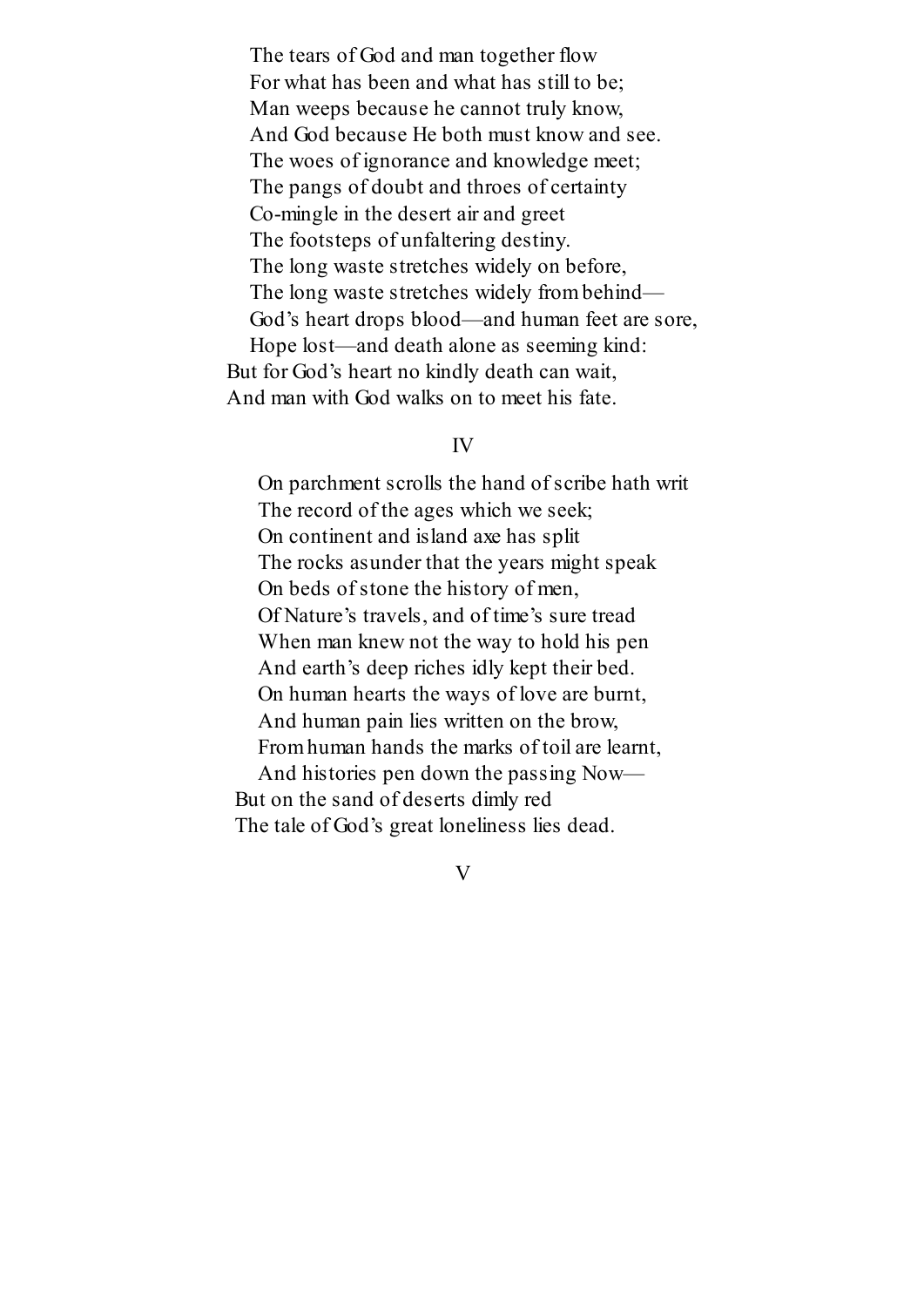The desert dawn creeps slowly fromthe east, The filtered light falls through the mantled sky, And shows the track of lonely man or beast, And finds the place where God sent down His cry. There—where the green oasis breaks the sand, Where fountains sparkle in the desert sun, Is where God's eyes poured water on the land, And where God's agony earth's fruitage won. Some weary trav'ller rests beneath its shade, And drinks its waters ere the day is done, And eats the fruit which His blood-drops have made, And finds the sleep which his pain-vigil won:

Yet God moves on—the red marks on His face To make for man another resting-place.

#### VI

God speaks: "Go rest in yon green tender shade, Thy feet are tired with desert days and toil, Go eat the fruit which I Myself have made And furnish thy soul-house with heaven's spoil. This fair oasis was but built for thee And for thy brothers in the desert way, This resting-place has but been formed by Me, To give thy journey one less fevered day." "Come with me, God, and sleep awhile," I said, "No traveller can need it more than Thou." But at my words my kingly Host had fled With one tired look upon His aching brow:

For sleep is not for God, but only men, And He makes sleep for us, and then—and then—

VII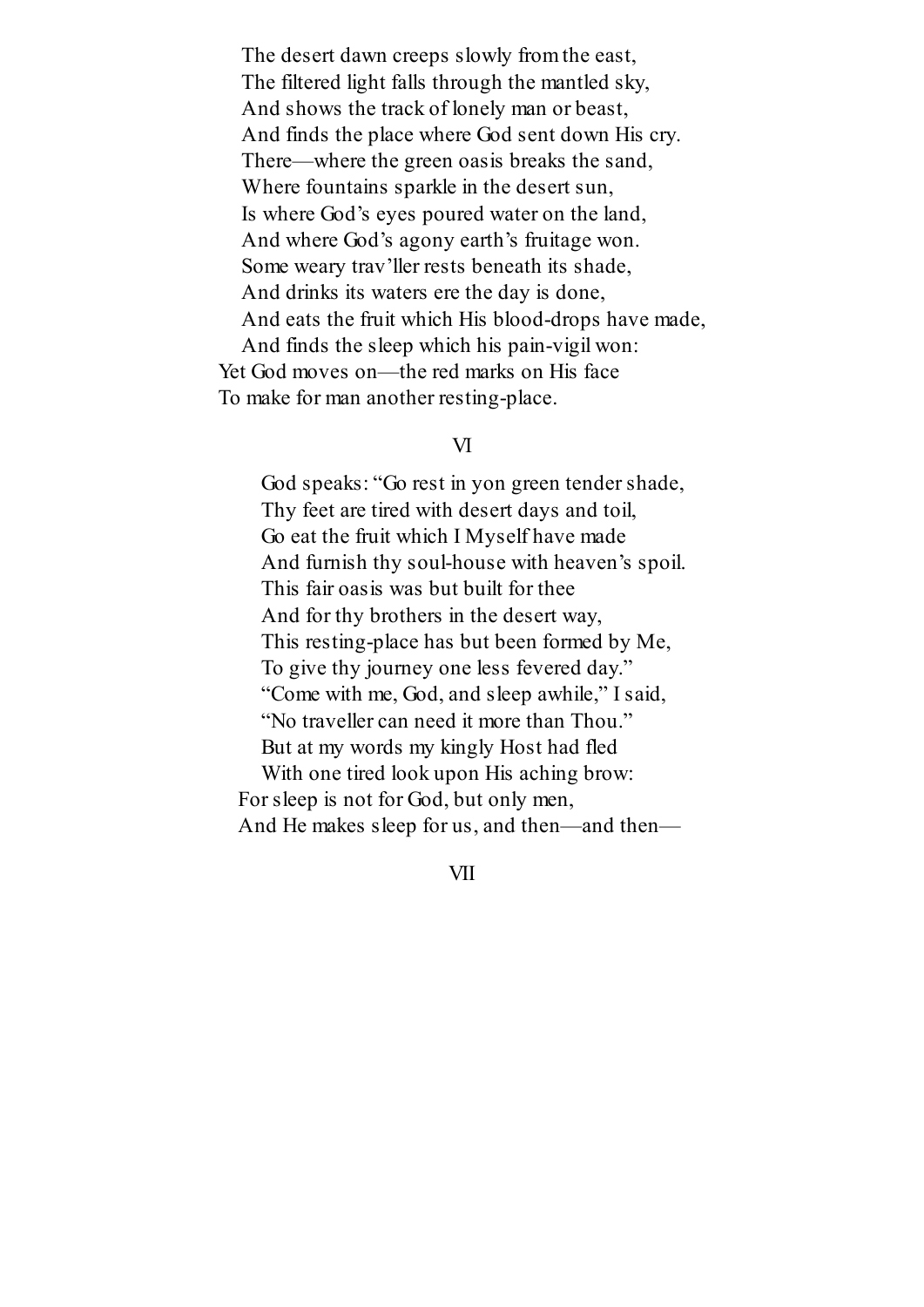I slept: and in my sleep I saw God tired, With eyes that sought the pain of all the earth Bent down on men, with Love's warmpassion fired With thought to bring fromsuffering's womb joy's birth. No feet e'er walked the desert all alone, No heart once sobbed in vain for sympathy, No anguished soulsent once its fevered groan But found its balmin Love's eternity. And still God worked while men lay down and slept, And still God gave that men might still receive, While He alone the desert vigil kept,

And He alone in solitude must grieve; And I—in sleep—stretched limbs on blood-red sod And rested gently on the pain of God.

#### **VIII**

I woke—a wounded hand had touched my head, A voice had pierced the whisper of the trees, God met me at the borders of my bed, And smiled that sleep had sent me pain's release. "Come forth with Me," He said, "the desert waits, The day grows old and time is almost done— Beyond the desert stand the glist'ning gates, Beyond the plain the vale that I have won." I left the green oasis of my rest, I left the fruit and shelter of the trees, And walked again my weary feet refreshed, And in my heart beatitude of peace, "Would'st thou return, my son?" God said to me; "I love the desert, God," I cried—"with Thee."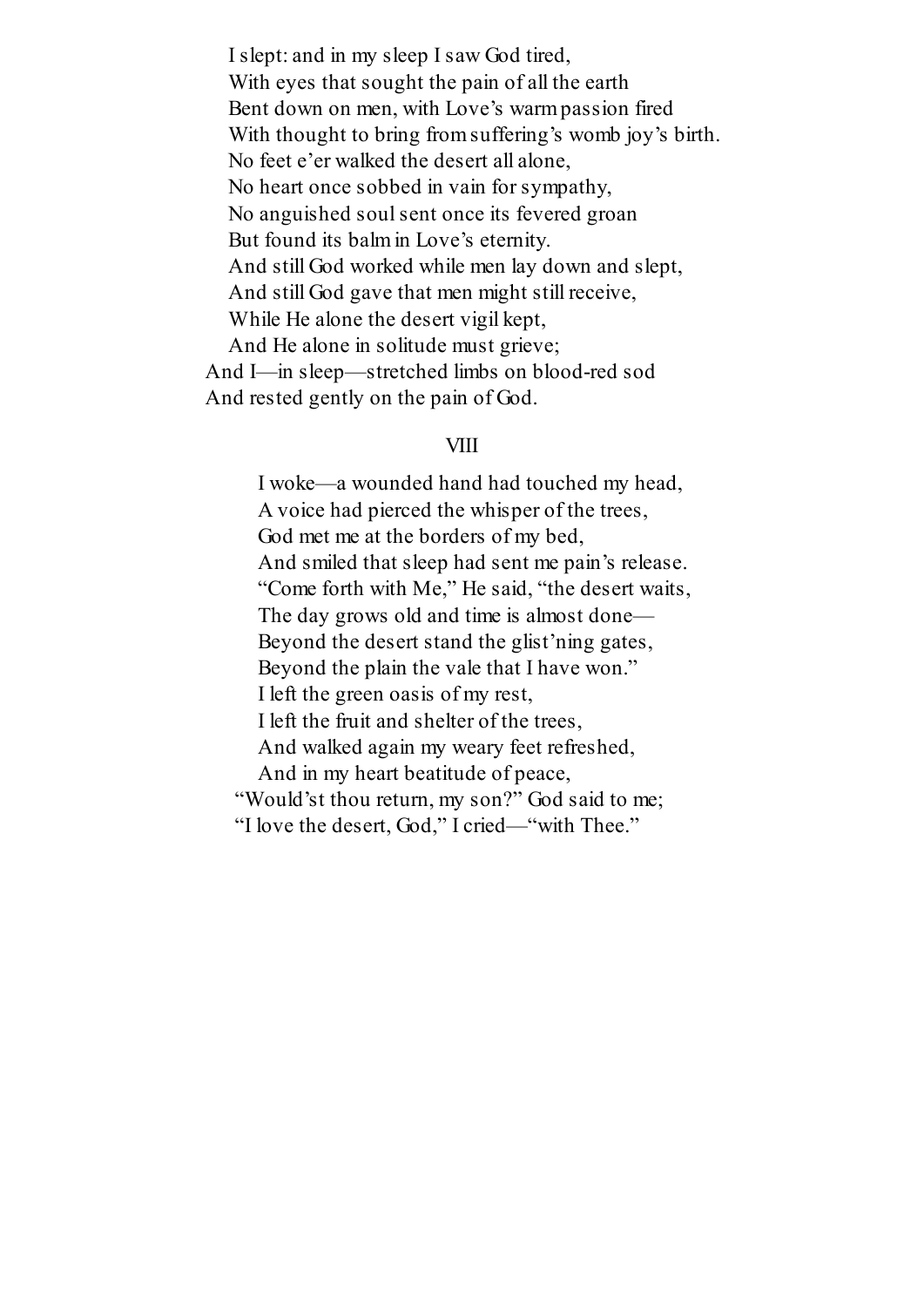#### PART II

This is the desert's song—sung by its God In loneliness with me; listen who will And understand who can—who knows the rod Of sorrow, knows the balmwhich meets its ill: Who once has felt the curse of sin knows best The crown of Love's forgiveness—who has borne The brunt of toil finds recompense of rest, And he whose days embrace the night, greet morn— But none beside. The desert's song can find Interpretation in those lives alone Who left the valley's melodies behind And waited tillslow harmonies had grown Born fromdiscordant strife and lonely pain Upon the awful distances of God's wide plain.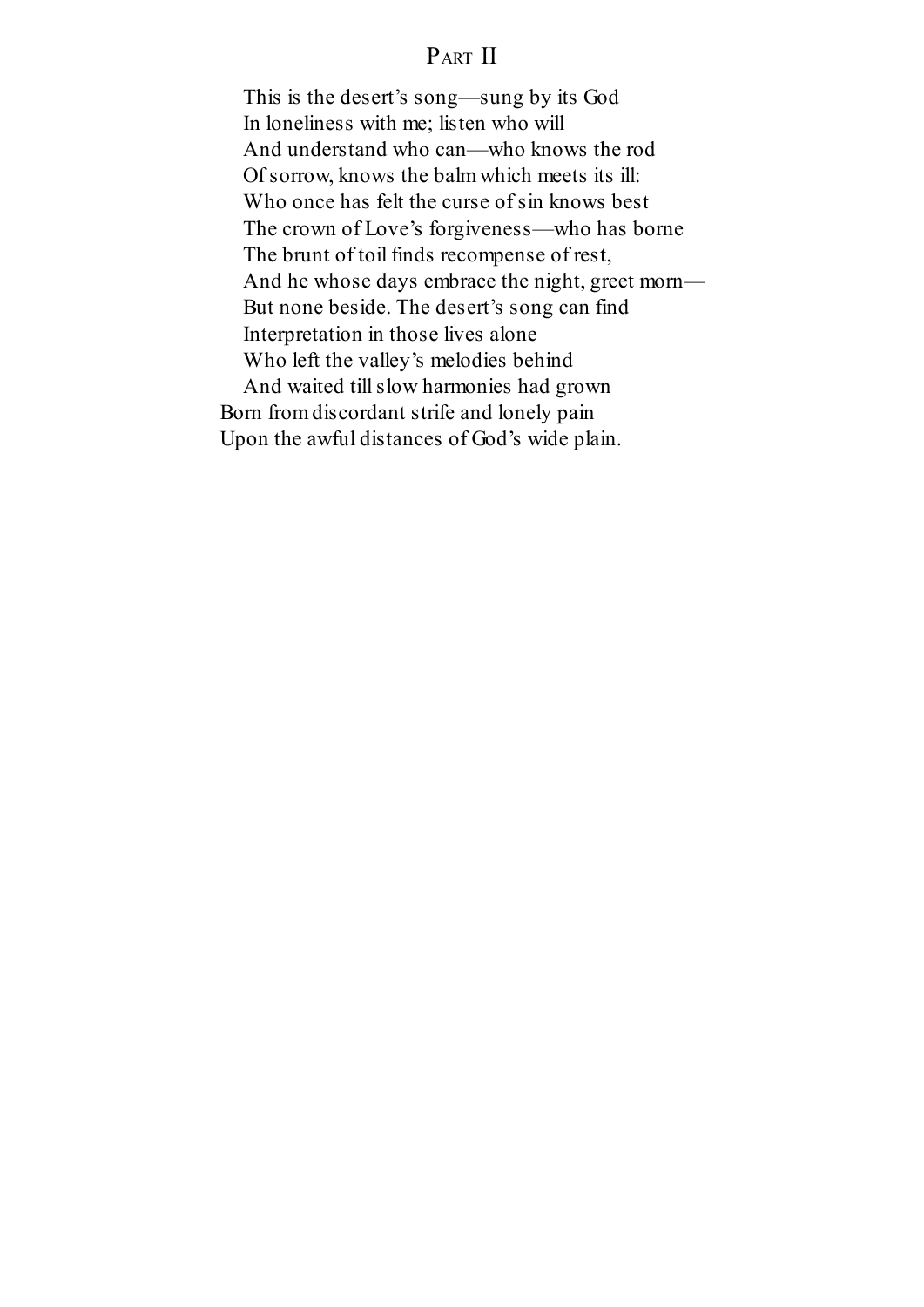#### THE DESERT'S SONG

Love that gave life, and made the life it gave To seek beyond contentment, and to crave The better attitude where passion fires To heights unreached—where the lone soul aspires To move beyond the shelter of the vale T'wards distances where heights grow cold and pale— This love that gave the life and made the thought Walks with the life it gave till all is wrought. He that content, craves not a better thing Than crawling near the earth can sometime bring, Finds joy low down, short-lived, and earth-impressed; To himwhomGod lends wings at length the best Reveals itself. After long days of strain And battles hardly fought and nights of pain, Struggling with tempest, hurt with wind and hail The winged soul finds the heights—no longer pale, But fired with blush of sunlight newly born, Bathed in the lonely glory of the morn.

But wings to rise are born upon the plains, Down on the desert sands, where deeply stains, The earth with God's red struggle, and with man's Black agony of blighted hopes and plans. Formed in the bonds of strife and bitterness, Born fromthe womb of suffering and distress, Strengthened by struggle and baptised with tears, Nurtured with hope, repressed by timely fears, Those infant wings grow surely towards new powers Which, when attained, shall make those weary hours Of slow unfolding, valued for the pain Which taught the soul to bear and to obtain.

Bear, suffer, agonise, nor think it waste, Wait through the wearing travail—yea, nor haste To see the fruits of agony too soon, Nor find the peace of eventide 'ere noon Hath done her work, or pain hath paved the way For righteous ending of the laboured day. Enough to know that naught of strife is lost, That what is gained at most tremendous cost Is thine as cheaper things can never be— Thine with the strength of all eternity.

Enough to know that when thy wings are born Thou, too, shalt view the morning of the morning of the morning of the morning of the morning of the morning of<br>The morning of the morning of the morning of the morning of the morning of the morning of the morning of the m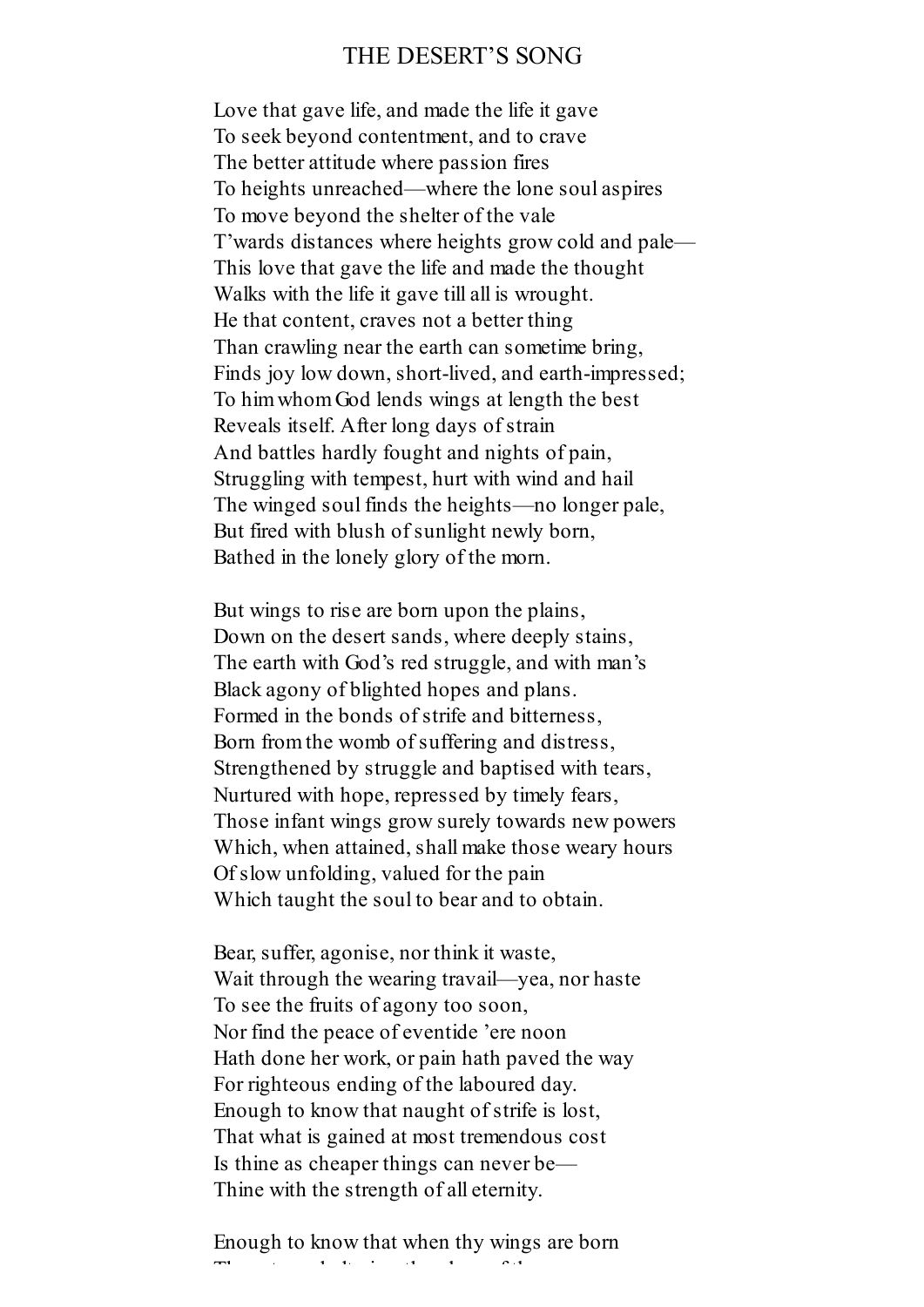Thou, too, shalt view the glory of the morn With God upon the heights—thou, too, shalt see How worth all agony and stress must be Which leads to this. Some other soul content With the warm valley's road, on fulness bent Crawls through the fruited orchards, clutching food Fallen to earth to satisfy his mood. But thou, my son, art made to reach the heights Through pain, to learn, in upward flights The mystery which led thee far away Fromsympathy and peace and hopeful day. Fear not—thou too most certainly shalt find In God's good time food for thy panting mind And hungry heart—a sustenance of soul, God-planted on the peaks to make men whole.

Towards their fulfilment things of lovely worth Are slow to grow—The unresponsive earth Needs wooing of the stormand sun, the call Of dark and light, the silent, tender fall Of night's cool dew, the courtship of man's mind And over all the One, infinite, kind And powerful will, before it learns to yield A fair and plenteous fruitage to the field: So man's soul-wings are born—and great heights gained By those who grudged not hours that grimly strained Towards fuller knowledge—who refused not days Torn with dissension and bereft of praise, Who strongly faced the darkness of the night To learn in solitude the way of right.

O son of mine, spurn not grimsorrow's way, Shirk not the cross, toil through the glaring day With bleeding limbs and stricken heart oppressed Nor count the way of ease and joy the best. Walk through the night though every star lies hid, And light of heaven nor earth may kindly bid Thy footsteps to the smoothly beaten rack Which leads fromthis wild wandering desert back To ways of comfort and of dull repose Where sleepers weakly miss the pain that knows. The metal wrought through heats of fire and throes Of hammer, turned to fitness through the woes Of battered hours, made flexible through fire— Hath meaning for thy life: thou must not tire Of pain, nor of the bruise which blows must bring, Nor of the days when thy hurt lip can sing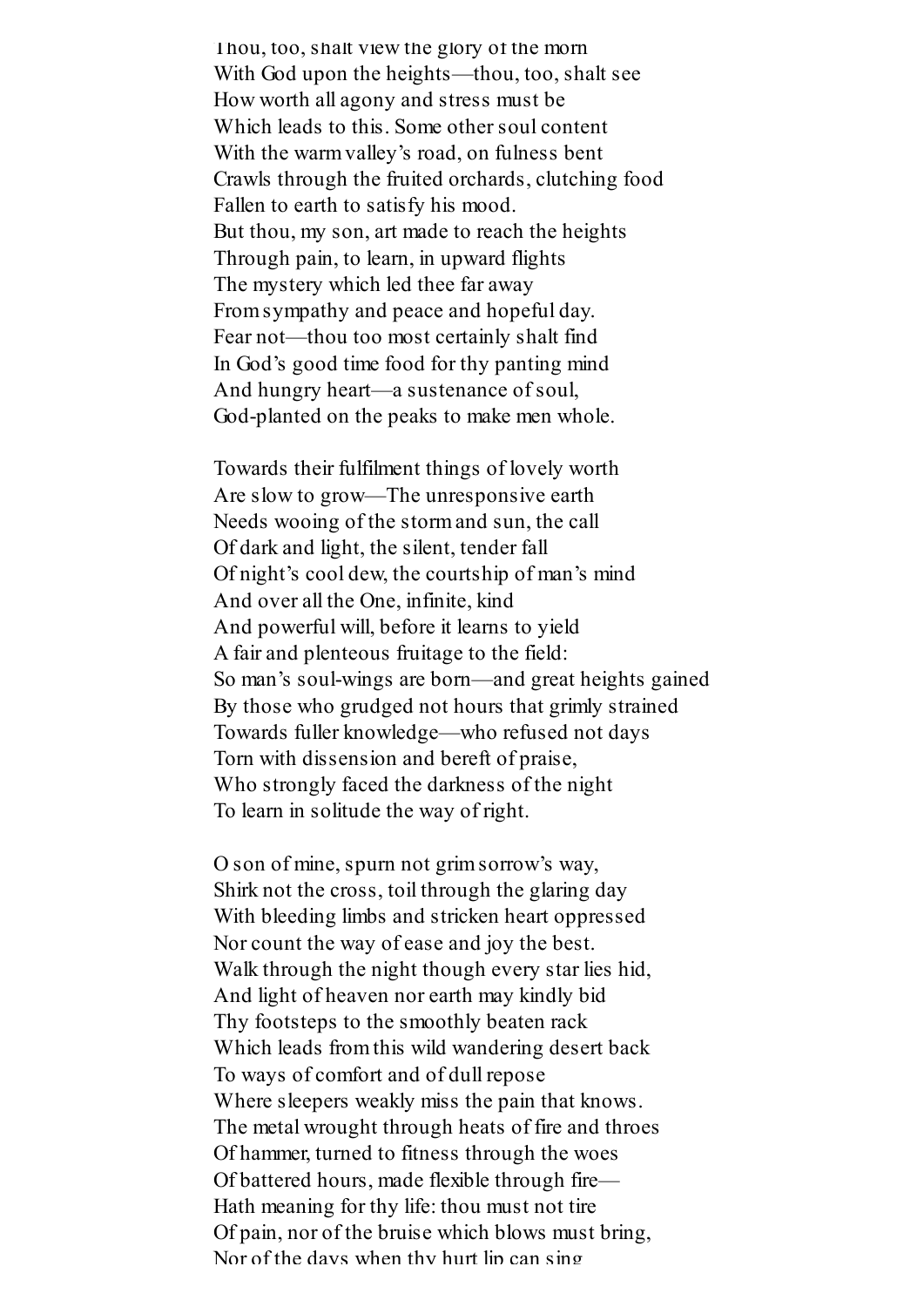Nor of the days when thy hurt lip can sing No note of triumph, when thy struggling moan Of anguish rises to a silent throne. Forth fromthe blows of circumstance at length Thy spirit shapen shall have proved her strength; Out fromthe fires of sorrow presently Pass thou refined for Love's eternity.

\* \* \* \* \*

The voice of God was still. The desert air Vibrated with the echoes of His song; A single stone I found me, and in prayer Knelt in its shadow through the whole day long— The curious wonder of the day's bare light Grew round me, but the shelter of the stone Gave kindly refuge till the tactful night Drew down the curtain on my altar lone. Once in the desert I had slept for pain, Now in the desert wrestled I for strength, Did Jacob's spirit visit earth again? Did Jacob's God refuse to bless at length? There in the lonely East the daylight broke— There on my altar stone, dead hope awoke.

Mine was the desert: yet no more for me Should desert ways mean only desert toil, I triumphed in my pain—eternally, The voice of God must sound athwart the soil. My dumb lips found their voice—the victory Of silence and of struggle should be mine— These eyes beyond the purple plain should see Its borders toward the distant hills incline. Content with all that men had misnamed loss, Content with failing where I fondly fought For triumph; glad to follow God's bare Cross

And know the glory of the pain unsought: No more should sorrow bear the name of ill, No more should pleasure mean the untamed will.

"I triumph, Lord," I cried, "My desert day May know its nights of doubt, its hours of woe, The beasts may prowl across my trackless way, The waters that I drink may bitter flow: This thing I trust—that which is life indeed Lives not in circumstance, nor outward ways, These are but servants to mine inner need,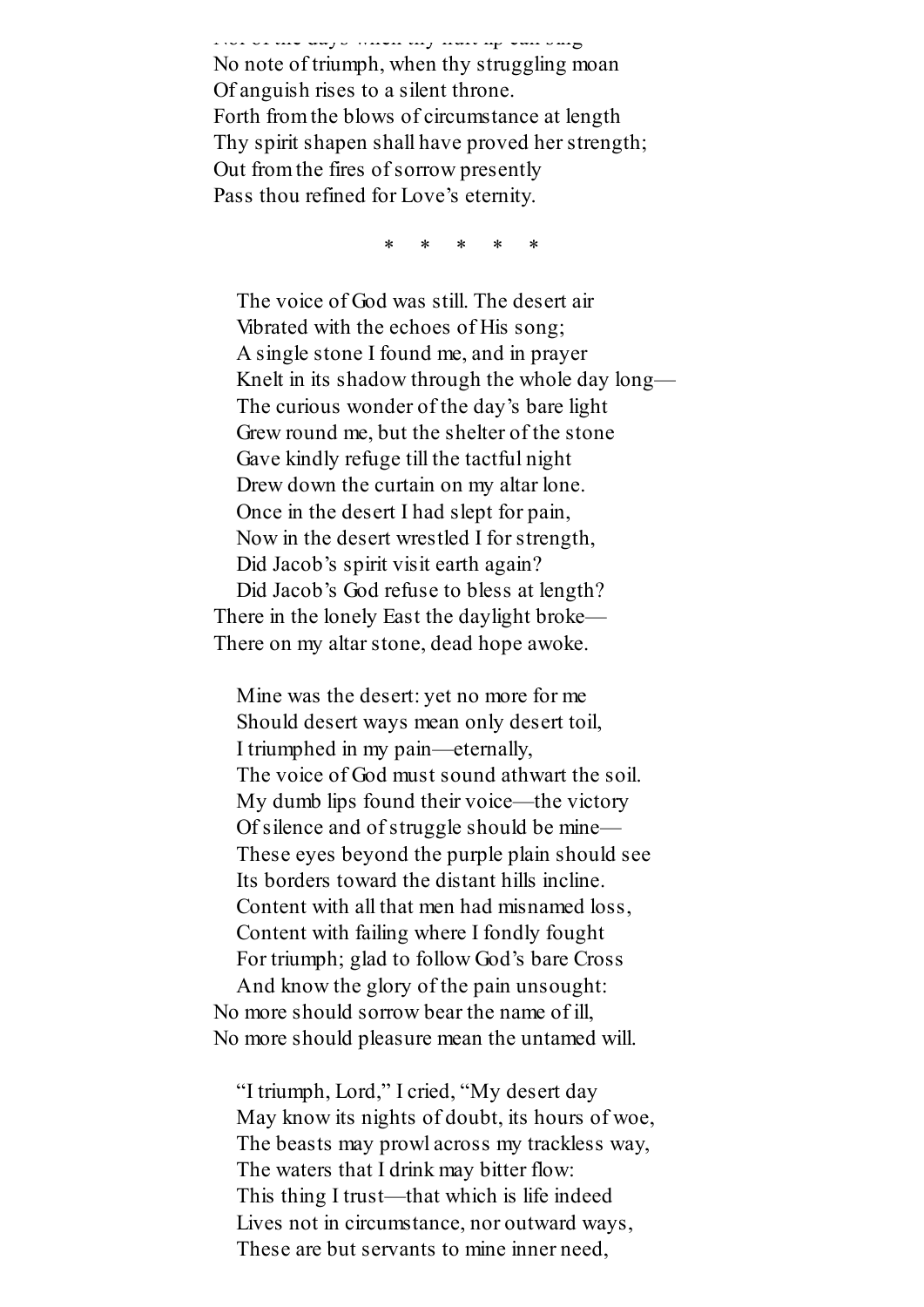These are but ministers unto my days. Come pain, come anguish, come all kind of ill, The ill which waits on hate, or deeper yet, That which attendeth love—combine to kill My struggling life until this sun doth set— I fear ye not—God reigns upon His throne, And I—through bloody struggle—am His own.

"All through my youth I dreamed of loveliness Of pleasant pathways through the fields of peace, Of joy that would not weary grow nor less, Of wealth of sympathy that would not cease. Yet hath there come to me through pain's embrace A full contentment with my stricken lot, Though fierce her hands not cruel is her face, The breath of her warmpulsing passion, hot With meaning and with mystery of strife, Comes through the lips that cannot all belie Their truth of tenderness and love of life,

Nor all their still compassion quite deny. That I may learn, and know, and understand, I ask no more, Lord, in the life Thou'st planned.

"Strike as Thou wilt—I bare me to the stripes I can achieve through sorrow that which some May reach through joy; within the steady gripes Of corded misery, to me may come A patient strength to live the life I must, And in that living a sure knowledge find Of some true thought that makes my journey just, Of some kind working of a wiser mind. Stay not Thy hand—nor heed me when the smart Wrings frommy lips a prayer to let me go— Heed rather my first longing—that the part Of pain's pure discipline and sorrow's woe

May not content me, if through bearing more Knowledge may grow where struggled doubt before.

"This is my hymn, God; Thou hast made its key, Thou hast resolved its discords into song, Thou hast given volume to its melody, Built up its harmonies and made it strong. How can I thank Thee for the peace Thou'st lent, How praise Thee for the lesson of the way, How love Thee for the sorrow Thou hast meant To lead me upward to the further day? Do Thou Who gave the desert and the song,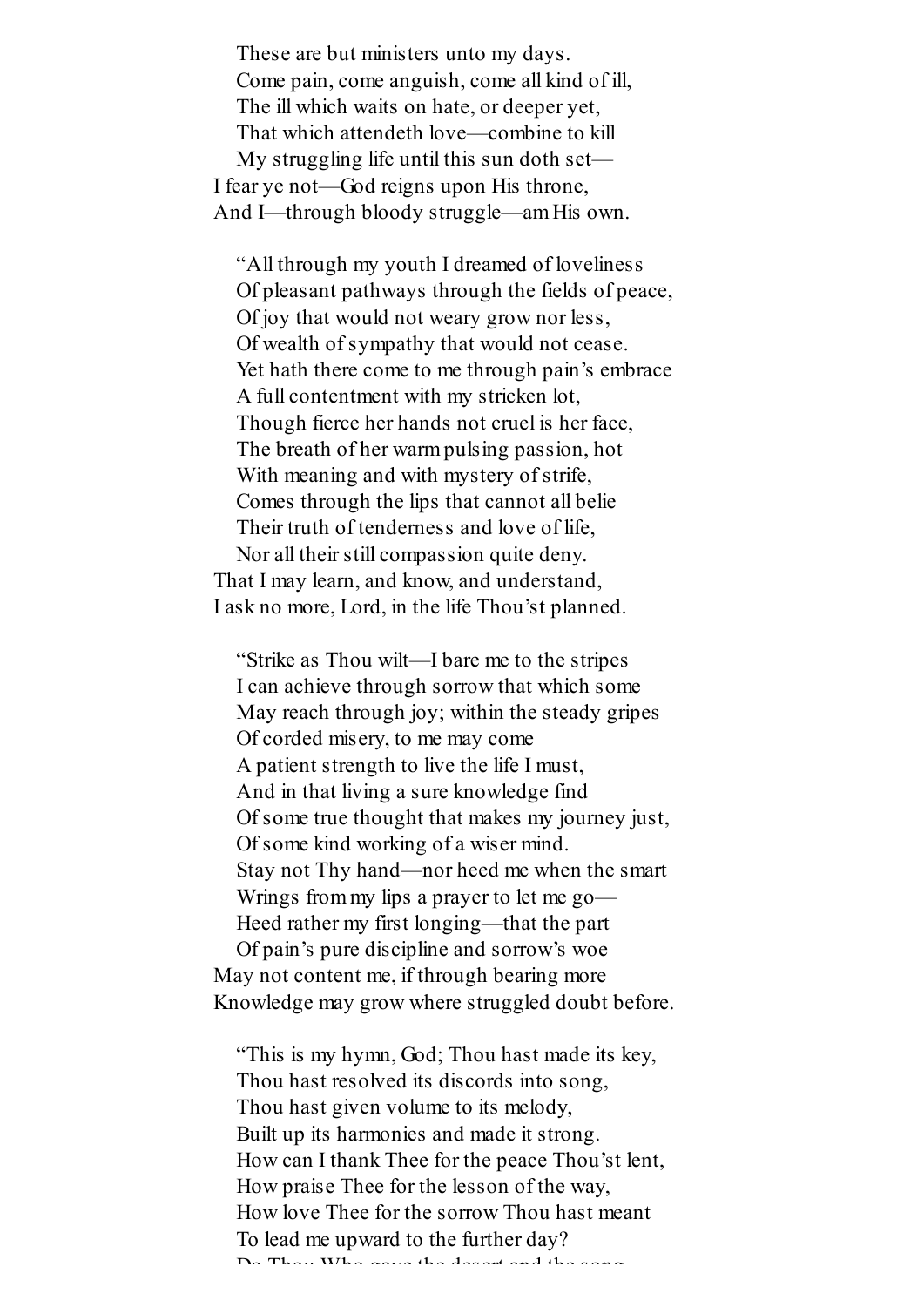Do Thou who gave the desert and the song, Do Thou Who willed the darkness and the light, Do Thou Who'st tempered all the journey long With glimpses of the distant gleaming height, Bend low to catch my praise, though poor it be, And judge its worth in life's reality."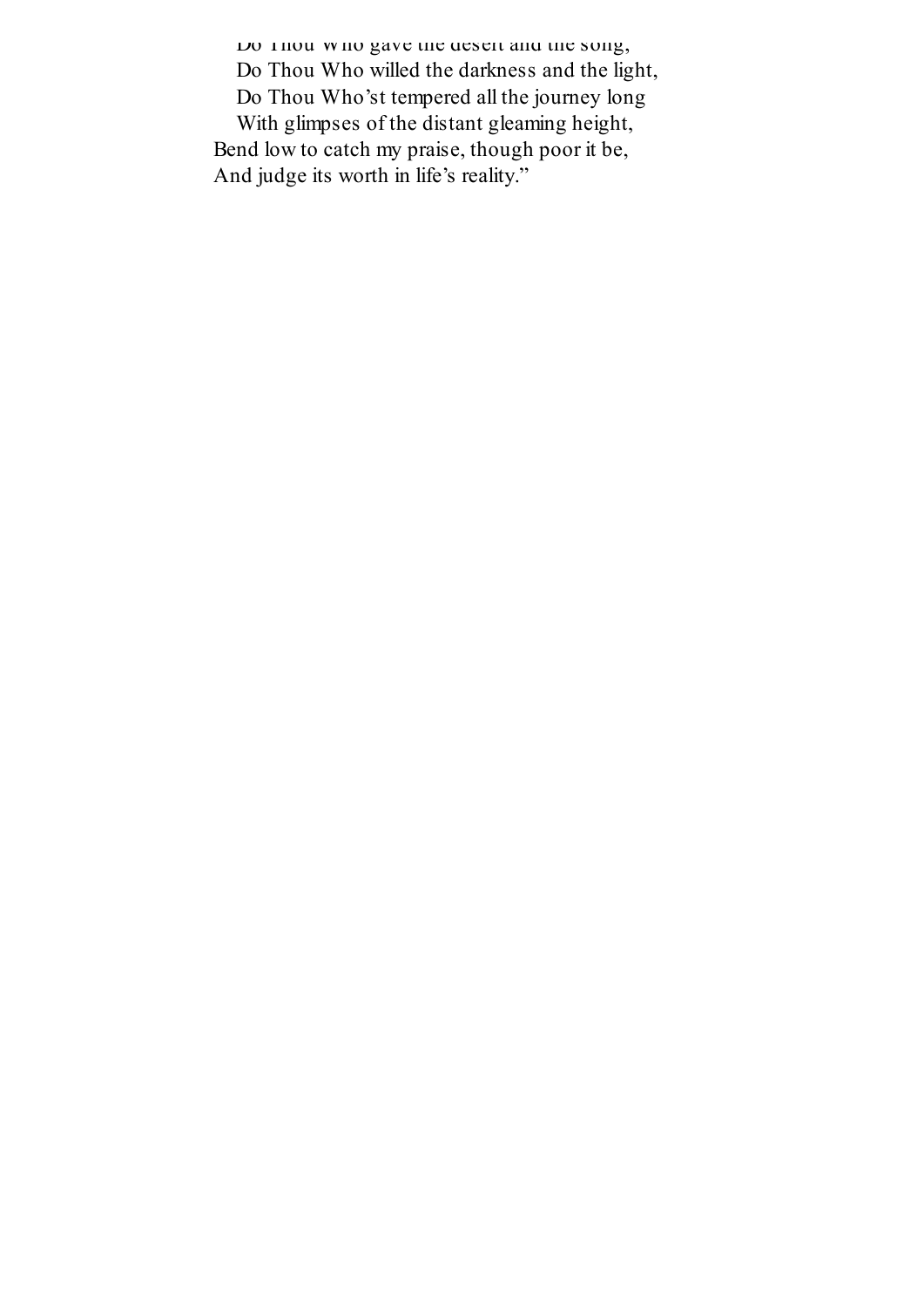#### THROUGH BEDS OF STONE

My back sheer 'gainst the Rock; above the sky: So long the Rock stands, stand and so fight I; Till I, by God's good grace, pressed close, shall die— About me, Arms of stone.

There are who say these Arms are stone—no more, Yet even as I fight, pressed long and sore, I hear the Rock's deep heart throbs, o'er and o'er— Flesh compassèd by stone.

And if, for me, in waging on my fight, My rock seems hard, its keen rough edges bite, Seems there no rest nor quarter day nor night, But only firm, cold stone.

Still, if but distantly, I hear the throb Of my Rock's heart, above the strain and sob Of warfare, I shall know that surely God Breathes warmthrough beds of stone.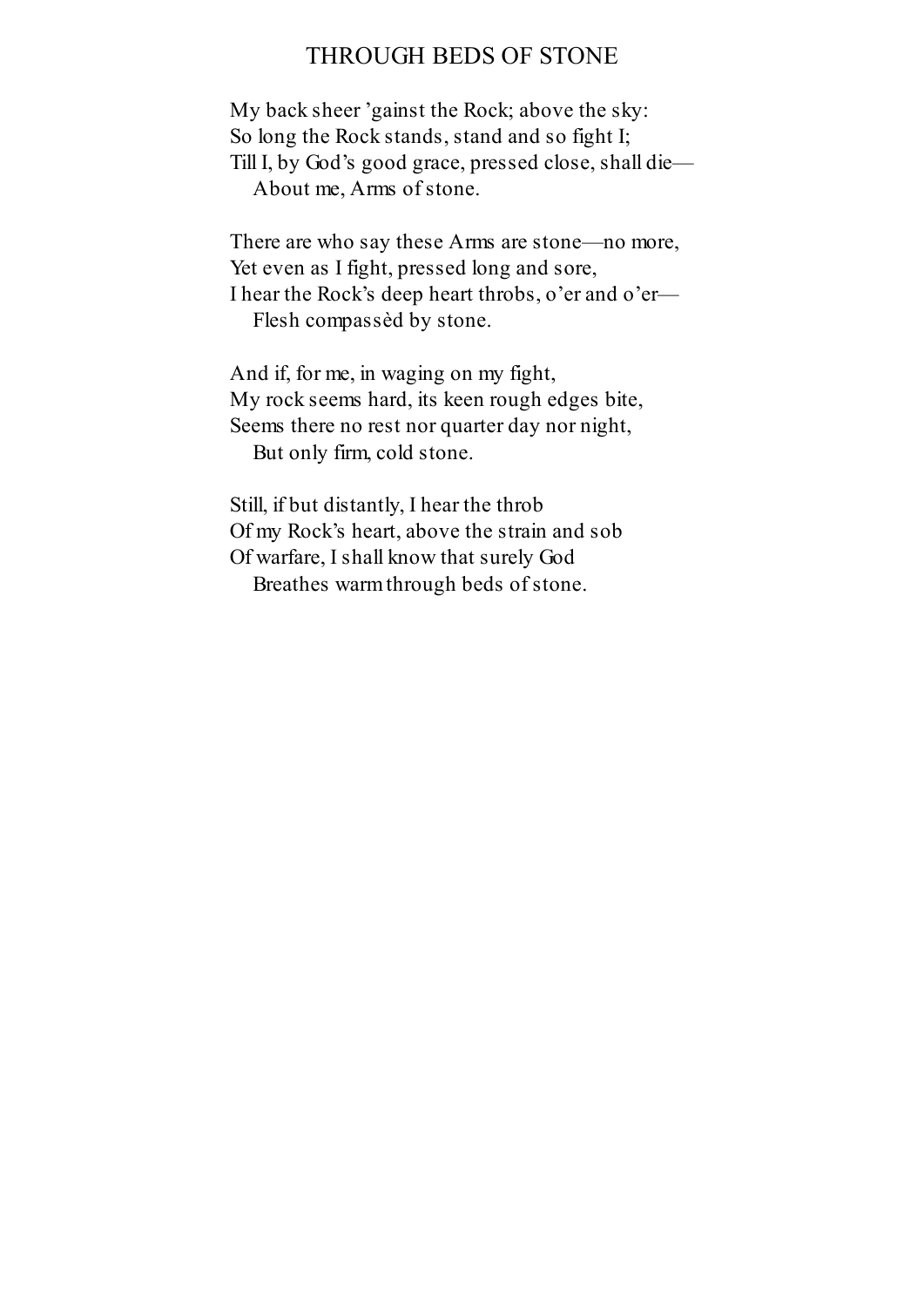#### FOR THE WOMEN

In this great hour let us pray for the women of our nation; For the women in the royal homes and those of lower station; For women honoured most of all as soldiers' wives and mothers: And the women who send forth their friends, their lovers, and their brothers.

For the women who must stay at home and do the common caring For the welfare of the little ones and the household burden-bearing; For the women in whose motherhood the future generation Must find the nucleus of a new and consecrated nation.

For the women who go forth to work among the sick and dying, On whose strong heart an army's need is trustfully relying; For the women who obey the call to share the country's toiling, While men are saving land and home fromhatred's ruthless spoiling.

For girls who have the gift of youth and privilege of beauty; For those who have the strength to serve in simple ways of duty; For the aged who have lived their day and found night's gloom far-reaching; Now hear us as we pray, O Lord, and heed our hearts' beseeching:

That sacrifice may be as bread, and pain as inspiration; That death may hold no sting of woe, nor graves mean life's negation; That high ambitions fallen down, and secret hopes long cherished, May leave no pang of vain regret in hearts where they have perished.

That homes be held a nation's trust for men in peril deadly, And sacred kept the altar fires where burn love's passion redly; That weariness may not count much, not waiting wear its longing, Save in the hope which sees through death to where brave souls are thronging.

That bodies may be strong to work, that hearts be strong for sorrow; That this day's strength may not be spent in fearing for the morrow; That there may be no futile hour when will shall be unready, No shock of adverse circumstance to find the hands unsteady.

That naught which womanhood can do for manhood shall be wanted; In office, home or hospital may spirits be undaunted. And with it all a quiet heart, a vision of Love's splendour, Which keeps within the busy life the woman sweet and tender. Oh, God of Deborah and Ruth, O Fatherhood far-reaching, Now hear us as we voice our need and grant our hearts' beseeching.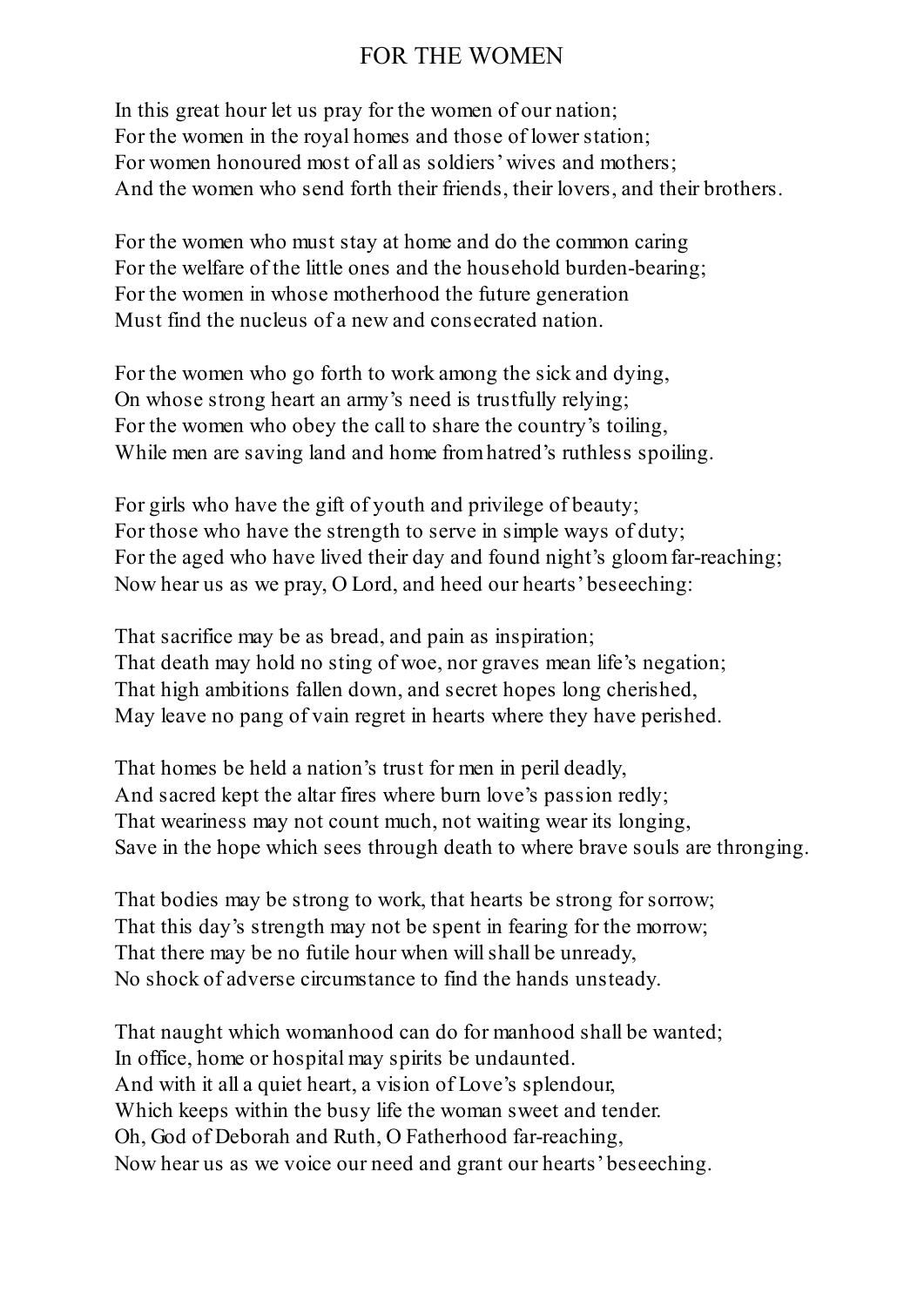#### THE UNKNOWN BRAVE

We read no name In honoured list of fame Concerning that brave deed Which cost you dear. None other gave you heed, None other knew your need Nor sent you heart'ning cheer.

The deed was done, But not a laurel won, And not a word was said. Your covered scar Ran deep and trickled red: This serves for us instead, And God—who was not far.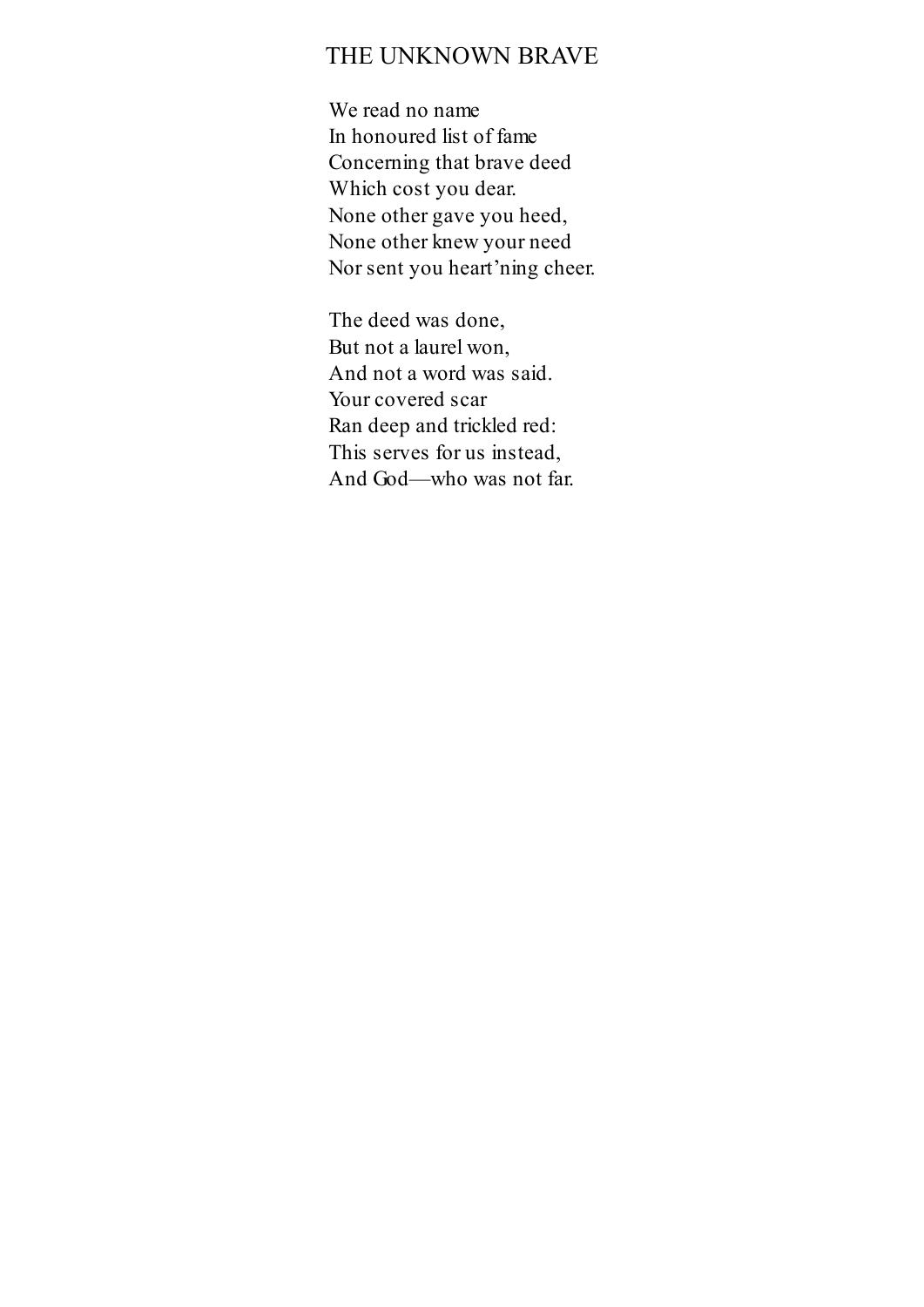#### TO LOVE AS GOD

<span id="page-28-0"></span>A blessed thing, A thought to make heaven's music ring To love as God loves, and to find In God-made man an answering mind To His own thought of love—to know That as He loves, so man below Though in a smaller way, loves back And gives to HimHis own.

Oh! glorious bliss, High heaven itself is only this Such love to hold—but pain as well: Such pain! Thou Christ alone canst tell How cruel it is to love as God And to be spurned as He—earth trod By His created ones.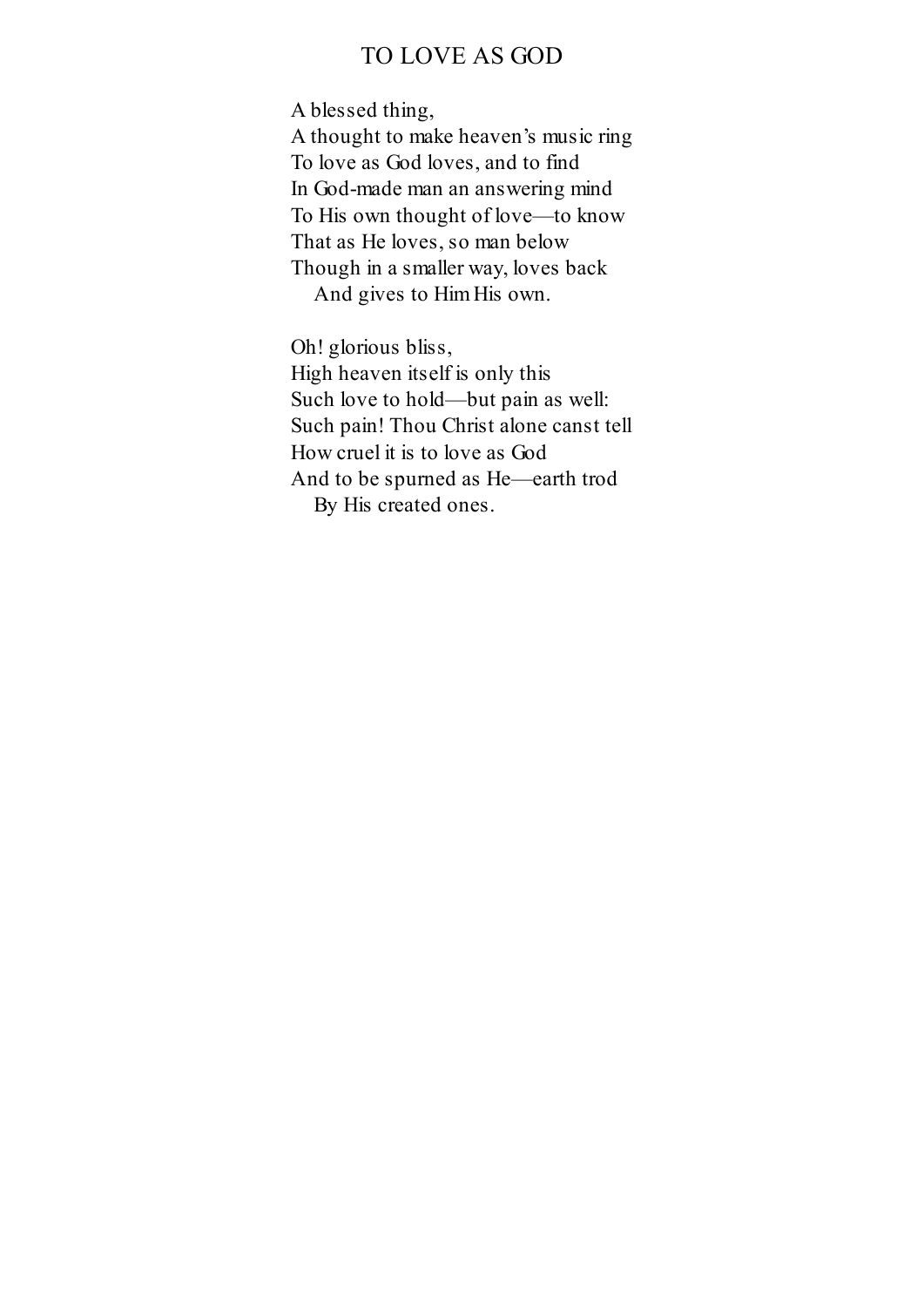#### LOVE'S TRIUMPH LESSON

<span id="page-29-0"></span>So let me live That I may not contemptuous be Of daily things; Nor fail to catch the thought profound Which sometimes rings Through common days. I want to see God's thought in all, And all in God's great thought. O God! I crave to reach this place Of Love's great triumph lesson Where nothing more may trivial be, Where faith, on dullest days can see The Glory of the common things When touched and traced by Thee.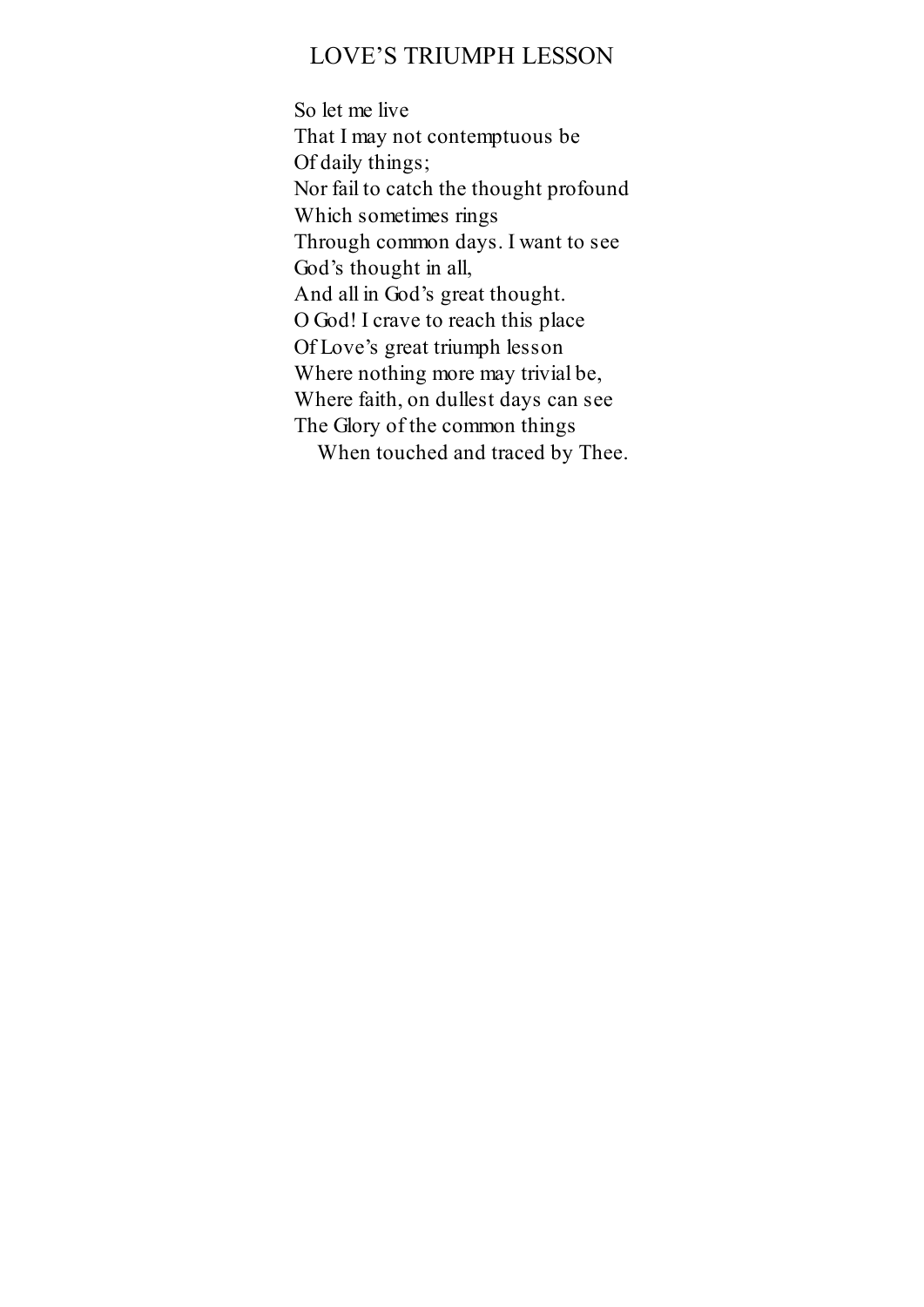#### MINE

<span id="page-30-0"></span>The green hills in the grey dawn All drenched with dew; The wide paths, and the smooth lawn, Crocuses—a few, The dark trees, rising high Out of the mist, The low light of morning sky, Earth, newly kissed; A world that is only just beginning, God gives each morn for His people's winning. The purple shades of creeping night Over the hills, The garden, where the frightened light Hastily spills All of its store, in a glowing streak On the crocus beds, Splashing some drops in its hurried freak On the tall trees' heads: A world that has glory in its ending, God in His bounty each night is sending.

\* \* \* \* \*

This world is mine, a day at a time, Beginning and ending; This world is mine, its music and rhyme, All of God's lending; This world is mine, its glory and gloom, Silence and singing, Mine—all mine, with the sky's great room And all of its bringing: God gave me hope at its beginning, At the end—Thy light my tired soul winning.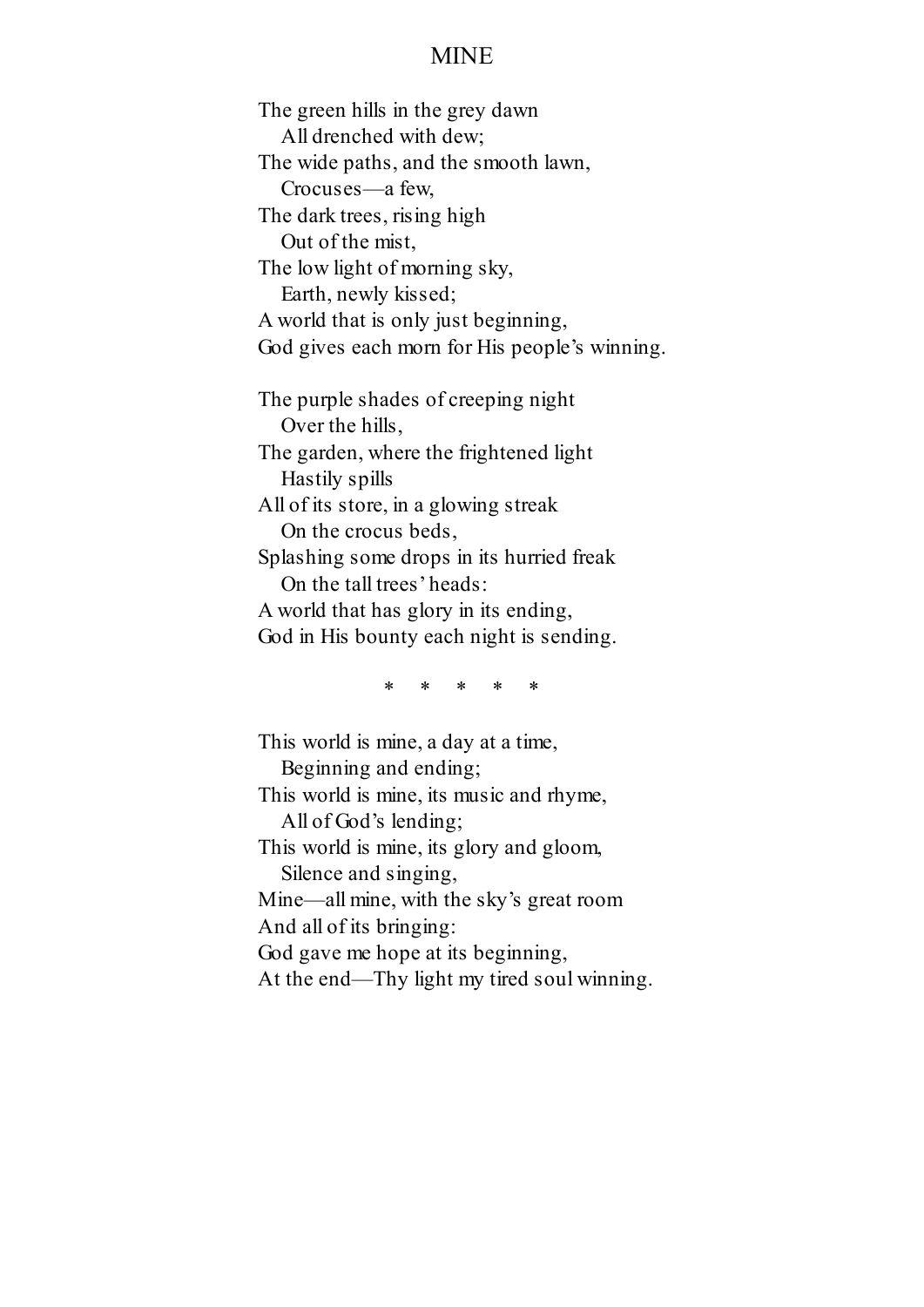#### MORNING

<span id="page-31-0"></span>The morning grows into the Eastern sky, Day springs fromout the womb of silent night; The loveliness of waking meets the eye. The morning grows; day springs; and I amhere 'Twixt darker shadows and the blaze of noon, Morning is mine; life throbs; for very soon Must morning make its life earth's living cheer. Day's King! Why else is morning but to grow? Why hold we life, Creator, save to live? 'Tis morning still—we cannot greatly know; We will content, if fromour morning cries We learn by noonday how noon's light to give.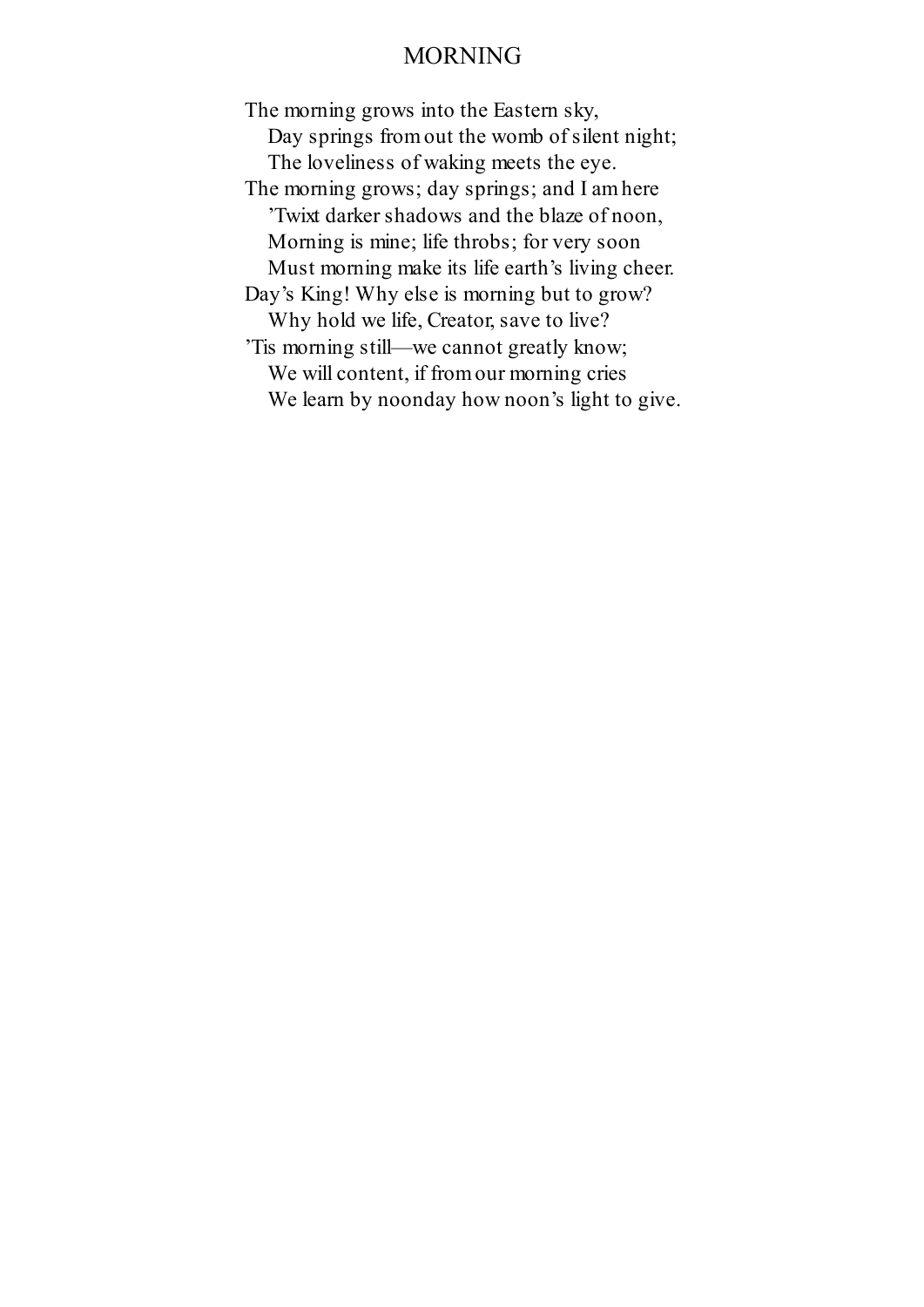#### MY FRIEND

<span id="page-32-0"></span>Her life was a song, and it sang With such melody sweet that it rang Through the portals of heaven, and the host Sang it back to those needing it most, Sang it into their hearts.

Her life was a prayer, and it prayed With such passionate power that it stayed In the heart of the Hearer of prayer, Who cherished and answered it there In the fullness of love.

Her life was in God: that is why Its praises and prayers, fromthe sky Returned to the children of men With a thought that outstripped human ken, For it savoured of God.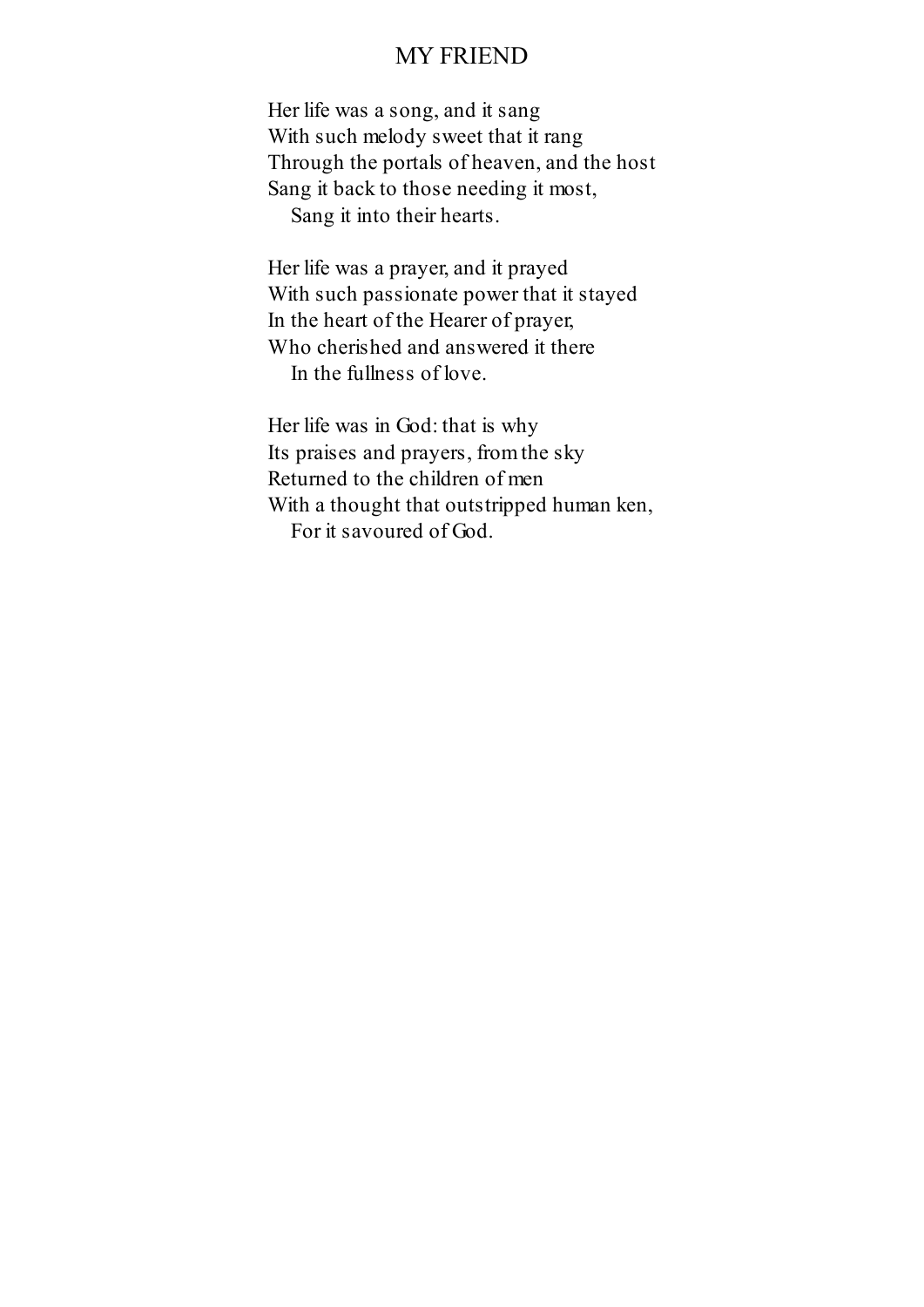#### MY QUEEN

<span id="page-33-0"></span>Frail as some smaller flower Hiding its sweetness in the coolest shade Fresh as the early dew in yonder glade In the day's opening hour— Such is my queen; The one who holds in tender little hands This human heart of mine: like iron bands

That are not seen.

• • • • •

She does not live just here—once, long ago, A greater love than mine was calling, so She went fromme awhile—my sister-friend, But though we cannot talk, I sometimes send My love to her through one who sees her often; And sometimes, when the lights begin to soften, And the birds, behind their curtains, singing low, Are hushing all their little ones, I know That as the Spirit-voices round me gather, There speaks just one who called my father "Father."

I wonder if she's changed—as I have done, If I shall know my sister, when the sun Has set upon this earth-life?

#### I remember

How one bright evening, early in September, When all the world was just one blaze of gold, And beauty wore the charms of growing old, As light was mellowed in the autumn sky, We two were sitting—just my queen and I— Holding each other's hands, as children do, And wondering what the years would bring us. . . . "You,"

She said, "Will soon grow up and you will see Much in this big, wide world, perhaps you'll be Great some day;" then her soft deep eyes would grow Larger and larger, and the dying glow Of the great sun-world would linger brightly Over that broad, low brow, just touching lightly Her dark, straight locks, splashing with deepest gold, A few loose hairs, strayed fromtheir tightened fold. "And you?" I almost whispered; for an air Of other-worldliness seemed near, I dare Not speak too loudly. Then she looked at me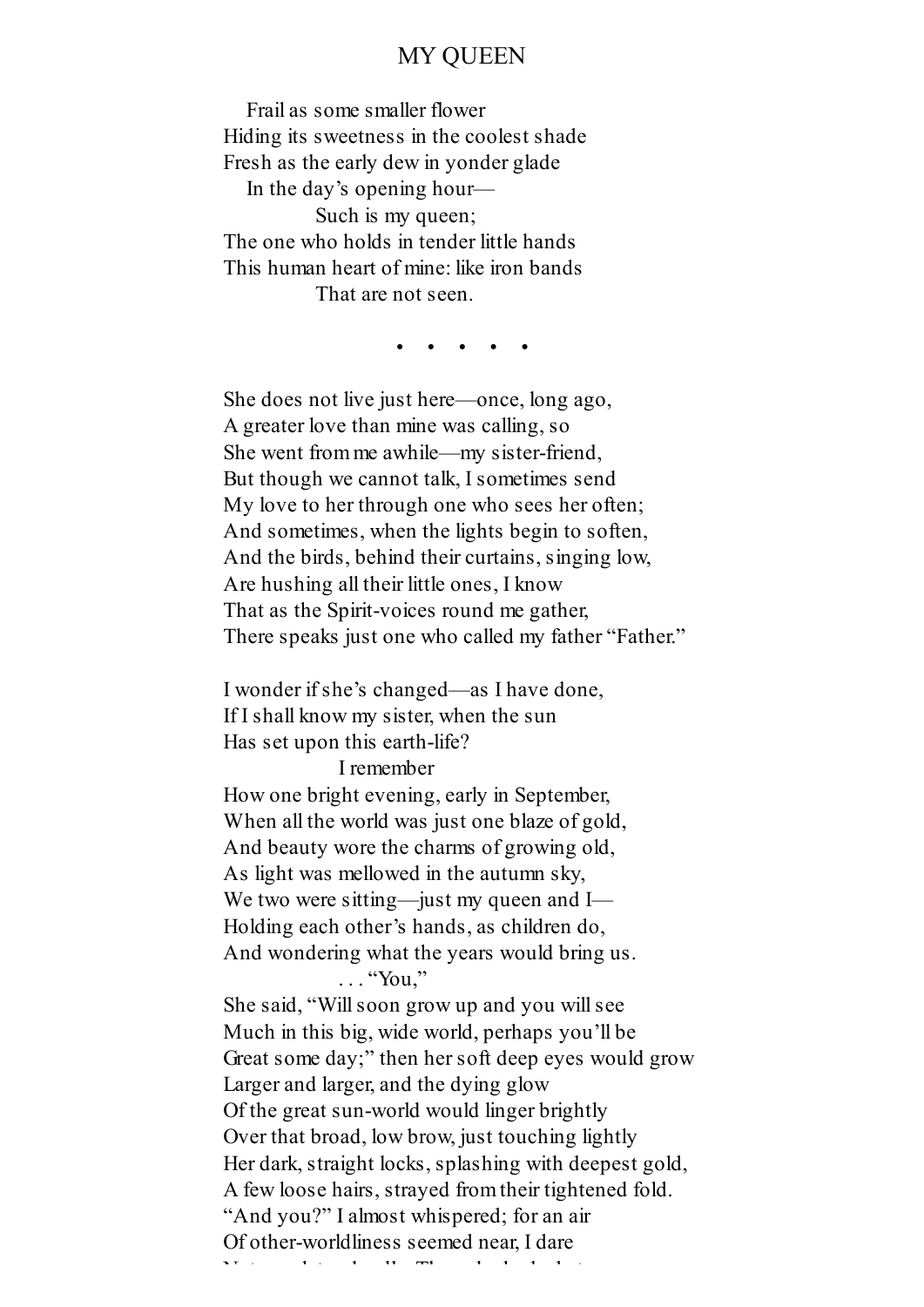Not speak too loudly. Then she looked at me And smiled (Ah! then I could not clearly see Quite what that smile meant!) and she softy said, Gazing across at the broad sea of red, "I don't quite know"; but then she said no more, And silently we sat—my small heart sore For something I had missed; I knew that near Had sounded voices that I could not hear— . . . I think it must have been We both had stepped so near to the Unseen, But for some reason I the angel missed Who silently my sister's eyes had kissed And opened....

Did I tell you she was lame? Sacred eternally the very name Of suffering! where'er I see upon the street A little one with crippled legs or feet, I love that child for ever, for her sake— The throbs of crutches on the pavement, make The noisy city one great, living heart, Whose beatings make my own pulsations start To quicker motion—one great power to draw Forth fromlife its highest love—a law Of compensation, to enforce my heart To give to every life a counterpart Of love to that which she gave me, and gives Me still...

. . . Down in the quarry near there lives A tiny golden flower, bursting its way Sunny and pure, out of the cold, dark clay. We used to pick them for her (every year As summer with her children moved to hear The distant songs of autumn, she would drop These in the lap of Mother-earth, not stop To gather themagain, so cooler days Found summer written in earth's hidden ways) And so, as month by month we travel round I find her memory in the very ground We tread...

But the March days are very cold; The winds are blowing keenly, we are old In March; ten years seems long ago; Ten years in March she died; thus I know That so much I amolder. We count our years (We women folk), fromwhen our hearts bled tears: Fromwhen our babies died, fromwhen the sound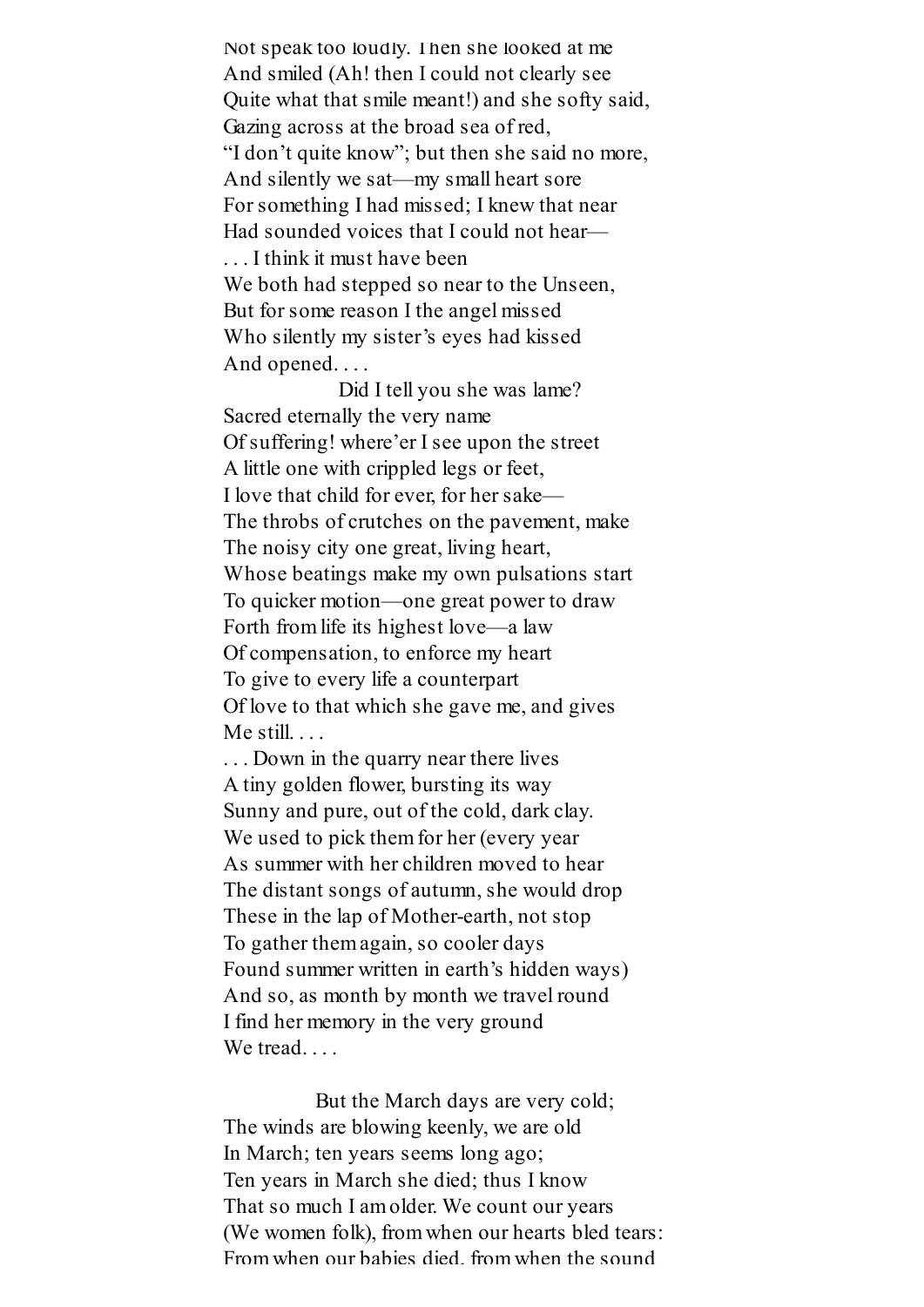Fromwhen our babies died, fromwhen the sound

Of some strange discord rent the home, and found A hiding-place in some poor woman-heart— Thus—thus we know our age.

So time steals on,

And March, bleak wintry March, has come—and gone And soon the yellow flowers and summer days, The green, green fields and restful sunlit haze Will come and go. But I shall most remember The cold, cold spring, and golden-framed September.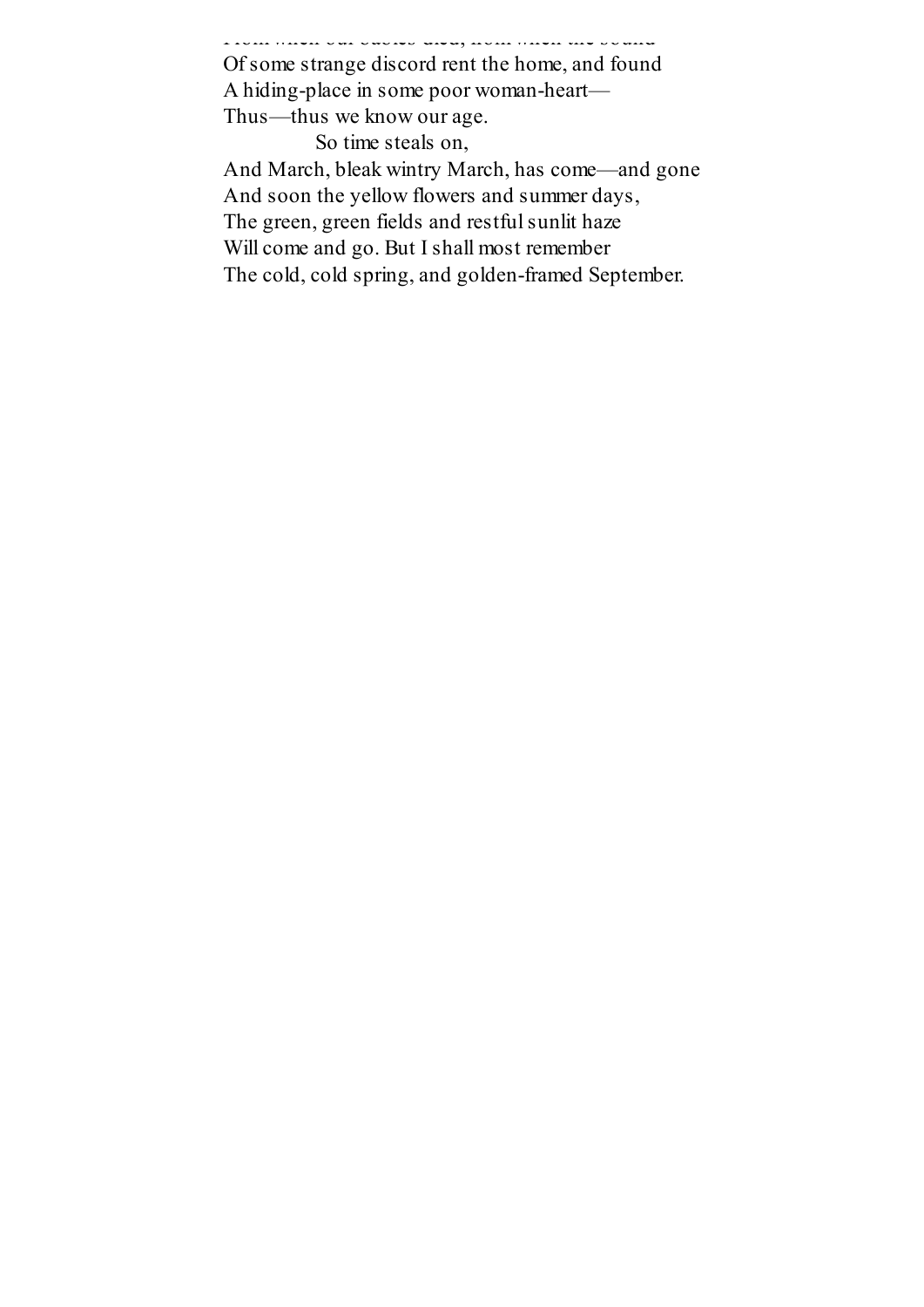#### CHILD GRIEF

<span id="page-36-0"></span>Lonely little orphan heart, Quiv'ring still fromsorrow's dart, Woman's pain in childish face, Woman's strength in childish grace; Thou art youth and age in one— Youth stood still, and age begun.

Comfort? Do I dare intrude With my talking, cold and rude On her childhood's holy grief? Stands she, trembling like a leaf, Lest our hardened, callous age Wrongly should its meaning gauge.

Bend the head; 'tis sacred air, Child-grief wants a woman's prayer, Woman's silence, too, for oft Words, however low and soft, Are not still enough to go To the heart of silent woe.

Lonely little orphan heart, Bear thy grief, the better part Of life's chast'ning is to come: Unmixed joy would make us dumb In our praises. Singeth most Those whomsorrow stingeth most.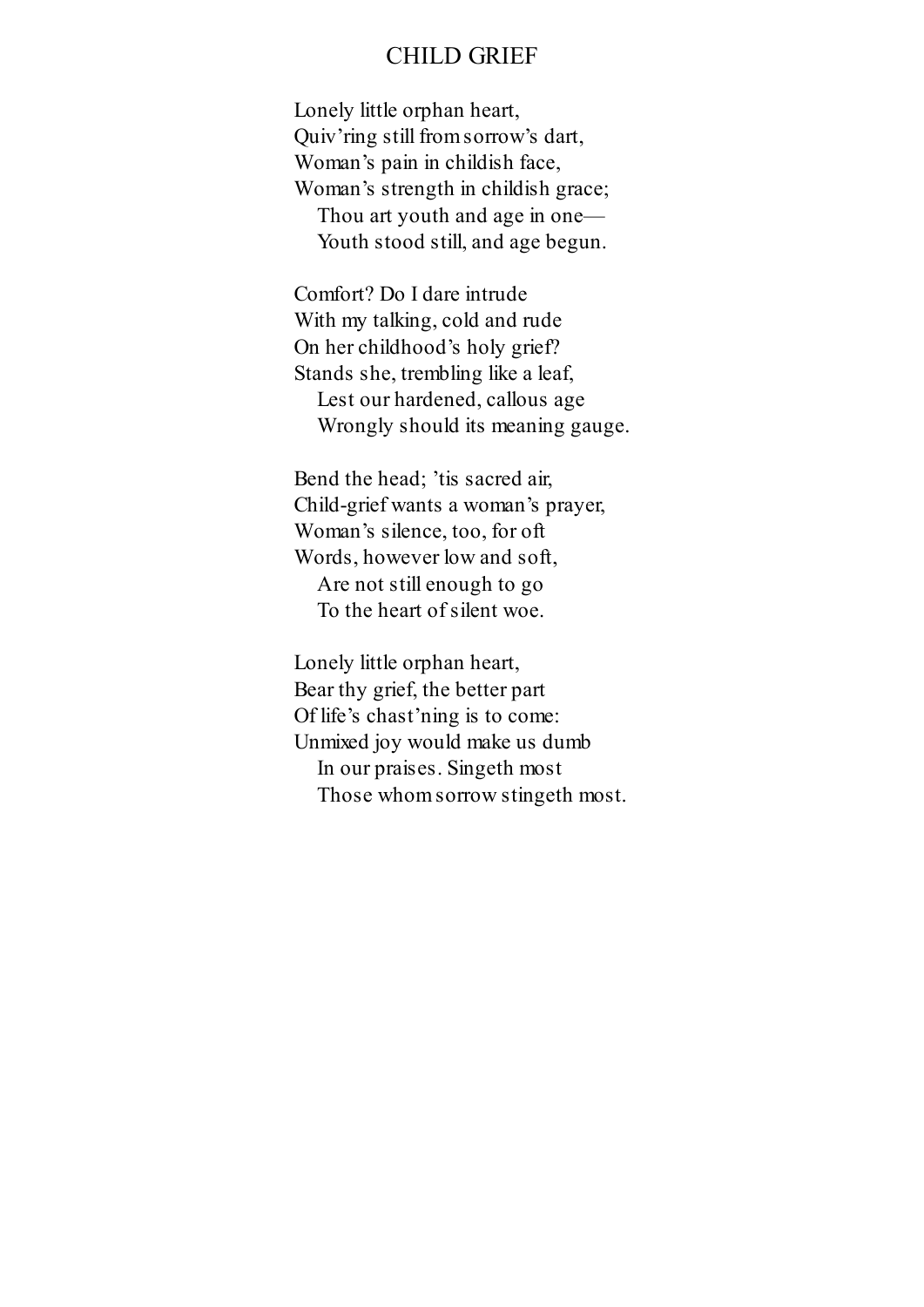#### FORGIVE

<span id="page-37-0"></span>Little hands are creeping into mine, Quiv'ring lips are lifted to be kissed, Bluest eyes through broken tear-veils shine, As when stars look through an early mist. "Can it be as if I had not done? Can I be the same as just before?" Subtlest question, burdened little one, Startling me to find my own heart sore. God! can we be as if we had not done? And can we win what once we might have won Had we not erred?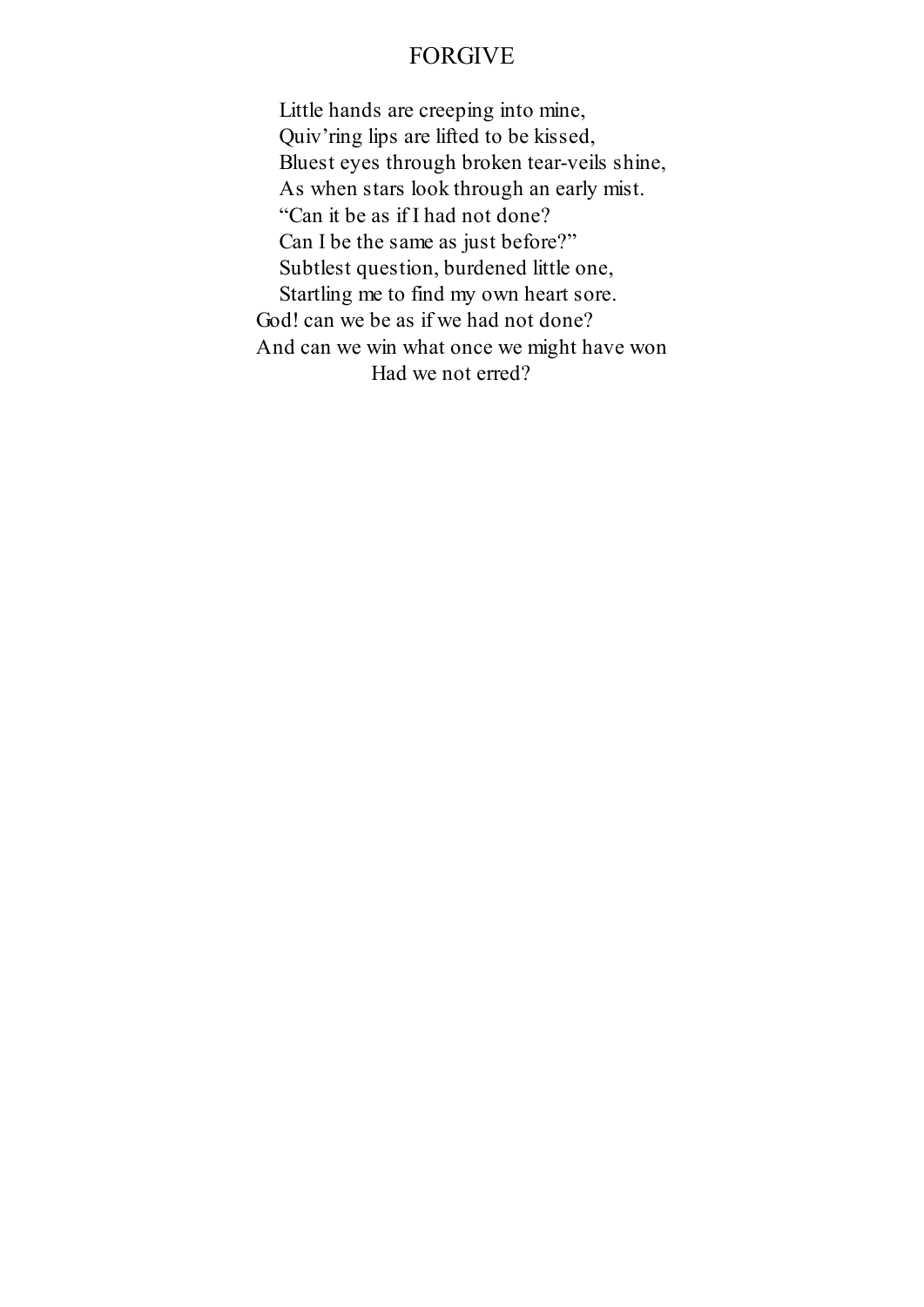#### <span id="page-38-0"></span>NIGHT SENDS HER WARNING

Night sends her warning dear, Long shadows fall; Evening is closing in— God over all Shines fromHis golden throne Out of the west— Shines to my old worn heart, Calls me to rest.

Life's journey's done, dear, Nay, do not weep, Love's wings will carry me Over the deep; Hope's hand will comfort me, Swift as they fly, Death is not death to me— Souls cannot die.

Tell those who love me well That they must give Some of that love to those Who daily live Lonely and comfortless, Crownless and sad; Tell themto make those lives Love-crowned and glad.

Old, wearied, worn, dear, Falling to rest, Soon I shall sink to sleep On His dear breast; Don't cry for me, dear, Death ushers song; Go—make some other life Sweetened and strong.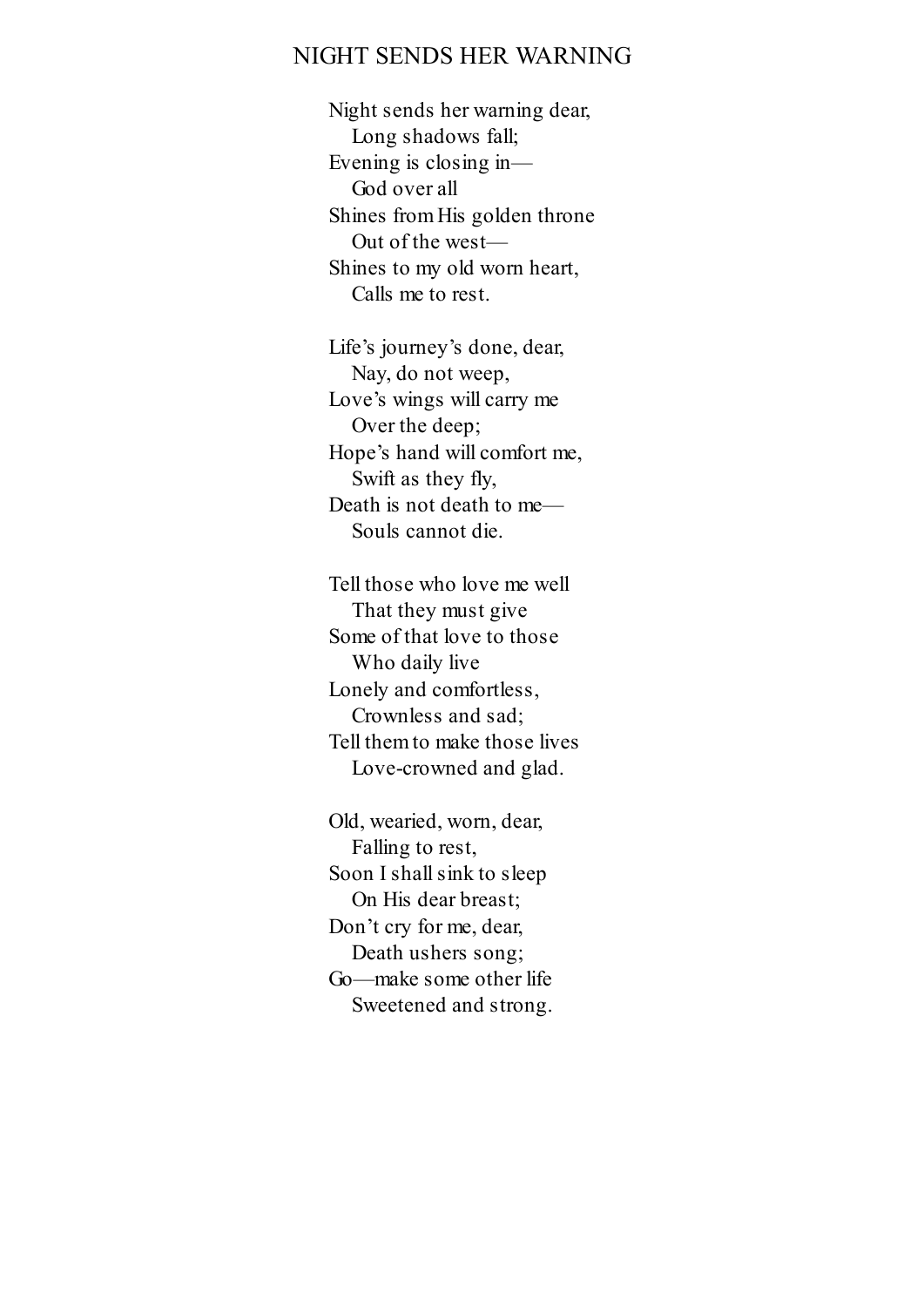## <span id="page-39-0"></span>THE POTTER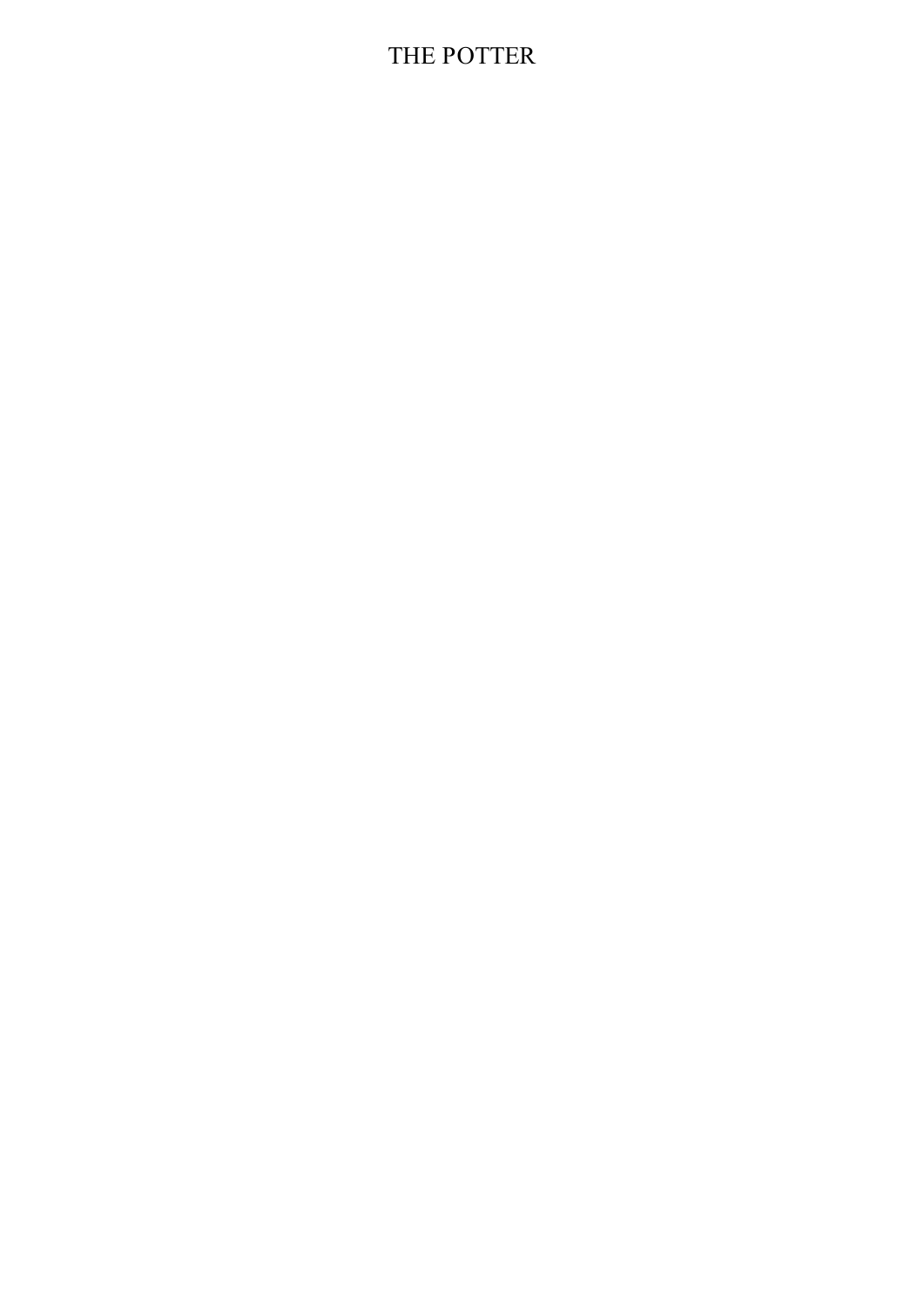With cultured eye well wedded to a hand Instinct with art, a Potter lived and worked, And fashioned both for beauty and for use Vessels of loveliness fromclay and sand, Bringing the beauty that had shyly lurked Within his mind for years, to form, And life and colour. No poor, nor loose Unfinished work passed he; full, pulseful, warm, His figures breathed fromout the dust. One day His hand, his deft right hand which worked and wrought His various fancies, touched in careless thought Of self, the moving knife which cut the clay— And with the clay, flesh quivered in the sand, Severed for ever fromthe mind that planned.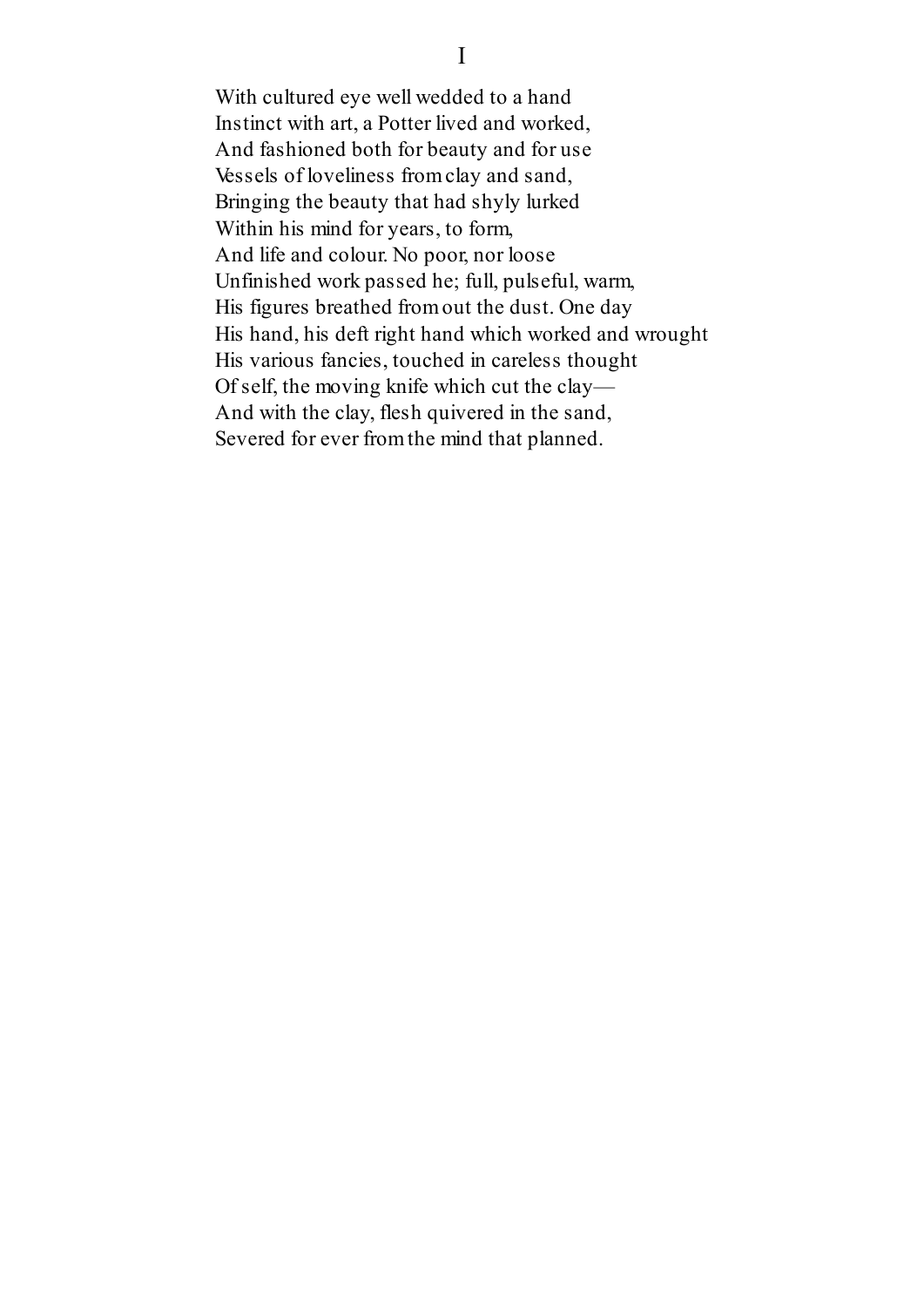With open ear, attentive to the call Of human need, God listened: and He heard Fromthe still depths of this man's life, a cry, A bitter cry of fear—the fear of all The years to come, of hope not just deferred But dead; his dreams, his life, his strength In the dull dust did desolately lie, And nought but barrenness, the end at length. Yet though God heard He lifted armnor voice, Nor pierced the denseness of the awful night Nor gave unto this man nor place nor light, Nor anything by which he might rejoice. Of all things only barrenness abounded, And only silence through his darkness sounded.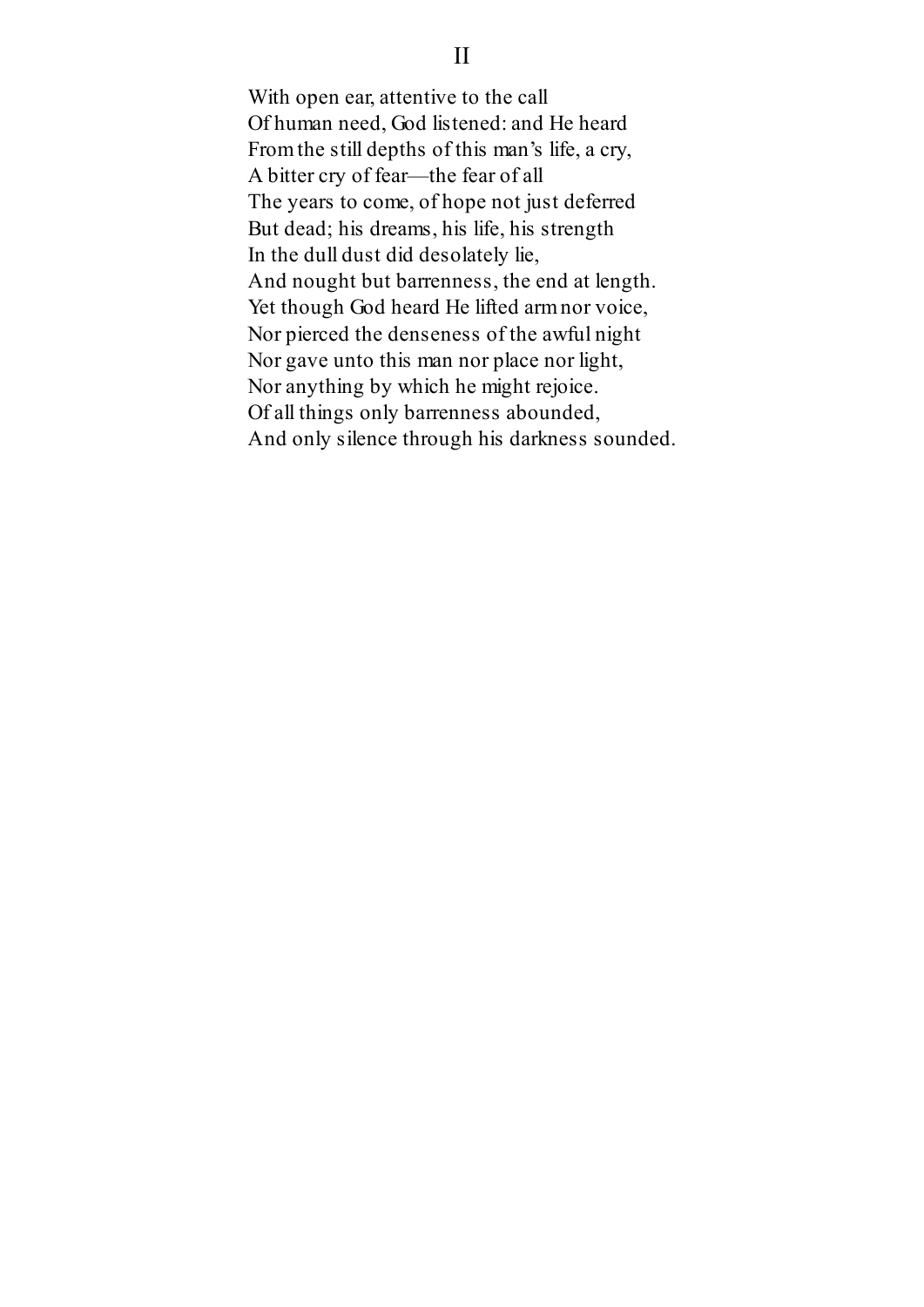And after that one cry the Potter's lips Were dumb—nor uttered any more his need; But proudly still, he faced with deathly soul The darkened way. As one who grimly grips His own tense limbs when none can give himheed In danger's hour, so now his straitened heart He held with struggling strength, and found the goal Of all desire in conquest of that part Which Destiny had given for his own. And God looked on—men said—and left himworn And wrestling on Life's Highway, conflict-torn And uncomplaining in the night's long lone, While He in distant greatness thought in space And viewed relentless details of the race.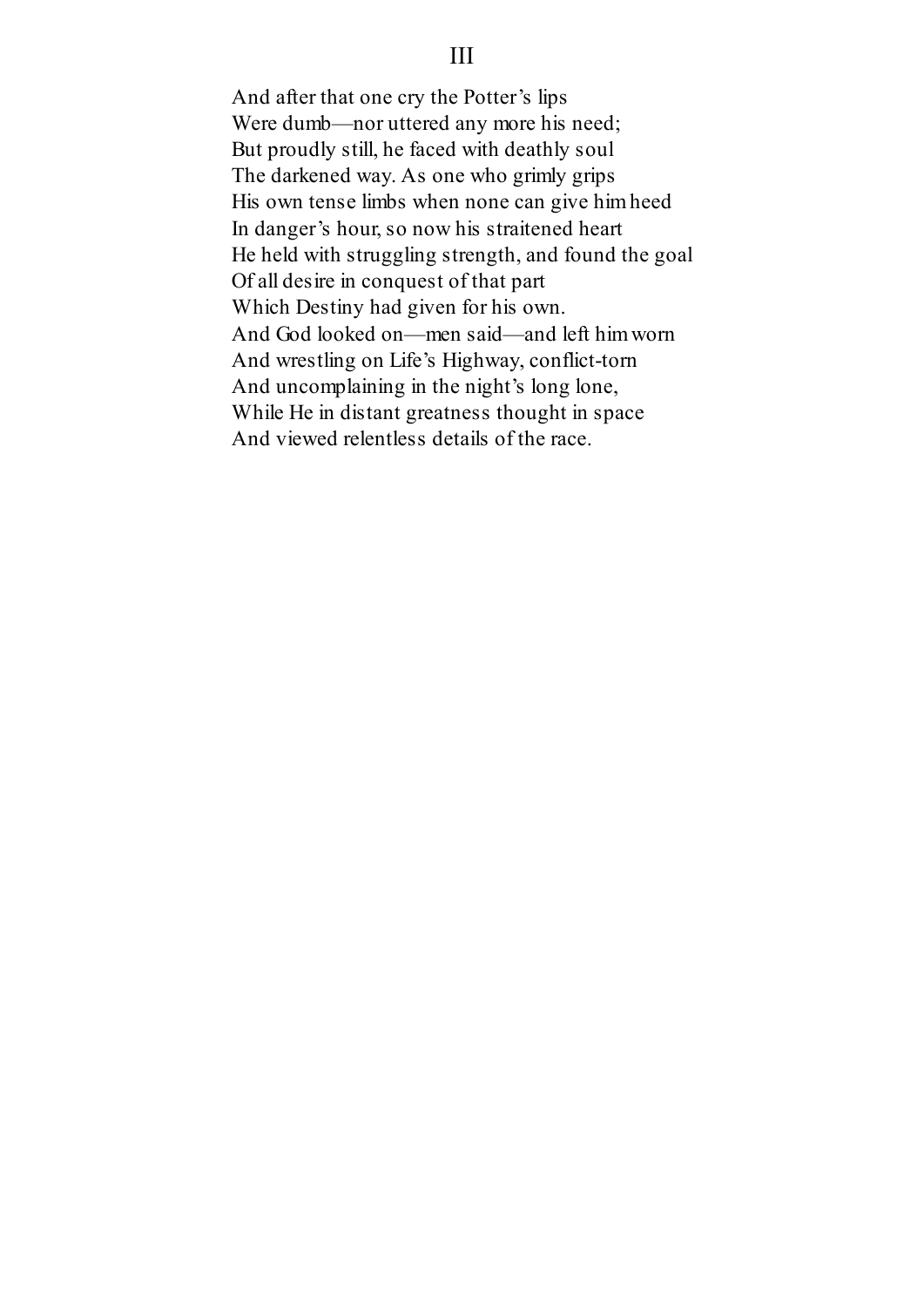#### IV

But in the dust this wonder strange was born Though no light came unto his darkened days, And though no Presence soothed his throbbing hours, And though new pain came new each time of morn, And every moment missed its absent praise, Yet earth grew strangely warmand near to him, And e'en the beaten road seemed quick with powers To make its stony hardness dear to him. And every tramp upon the beaten track, And every outcast on the long highway, And every man in whomLife laid its Nay, And every child whomchildhood's joy did lack Seemed nearer human—nearer his heart's core. Than ever they had been in days before.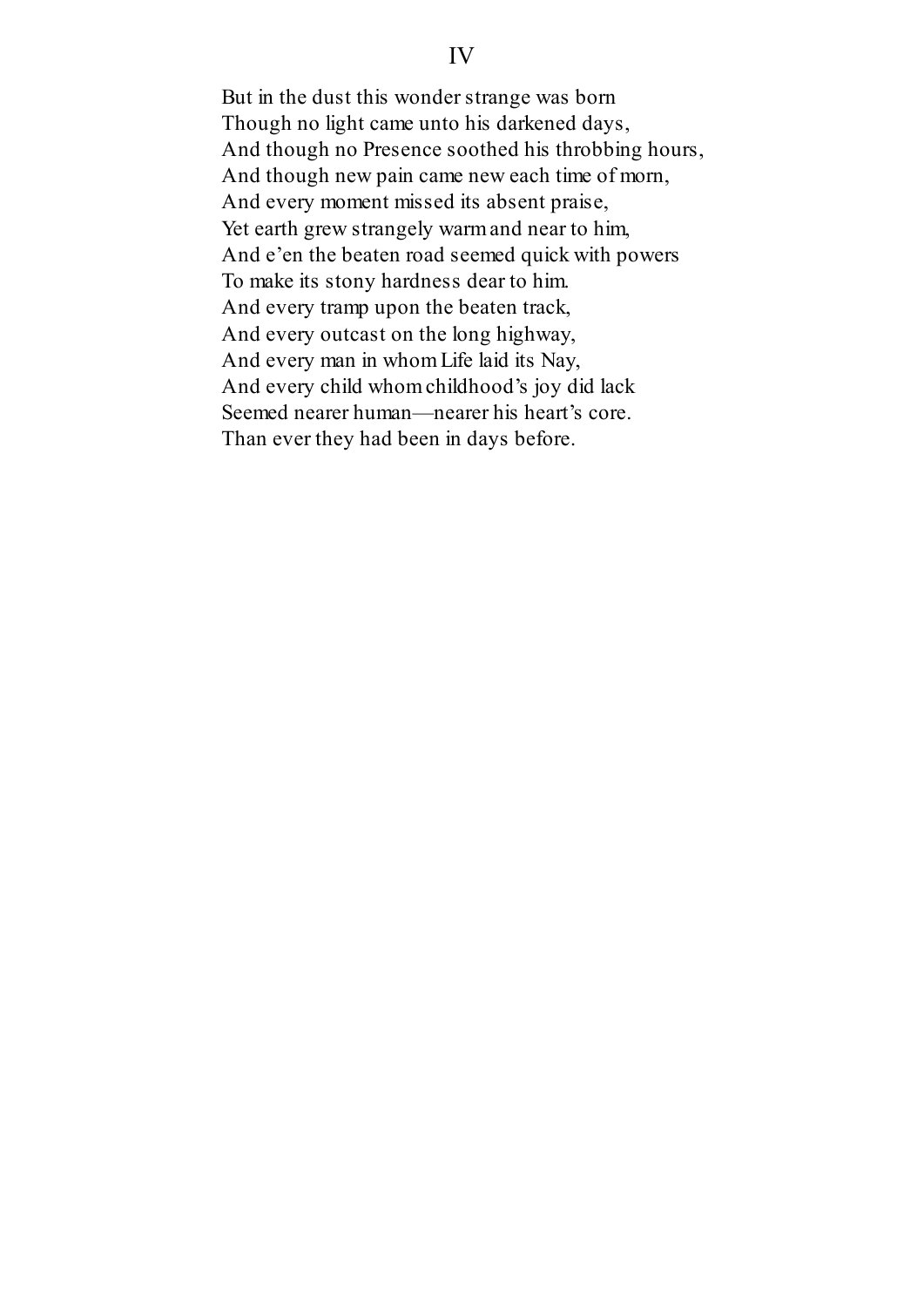And so the Potter went—the drawn-out road Finding himoften restless, beaten, done; Yet moving slowly onward through the days, Each sign of weakness proving but his goad, And each despair but counting new hope won, He made at length a man whomstriving men Might know as friend and brother, down the ways: And yet God entered not into his ken, And sometimes in the silences of loss, When man seemed too much nigh, and God too far, And when some sight of beauty, like a star But served to show the horror of his cross, He stretched out hungry arms towards some high throne— And drew themempty back—untouched—unknown.

#### V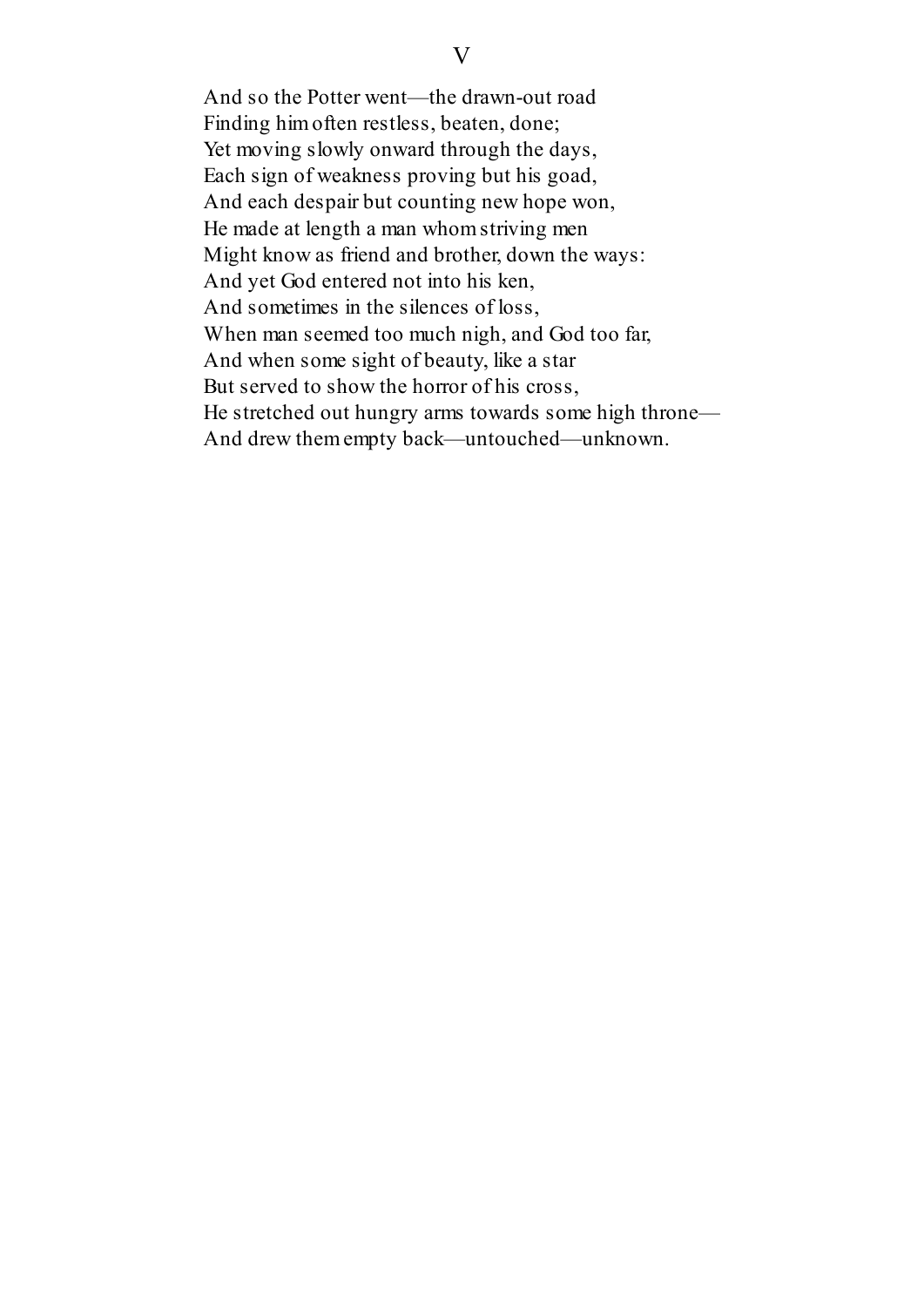Yet still each day the wonder of the earth Grew softly into himand made himstrong, And every flower that perfumed the long nights, And every leaf which sprang to vivid birth, And every songster's note the trees among All crept into his heart and found a place, With all the myriad little sounds and sights Which lighten up the old world's dusty face, Until at length all Nature seemed to bear Some solace and some subtlety of good, And one damp dew-drenched morning, as he stood Upon the fragrant mould in voiceless prayer, Lower than he, beneath the watered sod, He saw the glowing Very Face of God.

#### VI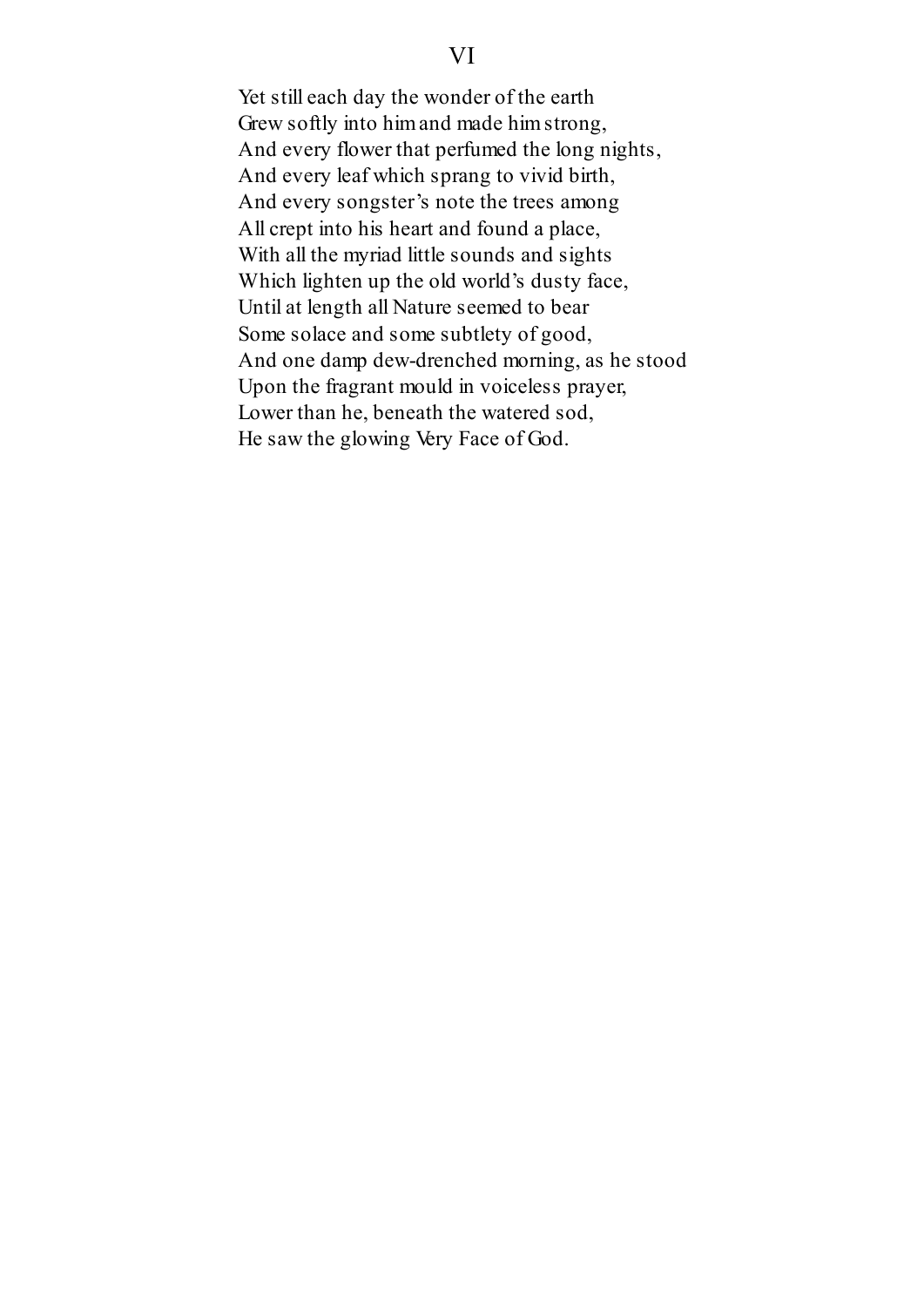#### VII

It glowed fromout the dust and made it fire, It glowed within the stones and turned themfuel, It changed the bushes into passioned flame, And lit the pulsing earth with light entire. The sky caught light fromdust, and kingdoms dual Became one blaze of unity and hope. And into this man's heart their glory came That he no more should through Life's darkness grope: The God, the Very God, beneath his feet— Around—within him, throbbed, and breathed, and glowed, And all his being opened out and flowed In ecstasy of joy its Lord to greet: This way was made a Moulder—with new hands, To mould not clay but souls. And thus he stands.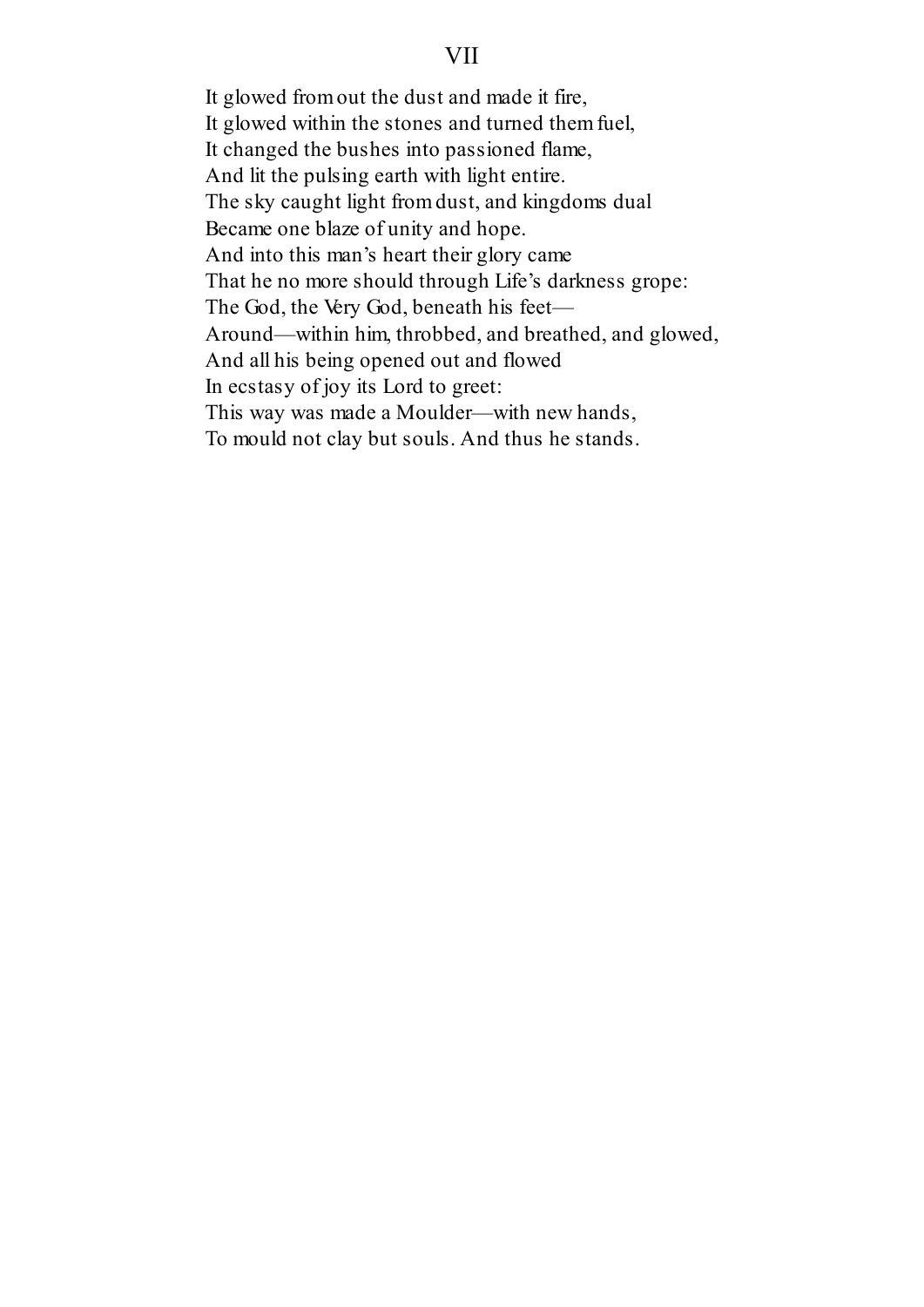#### HELD BY THY CITY

<span id="page-47-0"></span>Left far behind are the meadows, Part of the past are the hills, Made into memory chain-links Is the music of streamlets and rills; All of those sweet-scented flowerbeds With their splashes of yellows and reds, All of the songs of the bird choir As they put their wee chicks to their beds. O God! I have left them—have pity! These, these, I have left for Thy city.

The hush of the country at nightfall, The shadows which lengthen at eve, The light of the moon on the water, The hour when the marsh-fairies weave Web palaces down in the rushes Which sparkle when rosy morn blushes, With diamonds brought fromthe night To hold the day's glow, as it flushes The earth with God's blessing of light— O God! I have left all—have pity— All this I have left for Thy city.

All the sweet breath of the morning, The rousing of nature fromrest, All of the charmof the noonday In the garden that greeted the west; All of the friends and the faces Grown dear with the passing of years, All of those loved country places Bound up with youth's fancies and fears— Great God! I have left, have some pity For Thy country-maid held by Thy city.

And God, let me find in the city Thy heart as it throbs all beneath These sorrows, and strivings, and sinnings, As it throbbed in the moorland and heath; As I found Thee in sky and in meadow, Let me find Thee in garret and street, Thou didst breathe through the wonder of silence, Speak now through the tramping of feet.

• • • • •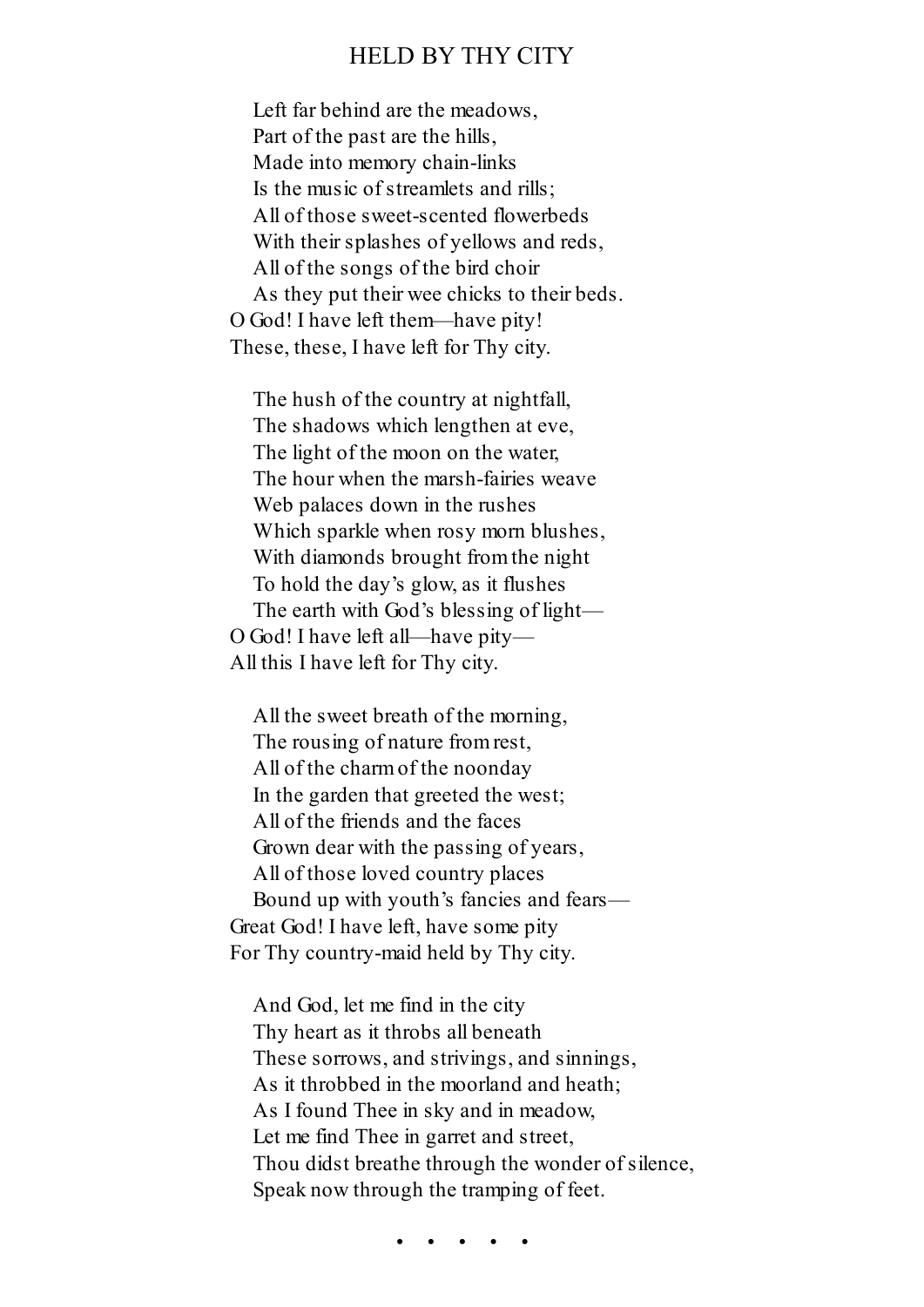Lost for awhile is the country, But found is the city of souls, Gone is the earth with its sweetness But come is Life's meaning which rolls Through the tumult and tear of the people, Through the strivings, and triumphs, and sin, Through the hunger for gold or for goodness Till it reaches this temple within. And I hear, God, the call of the needy, And I touch the deep springs of their lives, And I see that the beauty of service, Beyond other beauty survives: So I kneel, and I pray for the pity And strength which shallserve in Thy city.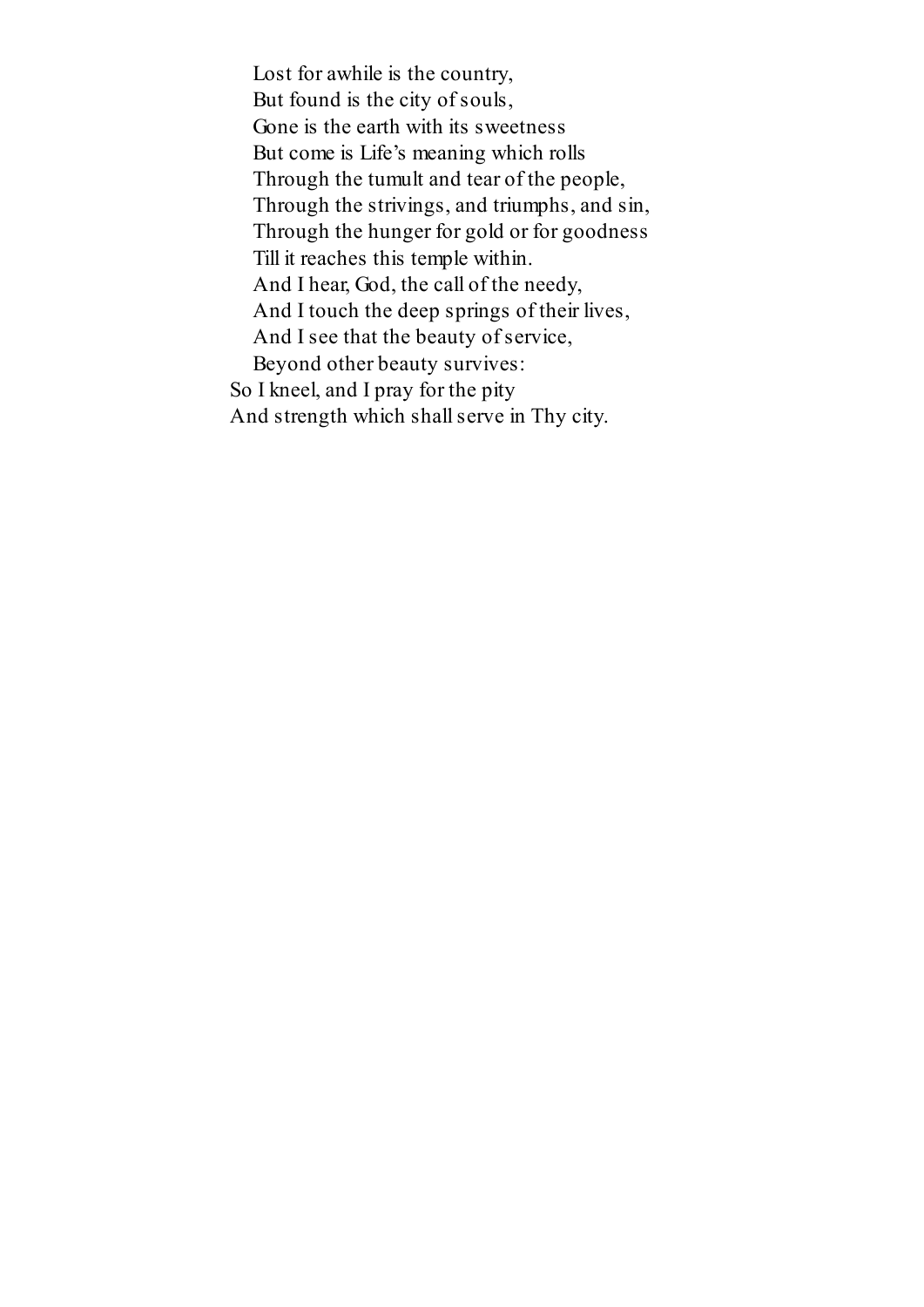#### UPWARD

<span id="page-49-0"></span>The lofty peaks tower upward through the mist, The storm-shade hangs o'er all the vale below; The little hollow I have learned to know, The warmer glade where winter violets grow, All lie around the pathway I have missed— And I amsore perplexed; the cold winds blow; The gloomgrows black—I stumble on, for list! The melodies of higher regions sound, Above the storm-cloud gleams yon highest height; Forth I, to climb its circling pathway round.

• • • • •

I know now, why I missed the beaten track; I know, too, why the storm-clouds gathered black; I know the reason of the valley's shade, And all the darkness of my little glade Which made me lose the well-worn path I made.

• • • • •

Dear God! I know that out upon the hill, Away fromthat low valley, warmand still, I now may find above the stormand strife A spacious comprehending mountain life; I thank Thee for the wisdomof Thy will And all the glory of this endless hill.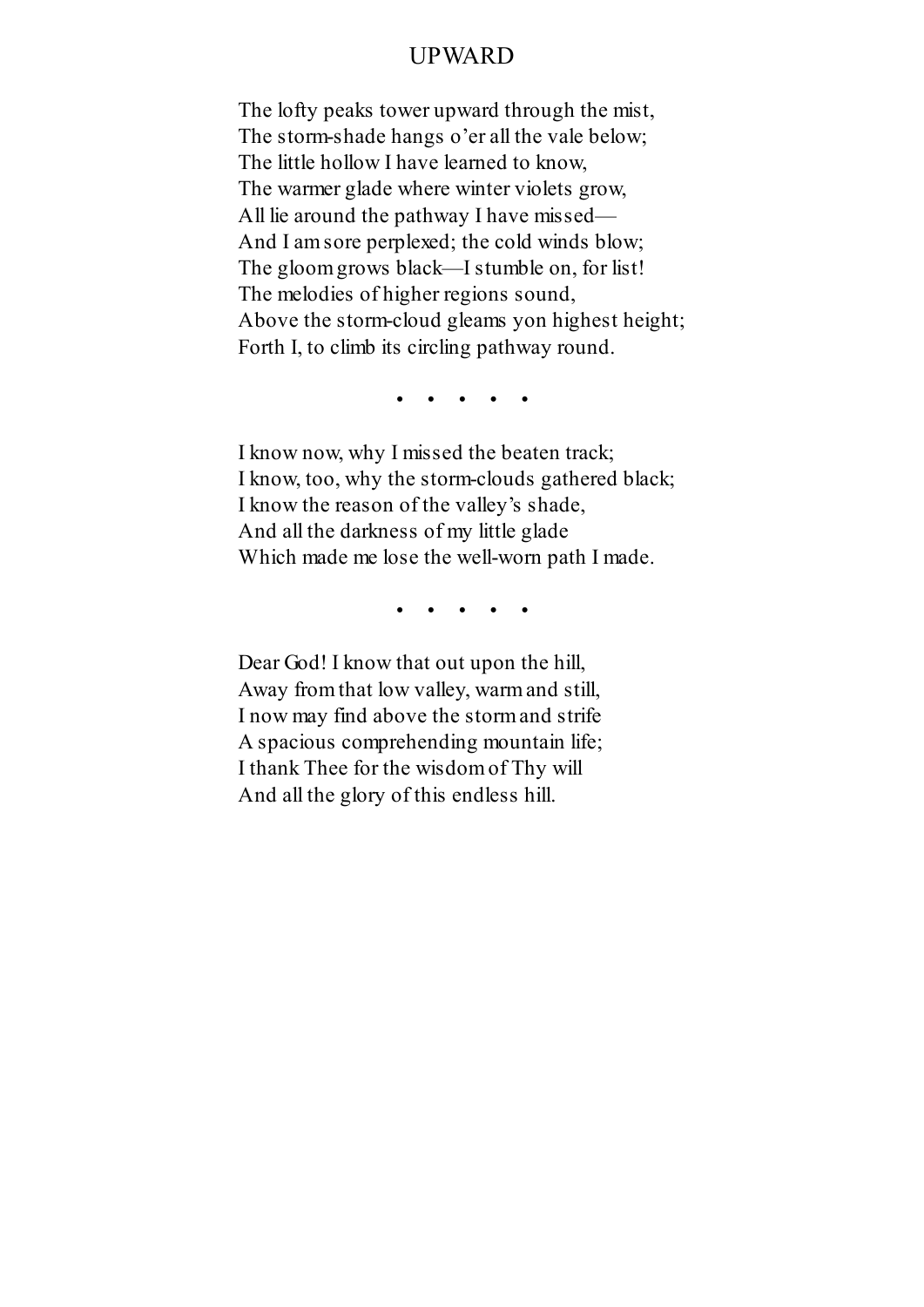#### MOVING INWARDS TO GOD

<span id="page-50-0"></span>Great is the sea, with its stormy waves lashing Over the boundaries, foam-ships dashing

On to the rocks, the rough strongholds of earth; Great when the passion and tempest of ocean Bound the bare coasts with the magic of motion

Bringing storm-music to mystical birth; But greater the sea, a deep calmcontaining, Silent in strength, fromturmoil refraining,

Hiding its power in a motionless waste; Tranquil and tender, blue, almost to wonder, Peaceful its silver-song, hushed all its thunder— Lapping the hanging rocks gently in under,

Showing no wreckage and holding no haste.

Great are the lives, which, impatient and striving, Throw off restriction, make haste at arriving,

Wait no convenience of God or man Grasping the end—stumble on to fruition, Full of the purpose and strength of their mission,

Intent on completion of all in their plan. Yet nobler I hold, are the lives that, far seeing, Cover with peace all the turmoil of being,

Strong in surrender, and still, under God. Bearing with patience each burden He sends them, Breaking no bounds in the space that He lends them, Satisfied, knowing that He apprehends them,

Strength calmed by strength, moving inwards to God.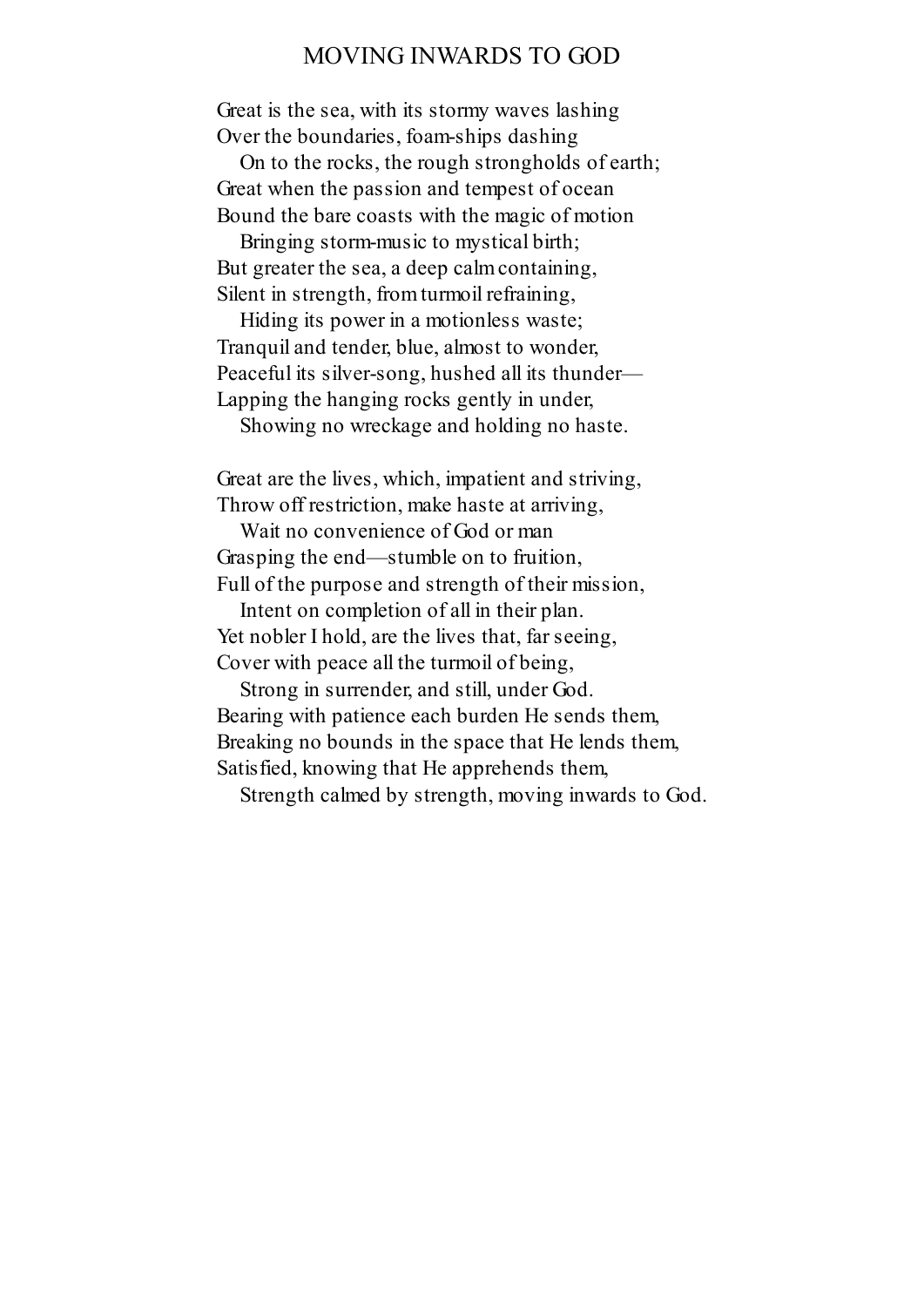#### THY STRENGTH RESERVE

<span id="page-51-0"></span>Be patient; he who waits hath sign Of greater strength reserve than he who works Lest patience die. The restless sea which beats Upon the shore hath power to break; but sea Which holds its might subdued hath strength To bear, and take its freight away to shores For which 'tis bound. Bare wreckage and designs Frustrated are the fruits of actions forced By impulse premature; but voyages Accomplished, deeds achieved, and plans fulfilled Belong to actions held in check till time Of rightful birth.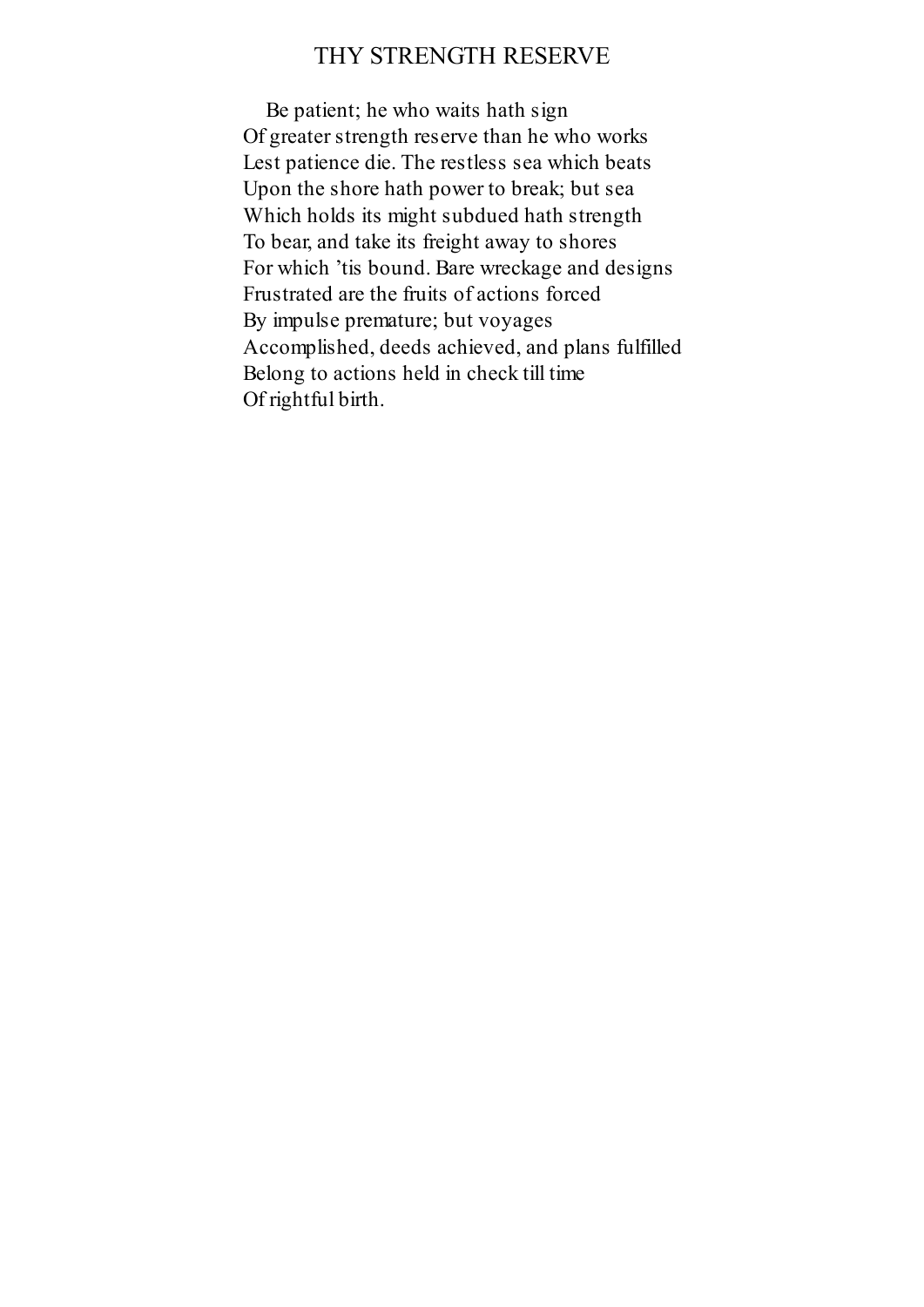### GOD'S BEST

<span id="page-52-0"></span>Thou could'st not bear God's best Save, as it were, through veilings; Thou could'st not love His best But through the toil of failings; When thou hast learned, through much disaster To prove thyself grim failure's master-Then shalt thou see God's best.